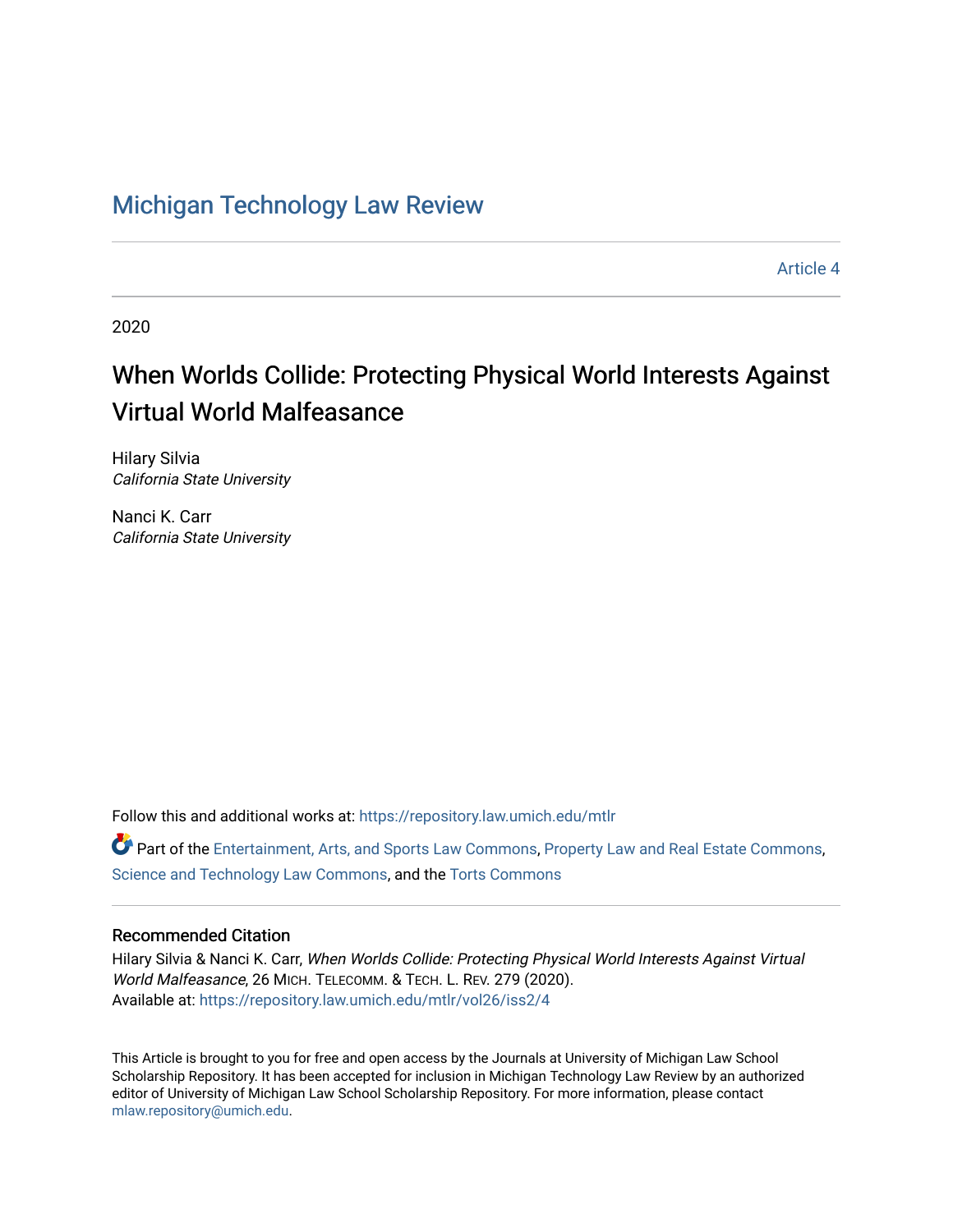# **WHEN WORLDS COLLIDE: PROTECTING PHYSICAL WORLD INTERESTS AGAINST VIRTUAL WORLD MALFEASANCE**

#### *Hilary Silvia, J.D.\* and Nanci K. Carr, J.D.\*\**

*If a virtual-world-game character is cast upon real-world property without the consent of the landowner, inducing or encouraging players to trespass, is the virtual-world creator liable for damages? The United States Supreme Court has recognized that digital technology presents novel issues, the resolution of which must anticipate its further rapid development. It is beyond dispute that protective legislation will be unable to keep up with rapidly evolving technology. The burden of anticipating and addressing issues presented by emerging technologies will ultimately fall upon the businesses responsible for generating them. This duty was most notably adopted by the creators of Pokémon Go in settlement of nuisance and trespass claims brought by a nationwide class seeking injunctive relief from the placement of virtual Pokéstops and Pokémon Gyms ("Gyms") on real property. This article is the first to address this landmark settlement and proposes that future developers and creators seeking to avoid similar liability exposure implement selfregulatory practices, such as Value Sensitive Design, to create human values-based frameworks within which they can create and advance technologies. The societal need and social impact of such selfregulation is clearly illustrated by emerging litigation seeking to hold virtual-world actors responsible for real-world consequences utilizing common law tort theories. In the absence of legislation, as case law develops, self-regulatory frameworks like Value Sensitive Design are essential to create constructs within which creators can develop technologies that consider human values, address civic concerns, and avoid lawsuits, while still achieving commercial and technological objectives.*

<sup>\*</sup> Hilary Silvia is an Assistant Professor of Business and Real Estate Law at California State University, Northridge. J.D., Loyola University, Chicago; BBA, University of Notre Dame.

Nanci K. Carr is an Assistant Professor of Business Law at California State University, Northridge. J.D., *cum laude*, Southwestern Law School; B.S., Business Administration, Ball State University.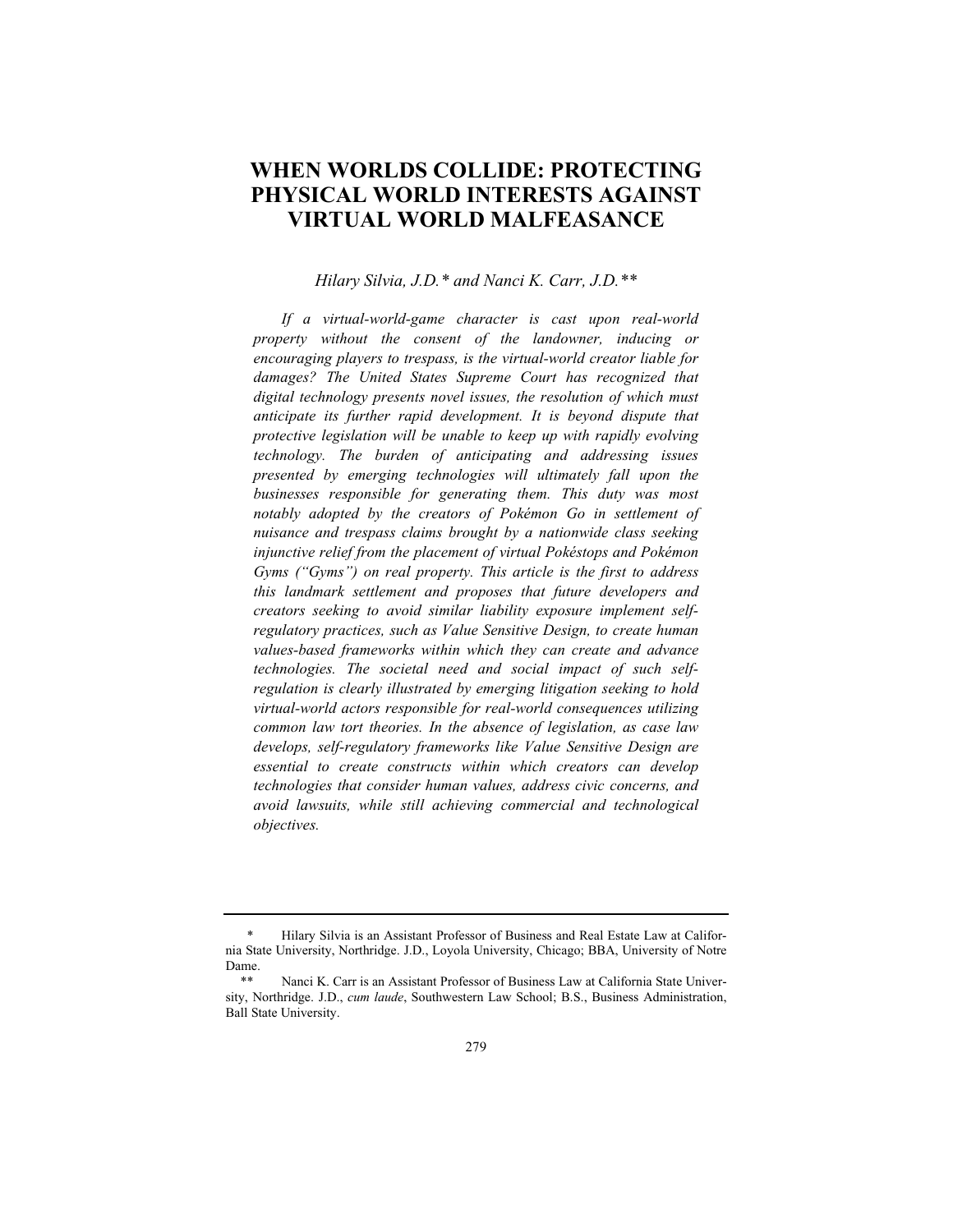## 280 *Michigan Technology Law Review* [Vol. 26:279

# Table of Contents

| L.  | ASSERTING HUMAN VALUES AND PROTECTING HUMAN            |                                                             |  |
|-----|--------------------------------------------------------|-------------------------------------------------------------|--|
|     | RIGHTS INJURED BY TECHNOLOGICALLY INVOLVED             |                                                             |  |
|     |                                                        |                                                             |  |
|     |                                                        | A. Developers Utilize Augmented Reality to Affect Human     |  |
|     |                                                        |                                                             |  |
|     | B.                                                     | Augmented Reality Games Present Significant Challenges      |  |
|     |                                                        |                                                             |  |
|     | C.                                                     | Niantic May Have Had Institutional Knowledge of             |  |
|     |                                                        |                                                             |  |
|     | D.                                                     | As Augmented Reality Games Increase in Popularity,          |  |
|     |                                                        | Society Seeks to Mitigate Their Adverse Impact on           |  |
|     |                                                        |                                                             |  |
|     |                                                        | E. The In re Pokémon Litigation Settlement Addresses the    |  |
|     |                                                        | Impact of Pokémon Go on the Real-World Community 291        |  |
|     |                                                        | Individuals Assert Common Law Trespass Claims<br>1.         |  |
|     |                                                        |                                                             |  |
|     |                                                        | Individuals Assert Common Law Nuisance Claims<br>2.         |  |
|     |                                                        |                                                             |  |
| Π.  |                                                        | TRESPASS TO PHYSICAL PROPERTY IN AUGMENTED REALITY          |  |
|     | AND THE INTEGRATION OF THE RELATIVE HARDSHIP           |                                                             |  |
|     |                                                        |                                                             |  |
|     | А.                                                     | The Tort of Trespass to Land Combines Human Privacy         |  |
|     |                                                        |                                                             |  |
|     | В.                                                     | Balancing the Relative Hardship of the Property Owner       |  |
|     |                                                        |                                                             |  |
|     |                                                        | Balancing the Hardships Where the Trespass is<br>1.         |  |
|     |                                                        |                                                             |  |
|     |                                                        | Balancing the Hardships Where the Trespass is<br>2.         |  |
|     |                                                        |                                                             |  |
|     |                                                        | Balancing the Hardships Where the Trespass is<br>3.         |  |
|     |                                                        |                                                             |  |
| Ш.  | NUISANCE AND AUGMENTED REALITY: UNREASONABLE           |                                                             |  |
|     |                                                        | (VIRTUAL) INTERFERENCE WITH THE USE AND ENJOYMENT OF        |  |
|     |                                                        |                                                             |  |
| IV. |                                                        | LEGISLATIVE APPROACHES TO COMBATTING NUISANCE AND           |  |
|     | TRESPASS ISSUES GENERATED BY AR INTERACTIVE GAMES  303 |                                                             |  |
| V.  | THE APPLICATION OF VALUE SENSITIVE DESIGN TO PREEMPT   |                                                             |  |
|     |                                                        |                                                             |  |
|     | A.                                                     | The Role of Value Sensitive Design in AR Interactive        |  |
|     |                                                        |                                                             |  |
|     | В.                                                     | Value Sensitive Design and "Reasonable" Interference -      |  |
|     |                                                        |                                                             |  |
|     | C.                                                     | Evaluating Developer Liability Through Analogous Cases  311 |  |
|     |                                                        |                                                             |  |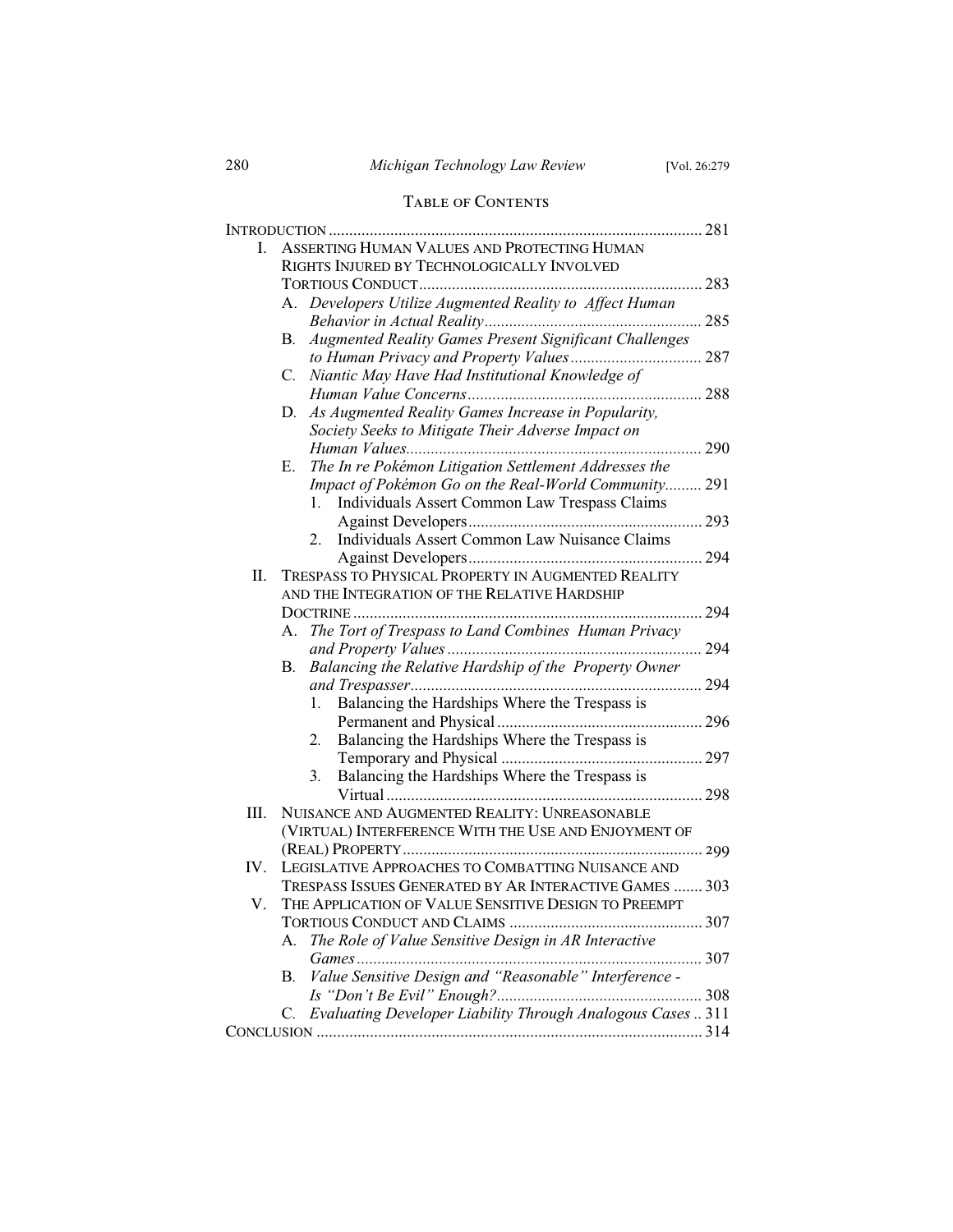#### **INTRODUCTION**

The United States Supreme Court has recognized that "seismic shifts in digital technology"<sup>1</sup> are presenting novel issues,<sup>2</sup> the resolution of which must anticipate its further rapid development. Digital technology now permeates the human experience, presenting an array of novel and unanticipated challenges presently unchecked in the absence of a comprehensive regulatory framework. The creation of virtual worlds that collide with the real ones we inhabit forces society to question the extent to which our identities are immutable, and the extent to which we can continue to protect our personal information and property.

While legislators scramble to enact reactive legislation in the face of scandals like Cambridge Analytica<sup>3</sup> and foreign efforts to influence domestic elections,<sup>4</sup> tech companies insist that their efforts to self-regulate will generate the necessary change. However, apology tours and references to corporate ethics as a remedy have been criticized as "an end-run strategy to avoid robust regulation."<sup>5</sup> Indeed, it is the inconsistent application of their own ethical guidelines, and the fundamentally conflicting priorities of shareholders, regulators, and consumers that perpetuate this problem.

It is beyond dispute that protective legislation will be unable to keep up, much less catch up, with technological changes. The burden of anticipating and addressing issues presented by emerging technologies will ultimately fall upon the businesses responsible for generating them. This duty was most notably adopted in response to a class action lawsuit brought against

breach-matters-for-students (noting that the Cambridge Analytica scandal had implications beyond the elections, including into the area of academics). *See generally*, Alvin Chang, *The Facebook and Cambridge Analytica Scandal, Explained with a Simple Diagram*, VOX (May 2, 2018, 3:25 PM), https://www.vox.com/policy-and-politics/2018/3/23/17151916/facebookcambridge-analytica-trump-diagram.

4. *See* Devin Coldewey, *Russian-Backed Content May Have Reached 126 Million on Facebook*, TECHCRUNCH (Oct. 30, 2017, 7:03 AM), https://techcrunch.com/2017/10/30 /russian-backed-content-may-have-reached-126-million-on-facebook.

5. *See* Yana Welinder, *A Face Tells More Than A Thousand Posts: Developing Face Recognition Privacy in Social Networks*, 26 HARV. J.L. & TECH. 165, 193-95 (2012) ("The FTC has previously found various Facebook practices to be unfair and deceptive." However, because "unfair and deceptive" are ambiguous, narrow standards, a "race to the bottom" has been created "whereby online businesses narrowly interpret privacy laws in order to gain a competitive advantage."); Evan Selinger, *Will Tech Companies Ever Take Ethics Seriously?*, MEDIUM (Apr. 9, 2018), https://medium.com/s/story/will-tech-companies-ever-take-ethicsseriously-35d991f9f839.

<sup>1.</sup> Carpenter v. United States, 138 S. Ct. 2206, 2219 (2018).

<sup>2.</sup> *See, e.g.*, Shigenori Matsui, *Does It Have to Be a Copyright Infringement?: Live Game Streaming and Copyright*, 24 TEX. INTELL. PROP. L.J. 215 (2016); Andrew V. Moshimia, *Giant Pink Scorpions: Fighting Piracy with Novel Digital Rights Management Technology*, 23 DEPAUL J. ART, TECH.&INTELL. PROP. L. 1 (2012).

<sup>3.</sup> *See* Saro Mohammed, *Why the Recent Facebook/Cambridge Analytica Data "Breach" Matters for Students*, BROOKINGS (June 6, 2018), https://www.brookings.edu/blog /brown-center-chalkboard/2018/06/06/why-the-recent-facebook-cambridge-analytica-data-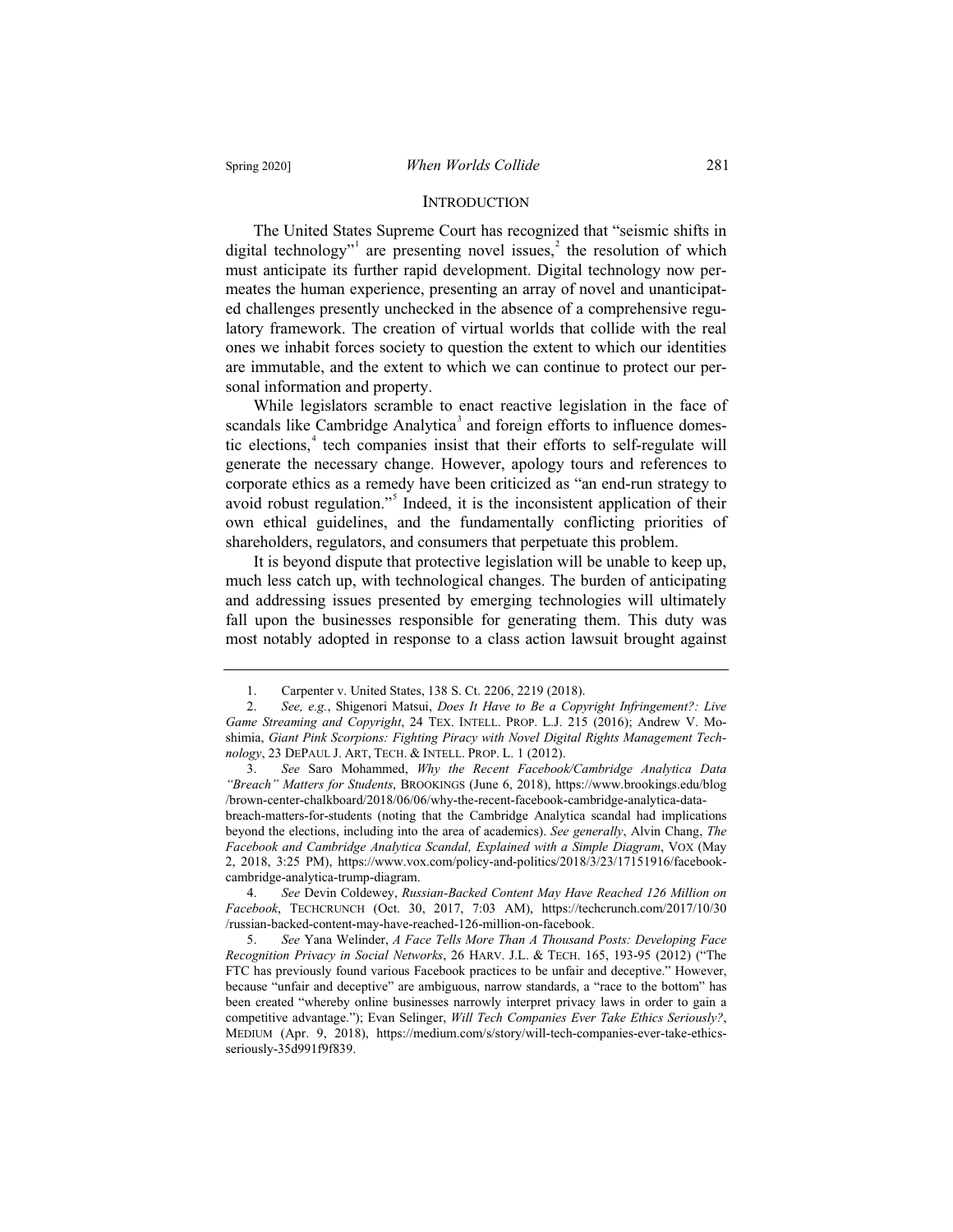the creators of Pokémon Go, an augmented reality ("AR") game where virtual characters are placed throughout the globe, including on private property, and "seen" in mobile phone screens in conjunction with geolocation technology.<sup>6</sup> This landmark case was brought by a nationwide class of individuals alleging claims for trespass and nuisance, seeking injunctive relief from the placement of virtual Pokéstops and Pokémon Gyms ("Gyms") on real property.<sup>7</sup> This settlement is particularly meaningful because it required action in the absence of accountability. Although Pokémon Go's creator, Niantic, did not admit any liability under the terms of the settlement, and thus has not taken accountability, the injunctive nature of the settlement has resulted in a requirement that Niantic take affirmative action to change policies and practices.<sup>8</sup> Individuals, companies, and even government bodies can now request and be granted swift removal of virtual Pokémon characters where their placement causes nuisance and trespass issues.<sup>9</sup> Consistent with this outcome, developers are encouraged to proactively employ selfregulatory frameworks, such as the rapidly evolving theory and methodology called Value Sensitive Design, hailed as "the most comprehensive approach to account for human values in technology design."<sup>10</sup> Engaging in Value Sensitive Design invites game designers to ask: "How can I explore the technical and design space from the perspective of human values? How can I identify stakeholders and legitimate this choice? How do I elicit stakeholder views and values? How do I resolve value tensions among stakeholders? How do I translate stakeholder values into technical design choices?"11

Until the landscape changes – through high-impact litigation, robust regulation, or effective voluntary implementation of effective selfregulatory frameworks – injured parties confronting rapidly advancing technologies are left to rely, as the Pokémon plaintiffs did, on common law principles to protect their physical world interests against virtual world mal-

<sup>6.</sup> Quentin Hardy, *Pokémon Go, Millennials' First Nostalgia Blast*, NEW YORK TIMES (July 13, 2016), https://www.nytimes.com/2016/07/14/technology/pokemon-go-millennialsfirst-nostalgia-blast.html.

<sup>7.</sup> Pls.' Mot. Supp. Prelim. Approval Settlement *in re* Pokémon Go Nuisance Litig., No. 3:16-cv-04300, at 1 (Feb. 14, 2019) (Proposed settlement class includes "all persons in the United States who own or lease property within 100 meters of any location that Niantic has designated, without prior consent of such property owner or lessee, as a Pokéstop of Poké Gym in the *Pokémon Go* mobile application.").

<sup>8.</sup> *See* Order Approving Class Action Settlement Agreement *in re* Pokémon Go Nuisance Litig., No. 3:16-cv-04300, at 3-4 (Aug. 30, 2019).

<sup>9.</sup> *See id.*

<sup>10.</sup> Till Winkler and Sarah Spiekermann, *Twenty Years of Value Sensitive Design: A Review of Methodological Practices in VSD Projects*, ETHICS & INFO. TECH. (Aug. 21, 2018), https://doi.org/10.1007/s10676-018-9476-2.

<sup>11.</sup> Batya Friedman, David G. Hendry & Alan Borning, *A Survey of Value Sensitive Design Methods*, 11 FOUNDS.&TRENDS IN HUMAN-COMPUTER INTERACTION 63, 63, 65 (2017).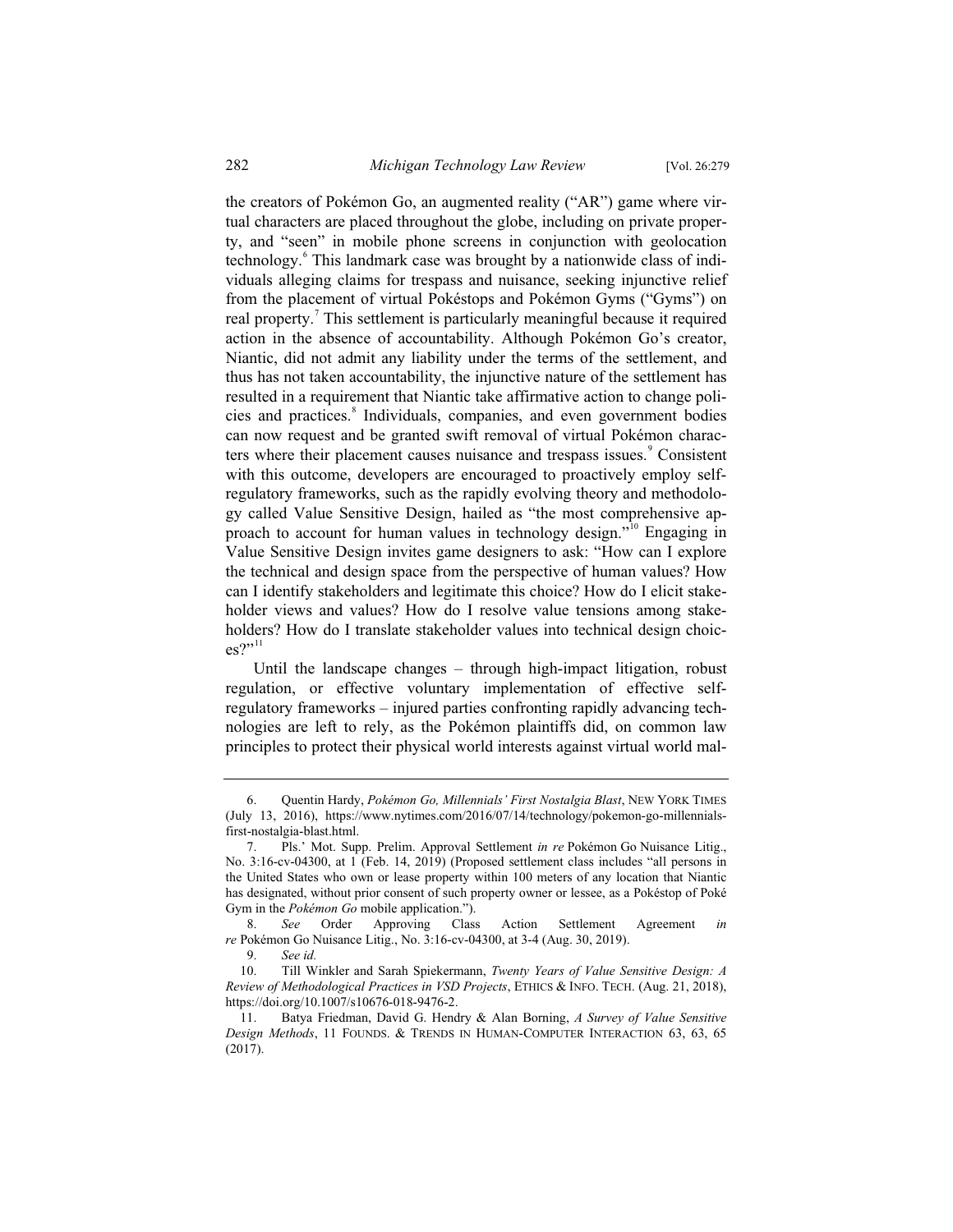feasance. After all, "[n]ew technologies do not determine human fates; rather, they alter the spectrum of potentialities within which people act."<sup>12</sup> In this article, we will begin in Section II by discussing how technology can lead to tortious conduct infringing on human values. Section III will explore the relative hardship doctrine and whether there is a viable claim for trespass to property in augmented reality. Section IV will consider whether a virtual interference with the use and enjoyment of real property rises to the level of nuisance, which will lead to the Section V discussion of the legislative approaches to combatting nuisance and trespass. Finally, we will explore the application of Value Sensitive Design as a self-regulatory framework to anticipate and preempt tortious conduct and related claims.

#### I. ASSERTING HUMAN VALUES AND PROTECTING HUMAN RIGHTS INJURED BY TECHNOLOGICALLY INVOLVED TORTIOUS CONDUCT

Human values and technological advancement are not always evolving in the same direction. For example, our capabilities and technological advancements involving AR,<sup>13</sup> virtual reality ("VR"),<sup>14</sup> and geofencing<sup>15</sup> currently exceed implementation for many reasons, including legal, practical, and ethical implications. The emergence of new technology brings into question what many have historically viewed as the static, immutable nature of human values. While technology solves many human problems, it also creates opportunities and conflict never previously fathomed, challenging society to constantly reexamine, defend, and often question, the human value framework. The right to privacy has been of particular concern, having been described as a "sensitive and necessary human value<sup>[]</sup>."<sup>16</sup> Scholars have identified "several human values with ethical importance that are rele-

<sup>12.</sup> K. A. Taipale, *Data Mining and Domestic Security: Connecting the Dots to Make Sense of Data*, 5 COLUM. SCI. & TECH. L. REV., 1, 1, 6 (2003).

<sup>13.</sup> Augmented reality is "an enhanced image or environment as viewed on a screen or other display, produced by overlaying computer-generated images, sounds, or other data on a real-world environment." *Augmented Reality*, DICTIONARY.COM, https://www.dictionary.com /browse/augmented-reality?s=t (last visited Mar. 10, 2019).

<sup>14.</sup> Virtual reality is "a realistic and immersive simulation of a three-dimensional environment, created using interactive software and hardware, and experienced or controlled by movement of the body." *Virtual Reality*, DICTIONARY.COM, https://www.dictionary.com /browse/virtual-reality?s=t (last visited Mar. 10, 2019).

<sup>15.</sup> Sarah K. White, *What is Geofencing? Putting Location to Work*, CIO (Nov. 1, 2017, 12:43 PM), https://www.cio.com/article/2383123/mobile/geofencingexplained.html (defining geofencing as "a location-based service in which an app or other software uses GPS, RFID, Wi-Fi or cellular data to trigger a pre-programmed action when a mobile device or RFID tag enters or exits a virtual boundary set up around a geographical location, known as a geofence."); *see, e.g.*, ARKAIVE, https://arkaive.com (last visited Mar. 10, 2019) (giving teachers a geolocation technology that recognizes if students are within the range of the geo-coordinates of the classroom when they check in for attendance).

<sup>16.</sup> Leopold v. Levin, 259 N.E.2d 250, 254 (Ill. 1970).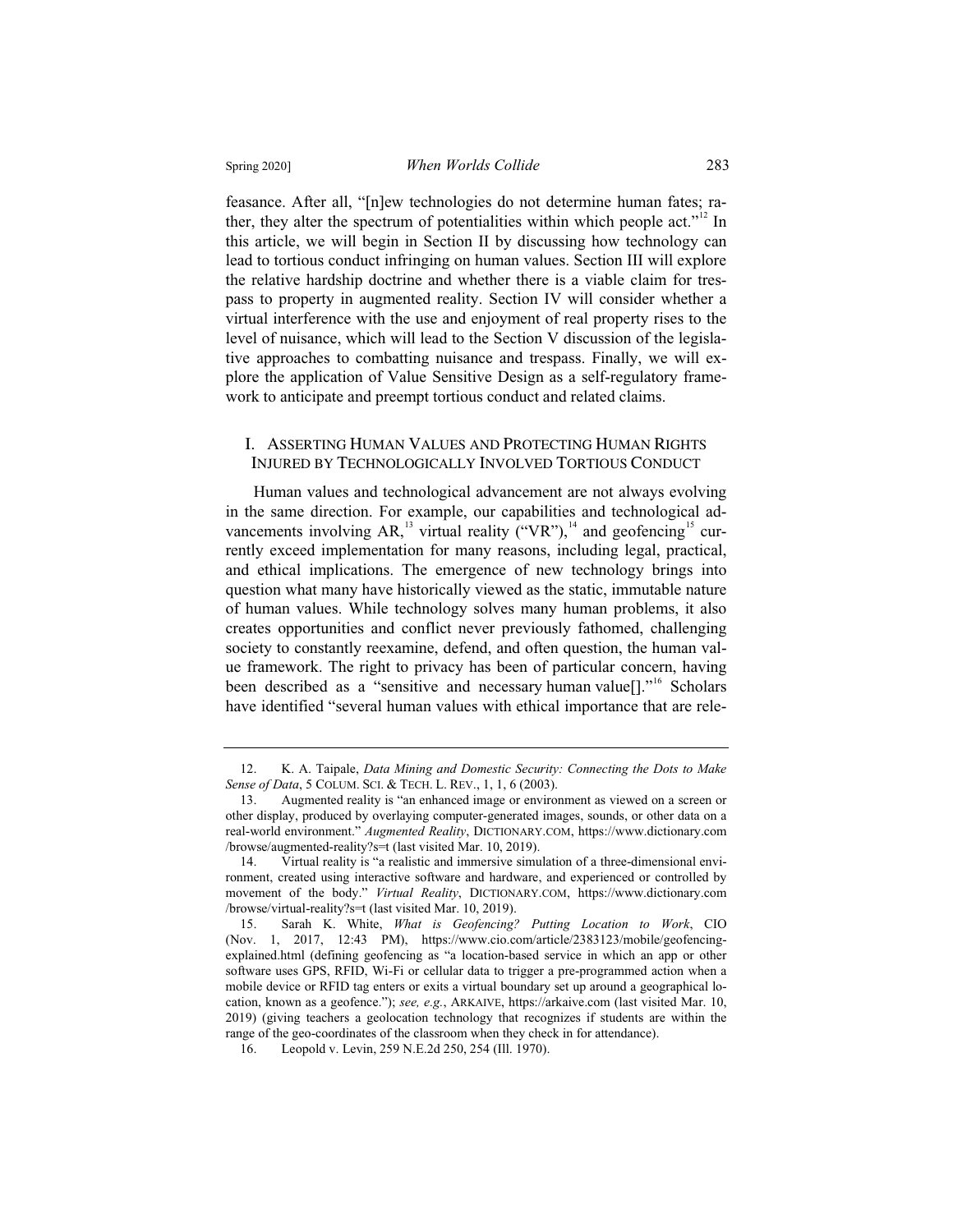vant to technologies, including property, privacy, freedom from bias, informed consent, universal usability, trust, autonomy, identity, calmness, and environmental sustainability."<sup>17</sup> These values are properly integrated into a self-regulatory value-sensitive analysis.

This article will focus primarily on the values of property and privacy. With regard to property rights, our emphasis will be on real property and the "bundle of rights" that may be adversely affected when confronted with technologically enabled tortious conduct, generally manifesting as trespass or nuisance issues.<sup>18</sup> Privacy values are more dynamic, and more difficult to encapsulate in any one definition or claim.<sup>19</sup> Scholars have suggested that privacy values may be "better conceptualized by focusing on the values of trust, obscurity, and autonomy,"<sup>20</sup> and we will venture to do so here.

As one commentator framed the issue, "while 'conscientious capitalism' sounds nice, anyone who takes political economy seriously knows we should be wary of civics being conflated with keeping markets going and companies appealing to ethics as an end-run strategy to avoid robust regulation."<sup>21</sup> However, conscientious capitalism created through the implementation of Value Sensitive Design creates an opportunity for creators to develop technologies that consider human values, addressing civic concerns while achieving company objectives.

Value Sensitive Design is a self-regulatory design theory and methodology pioneered by scholars including Professors Batya Friedman, Peter Kahn, and David Hendry, and is best described as "a theoretically grounded approach to the design of technology that accounts for human values in a principled and comprehensive manner throughout the design process."<sup>22</sup> The thoughtful planning required by the Value Sensitive Design methodology endeavors to address seemingly incomplete technology development, where a technology can be used to foresee and address a potential problem or burden affecting an individual or society, but was overlooked. Many such examples exist. Did Waze consider human impact when it diverted traffic-

<sup>17.</sup> Woodrow Hartzog, *On Questioning Automation*, 48 CUMB. L. REV. 1, 3 (2017); *see also* Mark Peterson, *Fan Fair Use: The Right to Participate in Culture*, 17 U.C. DAVIS BUS. L.J. 217, 246 (2017) ("Rather than treating fans like adversaries that need to be shut down and silenced, the concerns of the people that paid for the games, and thus contributed to the success of the company, should be taken into consideration.").

<sup>18</sup>*. See generally* Ryan Abbott, *The Reasonable Computer: Disrupting the Paradigm of Tort Liability*, 86 GEO. WASH. L. REV. 1 (2018); Declan T. Conroy, *Property Rights in Augmented Reality*, 24 MICH. TELECOMM.&TECH. L. REV. 17 (2017).

<sup>19.</sup> *See generally* Brandon R. Teachout, *Gotta Collect It All!: Surveillance Law Lessons of Pokémon Go*, 69 STAN. L. REV. ONLINE 83 (2016).

<sup>20.</sup> Hartzog, *supra* note 17, at 4.

<sup>21.</sup> Selinger, *supra* note 5.

<sup>22.</sup> Batya Friedman et al., *Value Sensitive Design: Theory and Methods* 1 (UW CSE Technical Report 02-12-01, 2002) .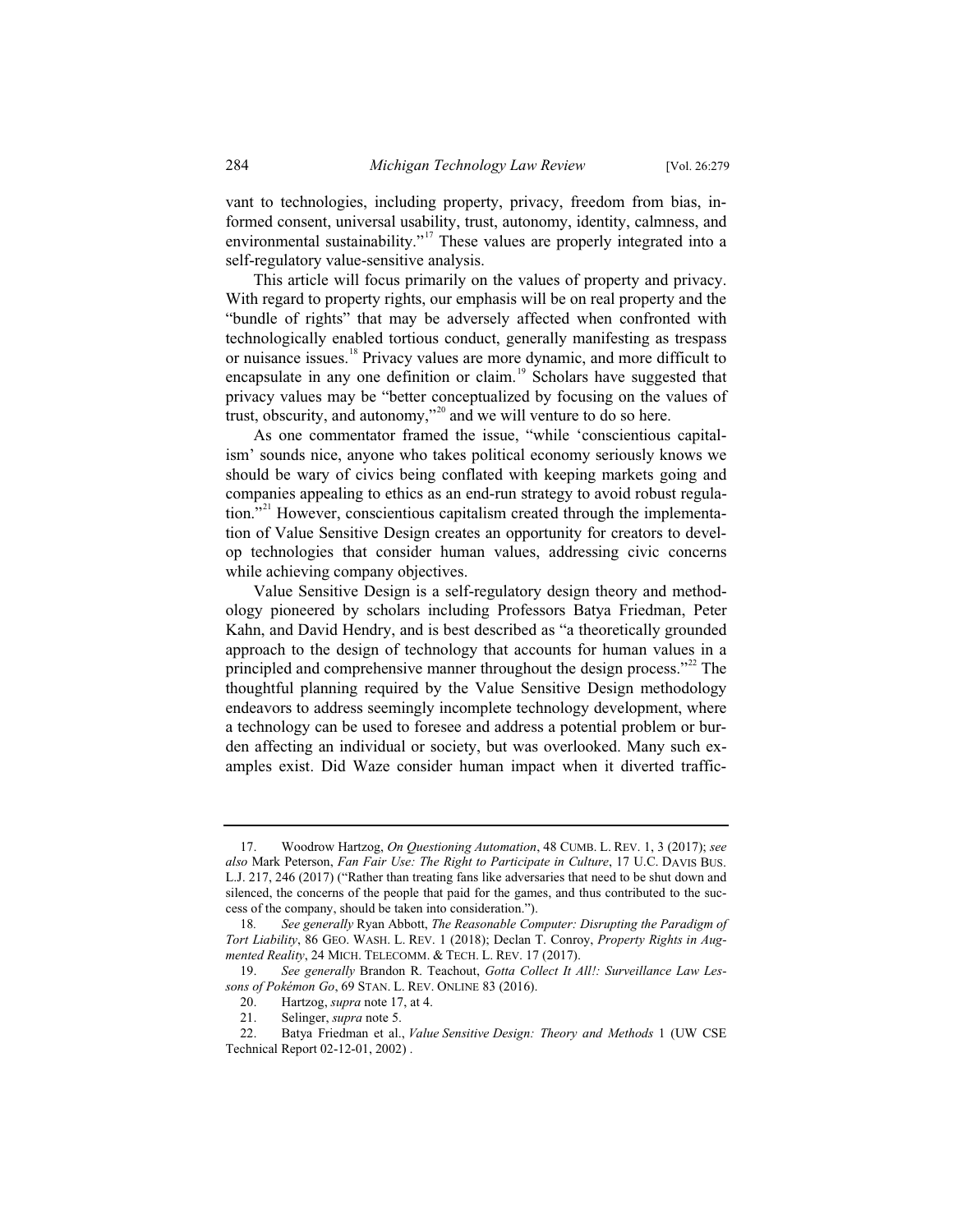avoiding users through quiet residential neighborhoods?<sup>23</sup> Did Snapchat consider human impact when it created a "speed filter" allegedly encouraging excessive speed and reckless driving?<sup>24</sup>

Human values were placed squarely at issue in the case of Pokémon Go. Pokémon Go has presented significant challenges to privacy and property rights, and those challenges were addressed in the recently-settled nationwide class action lawsuit, *In re Pokémon Go Nuisance Litigation*, wherein property owners nationwide sought to hold Niantic accountable for significant trespass and nuisance issues they experienced as a result of the placement of Pokémon characters and Gyms on or around their properties.<sup>25</sup>

The impact of the *In re Pokémon Go Litigation* is far reaching, as it imposes policies and practices on Pokémon Go's creators that may set the standard for what consumers can reasonably expect from AR product developers in the future. The negotiated outcome is a win for both consumers and the technology industry. Having been negotiated by experienced plaintiffs' counsel, the settlement sets forth injunctive relief fashioned to protect property owners following extensive litigation and investigation, enabling the parties to be well-informed of risks and benefits as they weigh settlement options. Similarly, it is a win for technology companies because it was negotiated by industry leaders familiar with what companies can reasonably do to protect society. Before we explore the specific solutions proposed by the settlement, we will first explore the problem.

#### A. *Developers Utilize Augmented Reality to Affect Human Behavior in Actual Reality*

Developers of interactive games, including Pokémon Go, utilize augmented reality to create an interactive gaming experience for users. Pokémon Go is based on Ingress, Niantic's debut reality game. Ingress is a location-based, augmented-reality mobile game released in 2013 with a science

<sup>23.</sup> Steve Lopez, *Putting Up Roadblocks When Waze and Other Apps Send Cars Down Your Little Street*, L.A. TIMES (Apr. 11, 2018), https://www.latimes.com/local/california/lame-lopez-navigation-apps-krekorian-20180411-story.html.

<sup>24.</sup> Katie Rogers, *Snapchat at 107 M.P.H.? Lawsuit Blames Teenager (and Snapchat)*, N.Y. TIMES (May 3, 2016), https://www.nytimes.com/2016/05/04/us/snapchat-speedingteenager-crash-lawsuit.html.<br>25. Class Action Con

<sup>25.</sup> Class Action Compl. *in re* Pokémon Go Nuisance Litig., No. 3:16-cv-04300 (July 29, 2016) (Plaintiffs sued Pokémon Go creator Niantic for nuisance resulting from players participating in augmented reality mobile game app.); *see also* Pls.' Mot. Supp. Prelim. Approval Settlement *in re* Pokémon Go Nuisance Litig., No. 3:16-cv-04300, at 1 (Feb. 14, 2019) ("The proposed Settlement provides injunctive relief in the form of remedial measures designed to prevent the future placement of virtual game items on private property, and to promptly address future complaints of trespass and nuisance by Pokémon Go players when they arise.").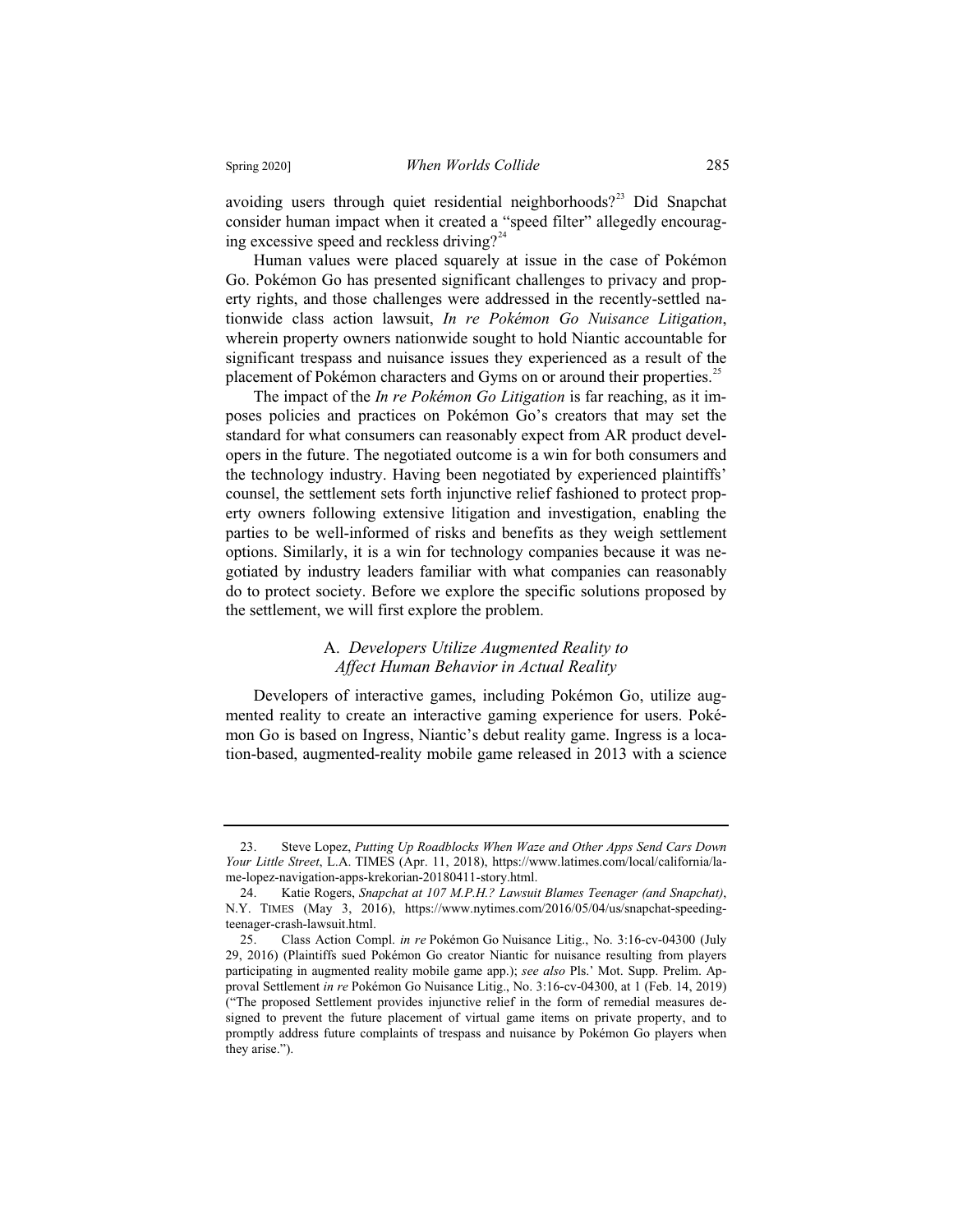fiction back story and a continuous open narrative.<sup>26</sup> It is considered an "exergame" because it includes a form of exercise while playing.<sup>27</sup> Niantic CEO John Hanke stated that the company viewed the game as its "spiritual core."<sup>28</sup> Niantic used data from Ingress in developing Pokémon Go and determining where to locate Pokéstops and Gyms.<sup>29</sup> Pokémon Go became the fastest game to reach the top of the charts in both the App Store and Google Play and in August 2016, and received five Guinness World Records, including most revenue grossed by a mobile game in its first month, earning \$206.5 million. $30$ 

Using a smartphone's camera and GPS, Pokémon Go requires that players move around to find and catch Pokémon, tiny animated characters from the Japanese franchise, in real-world locations. Requiring almost no skill, it is instead a social game for all ages, even bringing together adults and arranging PokéDates<sup>31</sup> at Pokéstops. It also connects parents and children, providing an opportunity for them to play together and explore their communities, rather than being tied to a game system in the house. In a small survey conducted in Seattle, parents praised the game. "I think it's just helping us find a common thing we can do together as a mom and a boy, and that's really awesome for me. . . . As a boy coming home from school, they don't tell you what they ate or . . . what the teachers said . . . so it's a good way to be communicating," revealed one parent.<sup>32</sup> Since the game attracts players to Pokéstops and Gyms to catch characters and engage in other game play, it encourages players to get outside and it makes exercise fun. The researchers found that Pokémon Go meets several conditions leading to productive joint media engagement for families, including (a) the ability for parents and children to learn and play the game together, (b) motivation for

<sup>26.</sup> Andrew Webster, *Niantic's First AR Game Ingress Is Getting a Massive Overhaul in 2018*, VERGE (Dec. 2, 2017), https://www.theverge.com/2017/12/2/16725884/ingressprime-update-niantic-pokemon-go.

<sup>27.</sup> JV Chamary, *Why "Pokémon GO" Is The World's Most Important Game*, FORBES (Feb. 10, 2018), https://www.forbes.com/sites/jvchamary/2018/02/10/pokemon-goscience-health-benefits/#2fedc9763ab0.

<sup>28.</sup> *Id.*

<sup>29.</sup> *Factsheet: Why Pokemon Go Is Still So Popular*, IOL (Mar. 28, 2018, 7:30 AM), https://www.iol.co.za/business-report/technology/factsheet-why-pokemon-go-is-still-sopopular-14112531.

<sup>30.</sup> *Id.*

<sup>31</sup>*. "PokeDates," The World's First Pokemon Go Dating Service, Launches to Organize Pokemon Go Dates Nationwide*, NEWSWIRE (Jul. 20, 2016), https://www.newswire.com /news/pokedates-the-worlds-first-pokemon-go-dating-service-launches-to-13227402.

<sup>32.</sup> Nicole Lyn Pesce, *This Is Why Parents Are Playing Pokemon Go with Their Kids*, MARKETWATCH (Mar. 30, 2017, 8:06 AM), https://moneyish.com/heart/this-is-why-parentsare-playing-pokemon-go-with-their-kids.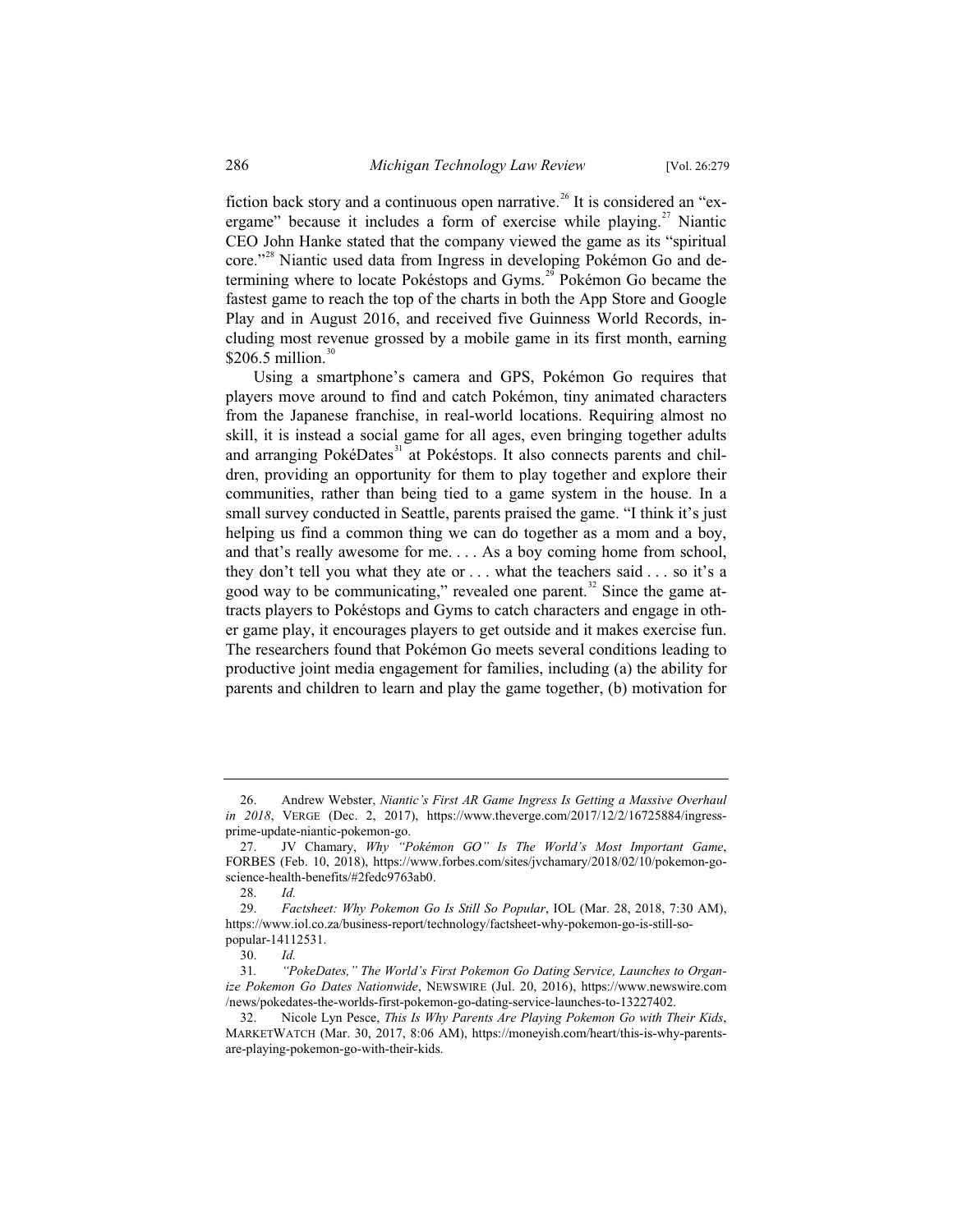multiple generations to engage, (c) game features that make it easy to stop and put away, (d) going outside, (e) walking, and (f) working in teams.<sup>33</sup>

As noted above, within its first month, Pokémon Go achieved five Guinness World Records, which it still holds today, including (a) most revenue grossed by a mobile game in its first month, (b) most downloaded mobile game in its first month, (c) most international charts topped simultaneously for a mobile game in its first month (downloads), (d) most international charts topped simultaneously for a mobile game in its first month (revenue), and (e) fastest time to gross \$100 million by a mobile game.<sup>34</sup> Pokémon Go is a record-setting, highly lauded game that has inspired millions of users to get outside and interact with their environment. Therein lies the problem, as such environmental interaction presents challenges to personal privacy and property interests.

#### B. *Augmented Reality Games Present Significant Challenges to Human Privacy and Property Values*

The Fourth Amendment protects "persons, houses, papers, and effects" from unreasonable searches and seizures, articulating a protectable privacy interest in one's real and personal property.<sup>35</sup> As Professor Andrew Guthrie Ferguson has observed, these protectable interests have expanded as the meaning of these terms has evolved over time.<sup>36</sup> The definition of "persons," for example, now includes "more than just physical bodies; they now include clothing, bodily fluids, DNA and even corporations."<sup>37</sup> Similarly, "'Houses' now include curtilage, barns, apartments, and commercial spaces. 'Papers' now include digital recordings, writings, business documents, and other communications."<sup>38</sup> The term "effects" remains a catch-all but has expanded beyond the realm of physical objects. The smartphone is an effect, but what about the data stored on the smartphone? What about the data stored in the cloud, which is in constant communication with the

<sup>33.</sup> Jennifer Langston, *Parents Who Play "Pokémon GO" with Kids: "It Wasn't Really About the Pokémon"*, UNIV. OF WASH.: UW NEWS (Mar. 28, 2017), http:// www.washington.edu/news/2017/03/28/parents-who-play-pokemon-go-with-kids-it-wasnt-

really-about-the-pokemon.<br>34. Rachel Swatma 34. Rachel Swatman, *Pokémon Go Catches Five New World Records*, GUINNESS WORLD RECORDS (Aug. 10, 2016), http://www.guinnessworldrecords.com/news/2016/8 /pokemon-go-catches-five-world-records-439327 (noting the following records: (a) \$206.5 million of revenue in the first month, (b) 130 million downloads, (c) topped download charts in 70 different countries, (d) top-growing mobile game in 55 different countries simultaneously, and (e) 20 days to gross \$100 million.<br>35. U.S. CONST. amend. IV.

U.S. CONST. amend. IV.

<sup>36.</sup> Andrew Guthrie Ferguson, *The Internet of Things and the Fourth Amendment of Effects*, 104 CAL. L. REV. 805, 808 (2016).

<sup>37.</sup> *Id.* at 808-09.

<sup>38.</sup> *Id.* at 809.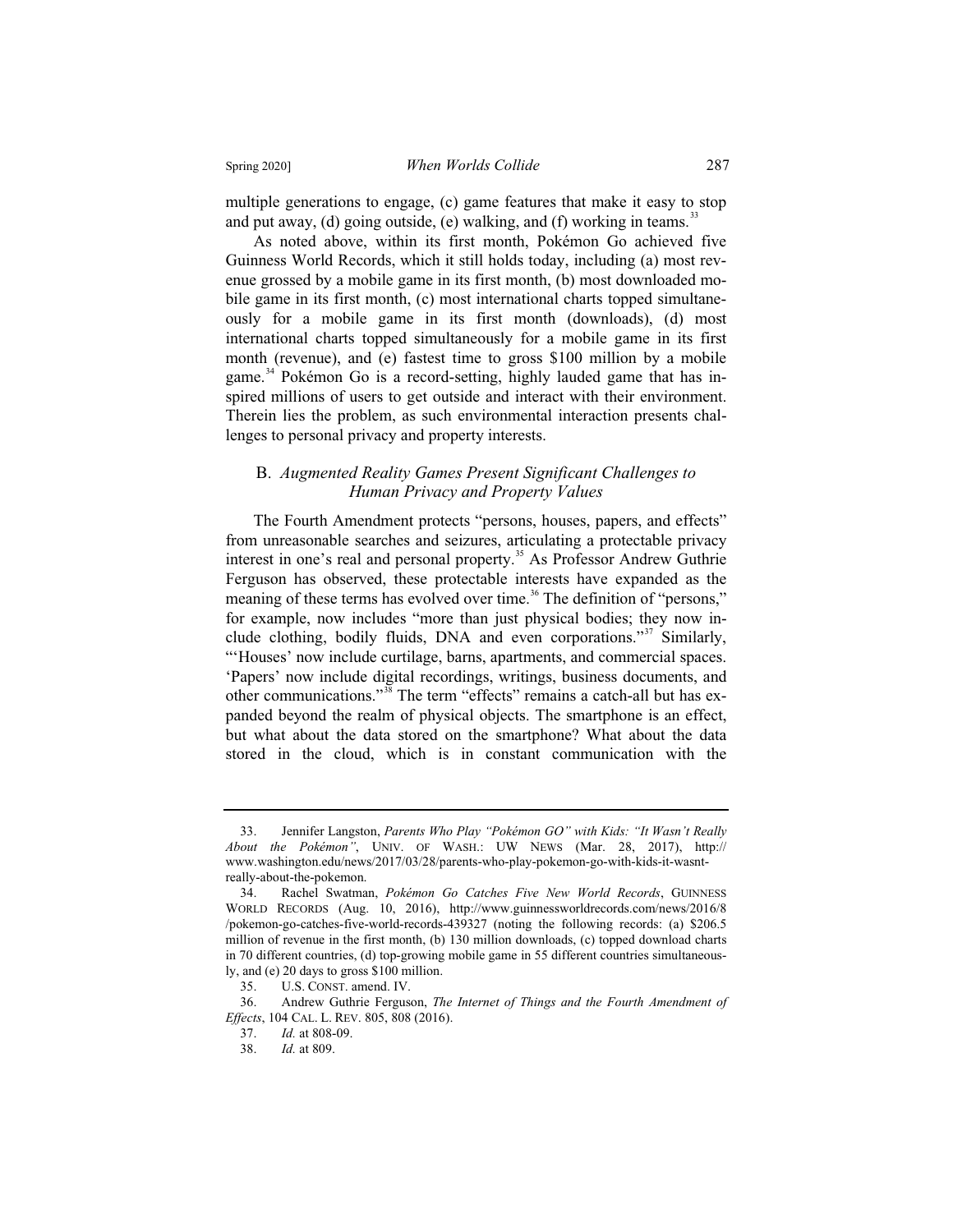smartphone? These later questions remain unsettled.<sup>39</sup> The Supreme Court has explored on numerous occasions the privacy interests implicated when physical searches are conducted on data and digital information. We are now exploring the opposite, where privacy and property concerns are implicated by searches of physical, real property instigated by virtual actors.

Speaking of the influence AR games have on users, scholars explain how "people become so entranced with these imaginary creatures that they lose all touch with reality. They walk off of cliffs, they get swept out to sea, they join together with strangers to form packs and wander around all corners of the globe at all hours of the night, all looking to capture these imaginary creatures."<sup>40</sup> Game players become so entrenched in their games that a subculture of fans, a "fandom," is created, with players going beyond passive consumption.<sup>41</sup> This leads us to question: will technology soon be so engulfing, deeply embedded, and autonomy-overpowering, that the legal obligations we owe to each other are diminished? If so, will technology step in to share liability with human users? Can the implementation of forwardthinking, self-regulatory design practices like Value Sensitive Design effectively mitigate these risks?

#### C. *Niantic May Have Had Institutional Knowledge of Human Value Concerns*

In July 2015, Niantic faced significant human value challenges with its first interactive augmented reality game, Ingress. Zeit, a German magazine, contacted Google, who then owned Niantic, to complain that concentration and death camps including Dachau, Buchenwald and Auschwitz-Birkenau were all set up as in-game "portals."<sup>42</sup> Some of the camps were deleted the day after Zeit's initial contact; however, others remained, including the infamous Auschwitz "Arbeit Macht Frei" gates.<sup>43</sup> Initially, Google said that the locations were included in the game because they were of "significant historical value."<sup>44</sup> Google later apologized, stating "After we were made aware that a number of historical markers on the grounds of former concentration camps in Germany had been added, we determined that they did not

<sup>39.</sup> *Id.* at 835.

<sup>40.</sup> Justin G. Mignogna, *Pokémon Go, Augmented Reality Games, and How the Insurance Industry Will Help Protect a Distracted Society from Becoming Even More Distracted*, 70 RUTGERS U. L. REV. 675, 676 (2018) (citations omitted).

<sup>41.</sup> Emily Schendl, *Japanese Anime and Manga Copyright Reform*, 15 WASH. U. GLOBAL STUD. L. REV. 631, 638 (2016).

<sup>42.</sup> Alex Hern, *Pokemon Go: Who Owns the Virtual Space Around Your Home?*, GUARDIAN (July 13, 2016, 9:46 AM), https://www.theguardian.com/technology/2016/jul/13 /pokemon-virtual-space-home.

<sup>43.</sup> *Id.*

<sup>44.</sup> Jessica Guynn, *Google Apologizes for Putting Nazi Camps in Game*, USA TODAY (July 2, 2015, 2:49 PM), https://www.usatoday.com/story/tech/2015/07/02/google-nianticlabs-ingress-nazi-concentration-camps/29618979.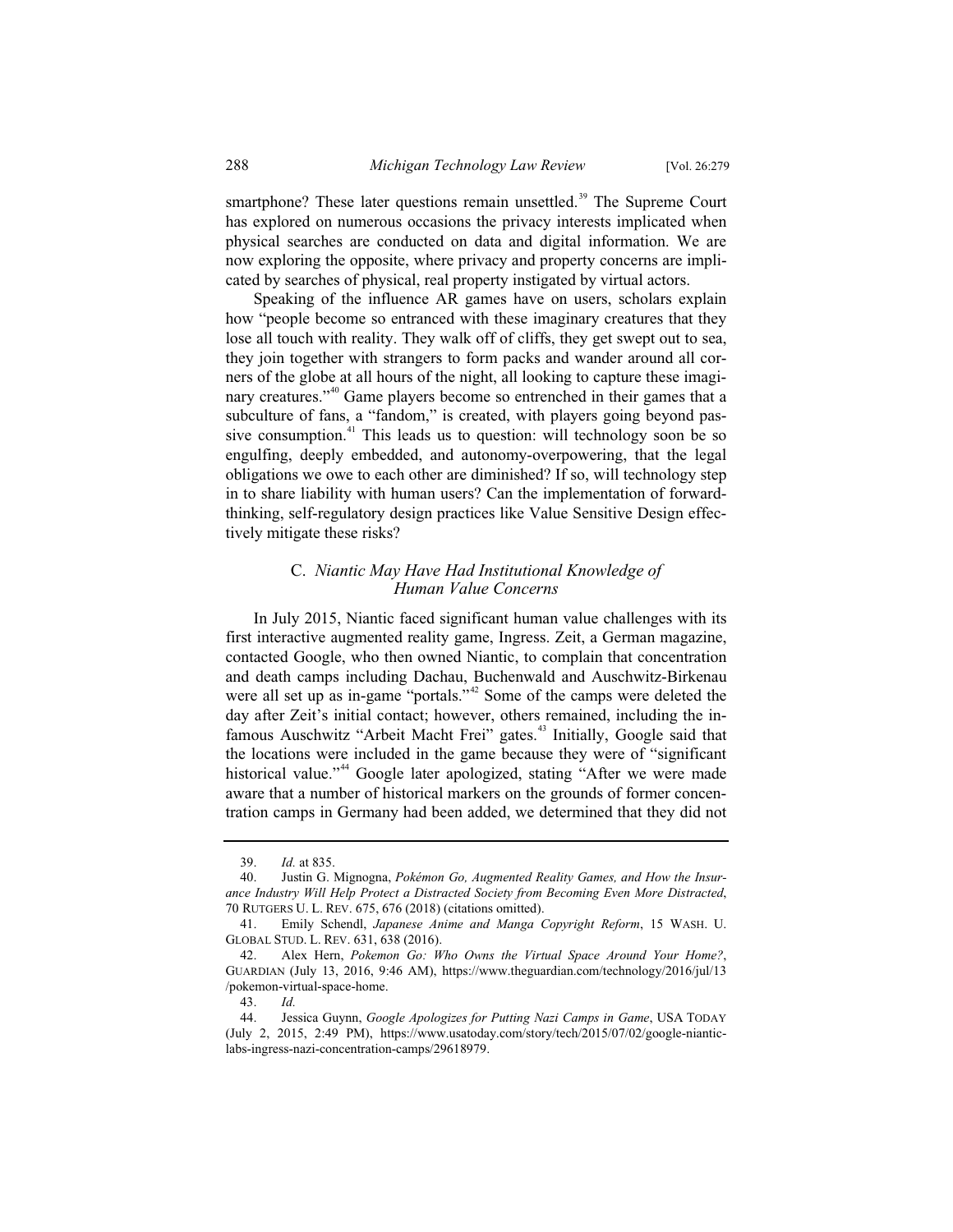meet the spirit of our guidelines and began the process of removing them in Germany and elsewhere in Europe."<sup>45</sup>

Following extensive complaints from property owners,<sup>46</sup> Niantic created Ingress Game Community Guidelines that provide, in part, as follows:

- Respect the community.
- Treat other players and bystanders with respect and courtesy and conduct yourself in an appropriate manner while playing Ingress. In particular:
	- o Privacy: . . . Don't post, repost or reveal other information about another user's identity. . .
	- $\circ$  Trespass: Don't trespass while playing Ingress. . . .<sup>47</sup>

In addition, Niantic provides several options for reporting violations of its guidelines. Those options include reporting trespassing of either the reporter's property or someone else's property.<sup>48</sup> However, as guideline violations carry little penalty, the impact of such actions are negligible.

Yet the insensitive location selection persisted with Niantic's new Pokémon Go. Since Pokémon is a Japanese game, one might think that Niantic would have been more mindful with the location of Pokémon in Japan. However, that was not the case, as trainers captured Pokémon at the Hiroshima atomic bomb memorial site.<sup>49</sup> The Pokémon were removed at the request of the city prior to an annual ceremony in remembrance of the

48. *Id.*

<sup>45.</sup> *Id.*

<sup>46.</sup> *See, e.g.*, u/BobbyT852, *Removal of Portals as Landowner?*, REDDIT.COM (Feb. 10, 2015, 4:00 AM), https://www.reddit.com/r/Ingress/comments/2vegb3/removal\_of\_portals \_as\_landowner/ ("I am posting here as I am a landowner on whose land an Ingress portal is situated. I am having trouble with people trespassing in order to gain access to the portal. Not being a player myself, there doesn't seem to be a way for me to contact Google to discuss this issue. Can anyone here point me in the right direction?"); u/mikesicle, *Dealing with a Trespasser*, REDDIT.COM (May 13, 2016, 6:04 PM), https://www.reddit.com/r/Ingress/comments /4j9czg/dealing\_with\_a\_trespasser/ ("Just a few hours ago I had a very negative interaction with someone I later found out was playing Ingress. He was driving erratically in my offices back private parking lot (parking sideways in spots, blocking the exit then backing back into the lot). I went back to see if he was lost or needed directions since we have a couple tenants out back, but instead he reluctantly rolled his window down and just said 'I'm playing a game.' . . .My boss/the owner has already had trespassing issues in the past at this property, and she is completely freaked out about her and her daughters [sic] safety (previously trespassed persons were a threat to her daughter). He told me that he is 'in and out of here all the time, this is where he drops stuff off' like he was entitled to trespass, and then berate[d] us for asking him to leave. He showed his phone to us a few times, and after googling a bit I found this game was the exact one he was playing.").

<sup>47.</sup> Ingress Game Community Guidelines, FANDOM, https://ingress.fandom.com/wiki /Ingress\_Game\_ Community\_Guidelines (last visited Mar. 10, 2019).

<sup>49.</sup> *Pokemon Go Removes Hiroshima Atomic Bomb Memorial Site from Game*, GLOBAL NEWS (Aug. 8, 2016, 8:54 AM), https://globalnews.ca/news/2870350/pokemon-goremoves-hiroshima-atomic-bomb-memorial-site-from-game.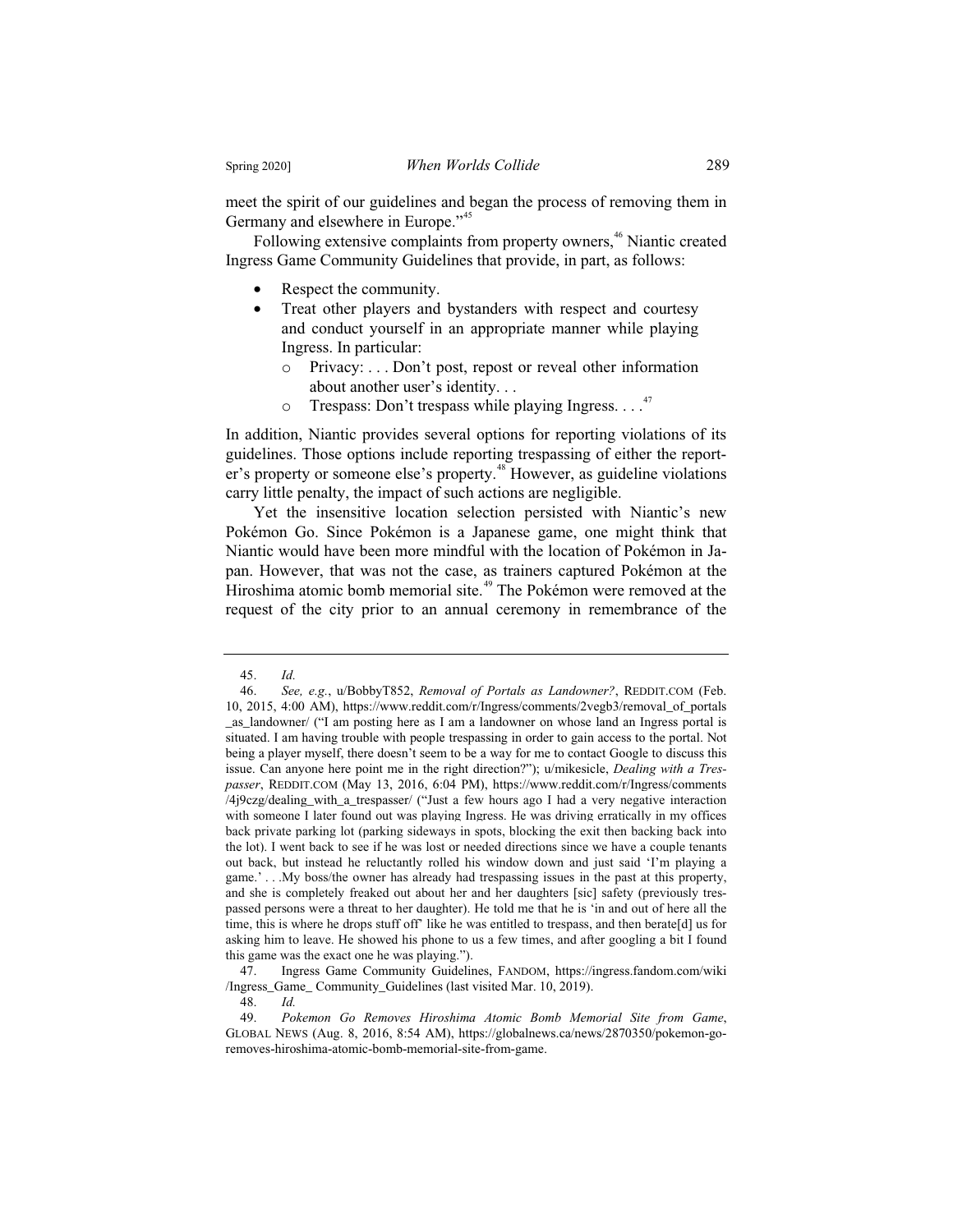140,000 who died there.<sup>50</sup> In addition, although Ingress received complaints regarding portals at Auschwitz,<sup>51</sup> a year later, Pokémon were still being reported there.<sup>52</sup>

#### D. *As Augmented Reality Games Increase in Popularity, Society Seeks to Mitigate Their Adverse Impact on Human Values*

Pokémon Go remains a popular game, and its success has encouraged the creation of more augmented reality games. When Pokémon Go was first introduced, there were crowds of trainers everywhere, heads down, focused on their phones.<sup>53</sup> Today, we don't often see those crowds, leaving some to wonder whether Pokémon Go "is still a thing."<sup>54</sup> As it turns out, three years after its 2016 debut, Pokémon Go continues to be popular, ranking as the second top-grossing mobile title as of January 2019.<sup>55</sup> It is continually updated with new features and includes daily "research" tasks and story missions to keep the game fresh. $56$ 

Pokémon Go experienced a resurgence in the summer of 2018 following an update that introduced "friend codes" and Pokémon trading to increase the game's social components.<sup>57</sup> The trading requires Stardust, an ingame currency, the purchase of which drives daily revenue. In the two months leading up to the update, the game was generating about \$1.8 million in daily revenue. Since the update, Niantic has enjoyed a 39% increase as players have been spending an average of \$2.5 million per day.<sup>58</sup>

In the wake of Pokémon Go's continued success, Niantic released additional games based on Ingress. First came Jurassic World Alive, an augmented reality game where players interact with and collect dinosaurs, released in the Spring of 2018 synchronously with the release of the film

<sup>50.</sup> *Id.*

<sup>51.</sup> Allana Akhtar, *Holocaust Museum, Auschwitz Want Pokémon Go Hunts Out*, USA TODAY, (July 13, 2016, 8:34 AM), https://www.usatoday.com/story/tech/news/2016/07/12 /holocaust-museum-auschwitz-want-pokmon-go-hunts-stop-pokmon/86991810.

<sup>52.</sup> *Id.*

<sup>53.</sup> Gillian Paxton, *Surprisingly, Pokemon Go is Still a Thing*, ABSOLUDRICOUS, (Dec. 2, 2018) https://absoludicrousblog.wordpress.com/2018/12/02/pokemon-go-is-still-a-thing.

<sup>54.</sup> *Id.*

<sup>55.</sup> *Worldwide Digital Games Market in January 2019*, WHOLESGAME (Feb 24, 2019, 7:29 PM), https://wholesgame.com/news/worldwide-digital-games-market-in-january-2019 (last visited Feb. 12, 2019).

<sup>56.</sup> *See Factsheet*, *supra* note 29.

<sup>57.</sup> *See* Stefanie Fogel, *"Pokémon Go" Earning \$2.5 Million Daily Since Trading Update (Report)*, VARIETY (Aug. 28, 2018, 11:01 AM), https://variety.com/2018/gaming/news /pokemon-go-friends-trading-1202849566; Luke Winkie, *"Pokemon Go" Finally Reveals In-Game Friendships, Trading*, VARIETY (June 18, 2018, 12:30 PM), https://variety.com/2018 /gaming/news/pokemon-go-friends-trading-1202849566.

<sup>58.</sup> Fogel, *supra* note 57.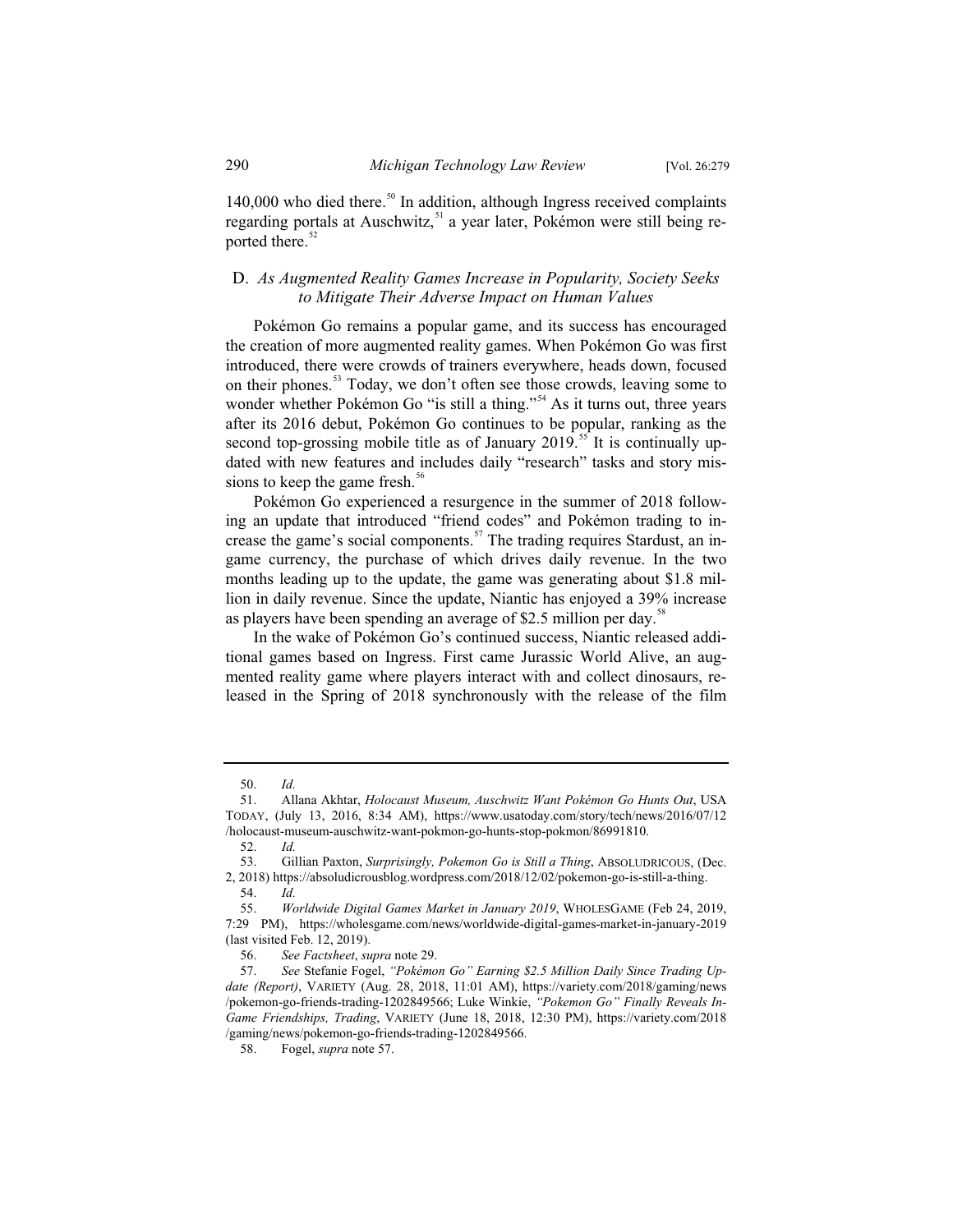*Jurassic World: Fallen Kingdom*. <sup>59</sup> Second came *Harry Potter: Wizards Unite*, released in summer 2019,<sup>60</sup> which engages "state-of-the-art augmented reality technology to reveal the magic all around us. Explore real-world neighborhoods and cities to discover mysterious artifacts, learn to cast spells, and encounter legendary beasts and iconic characters along the way!"<sup>61</sup> While it is possible that future games would benefit from the lessons learned from Pokémon Go, it is yet to be seen whether Jurassic World Alive and Wizards Unite have adequately addressed the privacy and property challenges raised by their predecessors.

#### E*. The In re Pokémon Litigation Settlement Addresses the Impact of Pokémon Go on the Real-World Community*

The Pokémon Go case invites us to consider how we define human values, what values are entitled to legal protection, and the extent to which we will allow technology to affect them. As noted by Justice Kennedy, "the Cyber Age has vast potential both to expand and restrict individual freedoms in dimensions not contemplated in earlier times."<sup>62</sup> Under the terms of the Pokémon Go settlement, when individuals feel that their freedom or their right to quiet enjoyment of their property has been negatively affected, they can seek recourse directly from Niantic.<sup>63</sup>

The settlement provides strictly for injunctive relief.<sup>64</sup> Niantic has agreed to resolve complaints and communicate the resolution to affected persons within fifteen days of the complaint, committing to this swift action for 95% of cases every year.<sup>65</sup> This is meaningful given the refrain echoed by many property owners that Niantic was non-responsive to complaints.<sup>66</sup> If the affected person owns a single-family home, characters within forty

<sup>59.</sup> Andrew Webster, *Jurassic World Alive Looks Like Pokemon Go but with Giant Dinosaurs*, VERGE, (Mar. 7, 2018, 9:18 AM), https://www.theverge.com/2018/3/7/17090294 /jurassic-world-alive-pokemon-go-ar-augmented-reality-game.

<sup>60.</sup> Chris Pereira, *Harry Potter: Wizards Unite Mobile Game from Pokemon Go Makers is Out Now for Free*, GAMESPOT (June 21, 2019), https://www.gamespot.com/articles /harry-potter-wizards-unite-mobile-game-from-pokemo/1100-6467923.

<sup>61.</sup> *FAQ*, HARRY POTTER WIZARDS UNITE, https://www.harrypotterwizardsunite.com /en/faq/ (last visited Mar. 10, 2019) (showing that the game is co-developed by WB Games San Francisco and Niantic, Inc.); *see also* Vineeth Bajji, *Harry Potter: Wizards Unite*, DAILY UTAH CHRON. (Nov. 28, 2017), https://dailyutahchronicle.com/2017/11/28/harry-potterwizards-unite.

<sup>62.</sup> Carpenter v. United States, 138 S. Ct. 2206, 2224 (2018) (Kennedy, J., dissenting) (citing Packingham v. North Carolina, 137 S. Ct. 1730, 1735–36).

<sup>63.</sup> Class Action Settlement Agreement *in re* Pokémon Go Nuisance Litig., No. 3:16 cv-04300, at 6 (Feb. 14, 2019).<br>64. Id.

<sup>64.</sup> *Id.*

<sup>65.</sup> *Id.*

<sup>66.</sup> Alex Ruppenthal, *New "Pokémon Go" Bill Rejected by Illinois Lawmakers*, WTTW (May 2, 2017, 2:22 PM), https://news.wttw.com/2017/05/02/new-pok-mon-go-billrejected-illinois-lawmakers.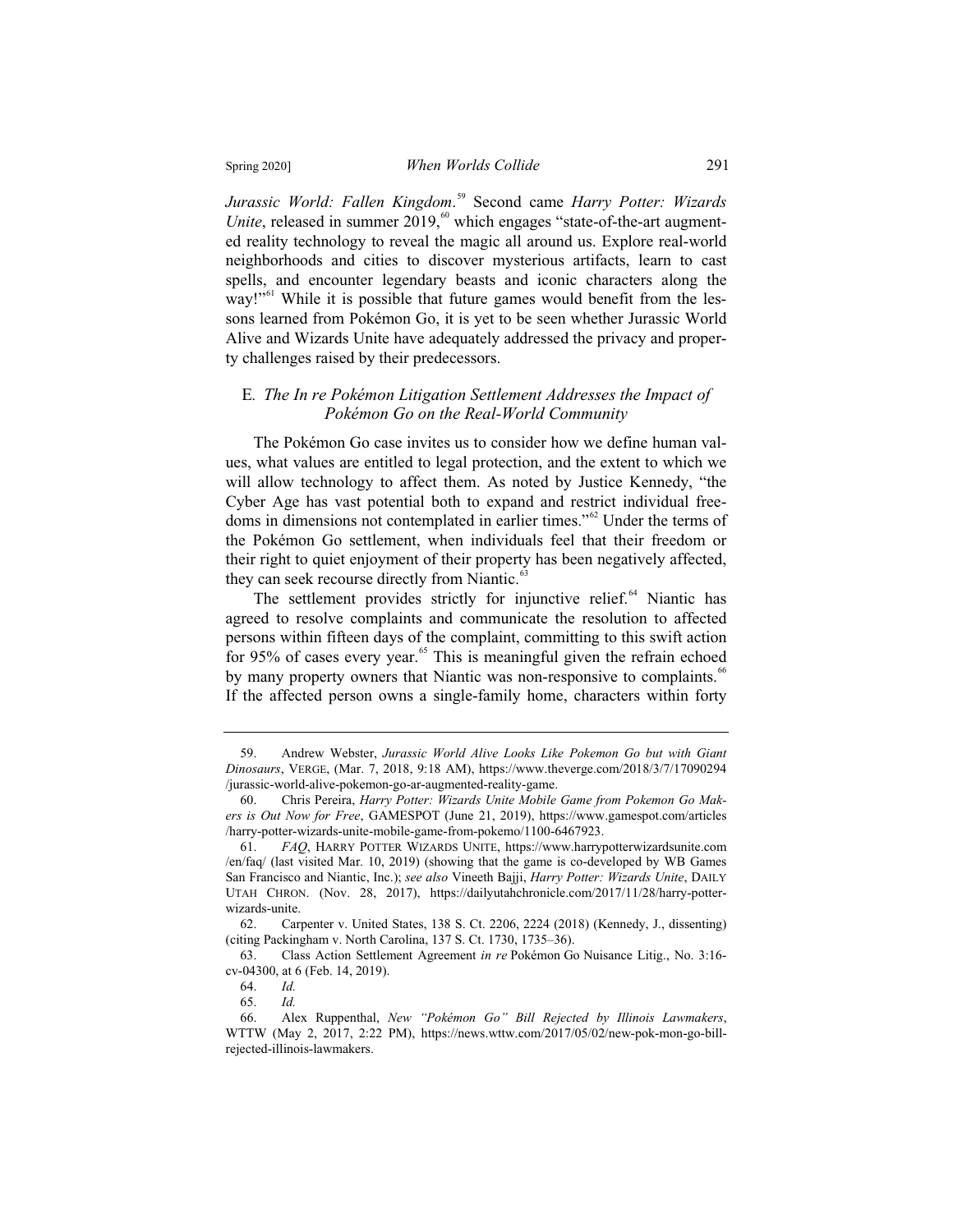meters of the home will be removed within five business days from the time Niantic communicated the resolution of the complaint to the affected person.<sup>67</sup> Niantic has agreed to maintain a database of nuisance and trespass complaints for one year and will avoid further placement of additional characters on the property. Regarding parks, Niantic has agreed to create a system that would allow parks to limit the hours during which characters could appear on the app within the park, thereby allowing the park to control the hours during which players would be incented to be on park grounds.<sup>88</sup> "Niantic will also add a new warning to the rotating warnings that appear at the launch of the game (which currently include "do not trespass while playing Pokémon Go" and "do not play Pokémon Go while driving") that states, "Be courteous to members of the real-world communities as you play Pokémon Go or something similar."<sup>69</sup>

While the technology is new, society's firmly rooted reliance on common law to address emerging challenges is well established. In 1890, Samuel D. Warren and Louis D. Brandeis observed, "Political, social, and economic changes entail the recognition of new rights, and the common law, in its eternal youth, grows to meet the demands of society."<sup>70</sup> In Section V, we will discuss the various measures taken around the world to address the demands of society and individuals affected by interactive technologies and make recommendations for future action. Until then, and perhaps thereafter, it is essentially up to the companies to self-police.<sup>71</sup> With legislation unable to keep up, and corporate ethics failing to yield results, consumers<sup> $72$ </sup> may find themselves asserting their rights in an ever-changing landscape of wrongs by bringing common law trespass and nuisance claims against game developers.

<sup>67.</sup> Class Action Settlement Agreement *in re* Pokémon Go Nuisance Litig., at 7. 68. *Id.*

<sup>69.</sup> Class Action Settlement Agreement *in re* Pokémon Go Nuisance Litig., at 5. Samuel D. Warren & Louis D. Brandeis, *The Right to Privacy*, 4 HARV. L. REV.

<sup>193 (1890).</sup>

<sup>71.</sup> Hilary M. Goldberg, Nanci K. Carr & Paul J. Silvia, *Stealing Time: The Propriety of Alleging Common Law Conversion in Modern Wage Theft Lawsuits*, 36 J.L. & COM. 1, 12 (2017) ("The government cannot possibly police every employer, nor follow up on every complaint.").

<sup>72.</sup> The application of common law tort theory to novel technologies is well established. For example, in the autonomous vehicle space, scholars are now examining whether the owners of autonomous vehicles can be held liable under *respondent superior* for wrongful conduct of the vehicle. "Because discretionary-uncommunicative vehicles grant their users the maximum degree of control, discretion, and autonomy over their operation, a discretionaryuncommunicative vehicle should generally be considered the agent of its user, not its manufacturer."

Jack Boeglin, *The Costs of Self-Driving Cars: Reconciling Freedom and Privacy with Tort Liability in Autonomous Vehicle Regulation*, 17 YALE J.L. & TECH. 171, 189 (2015).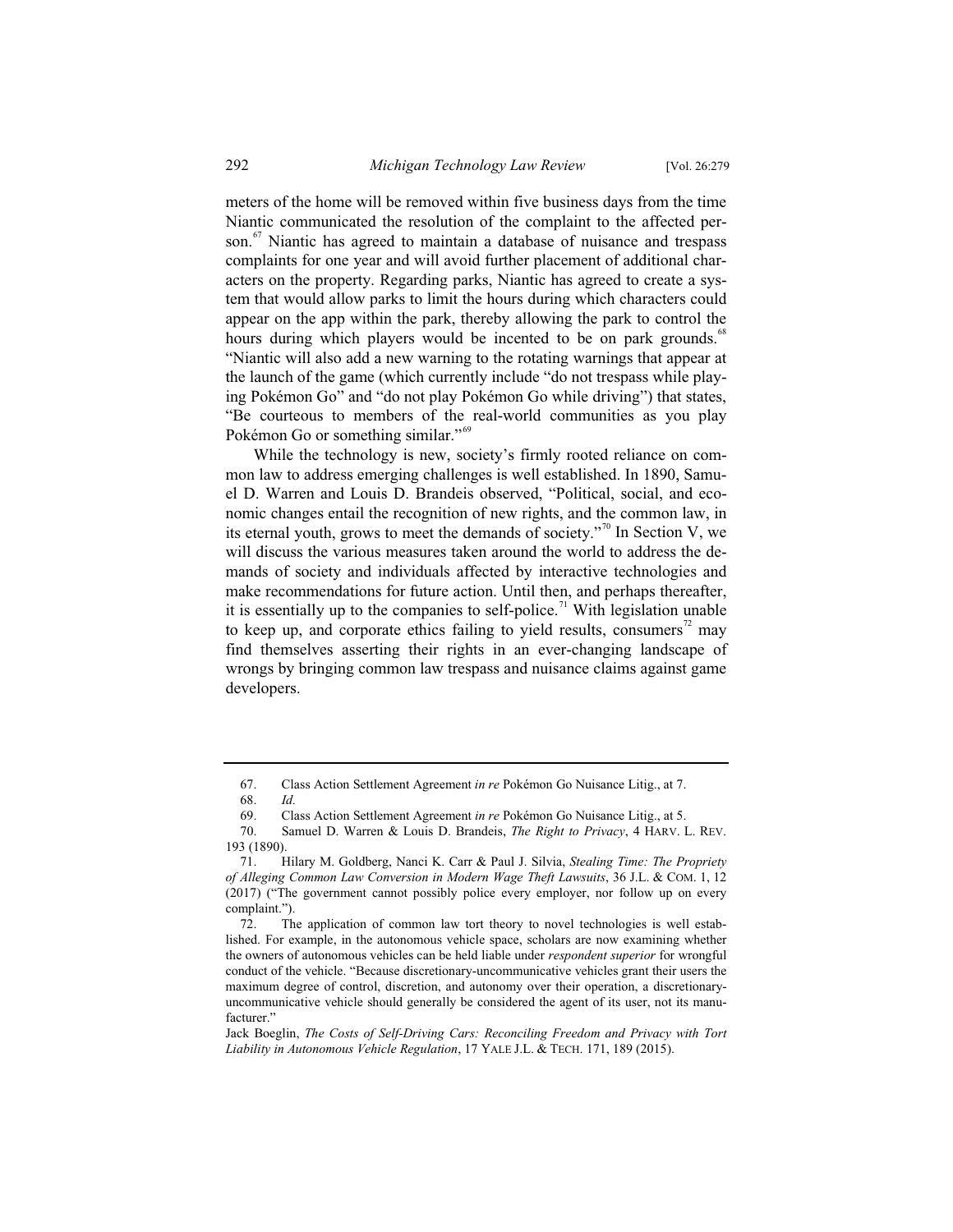#### Spring 2020] *When Worlds Collide* 293

#### 1*.* Individuals Assert Common Law Trespass Claims Against Developers

Although technology generally operates in the virtual space, $^{73}$  it has affected, directly or indirectly, all dimensions of our physical space. At first glance, the tort of trespass seems like the perfect fit for a plaintiff seeking damages for the placement of a VR or AR object or character on her real property. Fundamental to trespass claims is the owner's legally recognized interest in the exclusive possession of the land.<sup>74</sup> That interest is harmed by either intentional<sup>75</sup> or negligent<sup>76</sup> entry, while there is no liability for accidental intrusions.<sup>77</sup>

The rule for trespass contemplates entry by a person or object, as it may be "by personal intrusion of the wrongdoer or by his failure to leave; by throwing or placing something on the land; or by causing the entry of some other person."<sup>78</sup> Trespass is not limited to actually touching the surface of one's property, possibly providing the flexibility needed for VR or AR trespass claims. Indeed, a trespass may be "on the surface of the land, above it, or below it."<sup>79</sup> Does trespass liability extend to VR and AR? In Section III, we will explore the application of common law trespass claims to novel issues raised in connection with technology-involved property invasion.

<sup>73.</sup> *See* Eric. C. Chaffee, *Securities Regulation in Virtual Space*, 74 WASH.&LEE L. REV. 1387, 1395 (2017) ("Virtual space entails a wide variety of realms including video games, virtual worlds, virtual reality, and augmented reality.").

<sup>74.</sup> *See* Molly Shaffer Van Houweling, *Tempting Trespass or Suggesting Sociability? Augmented Reality and the Right to Include*, 51 U.C. DAVIS L. REV. 731, 736 (2017) (noting that "[t]respass to land is a famously strict liability tort—in the sense that liability typically stems from unauthorized intentional entry to land regardless of fault or harm.").

<sup>75.</sup> *See* RESTATEMENT (SECOND) OF TORTS § 158 (AM. LAW INST. 1965) ("One is subject to liability to another for trespass, irrespective of whether he thereby causes harm to any legally protected interest of the other, if he intentionally (a) enters land in the possession of the other, or causes a thing or a third person to do so, or (b) remains on the land, or (c) fails to remove from the land a thing which he is under a duty to remove.").

<sup>76.</sup> *See id.* § 165 ("One who recklessly or negligently, or as a result of an abnormally dangerous activity, enters land in the possession of another or causes a thing or third person so to enter is subject to liability to the possessor if, but only if, his presence or the presence of the thing or the third person upon the land causes harm to the land, to the possessor, or to a thing or a third person in whose security the possessor has a legally protected interest.").

<sup>77.</sup> *See id.* § 166 ("Except where the actor is engaged in an abnormally dangerous activity, an unintentional and non-negligent entry on land in the possession of another, or causing a thing or third person to enter the land, does not subject the actor to liability to the possessor, even though the entry causes harm to the possessor or to a thing or third person in whose security the possessor has a legally protected interest.").

<sup>78.</sup> Martin Marietta Corp. v. Ins. Co. of N. Am., 47 Cal. Rptr. 2d 670, 682 (Cal. Ct. App. 1995) (internal citations omitted).

<sup>79.</sup> *Id.*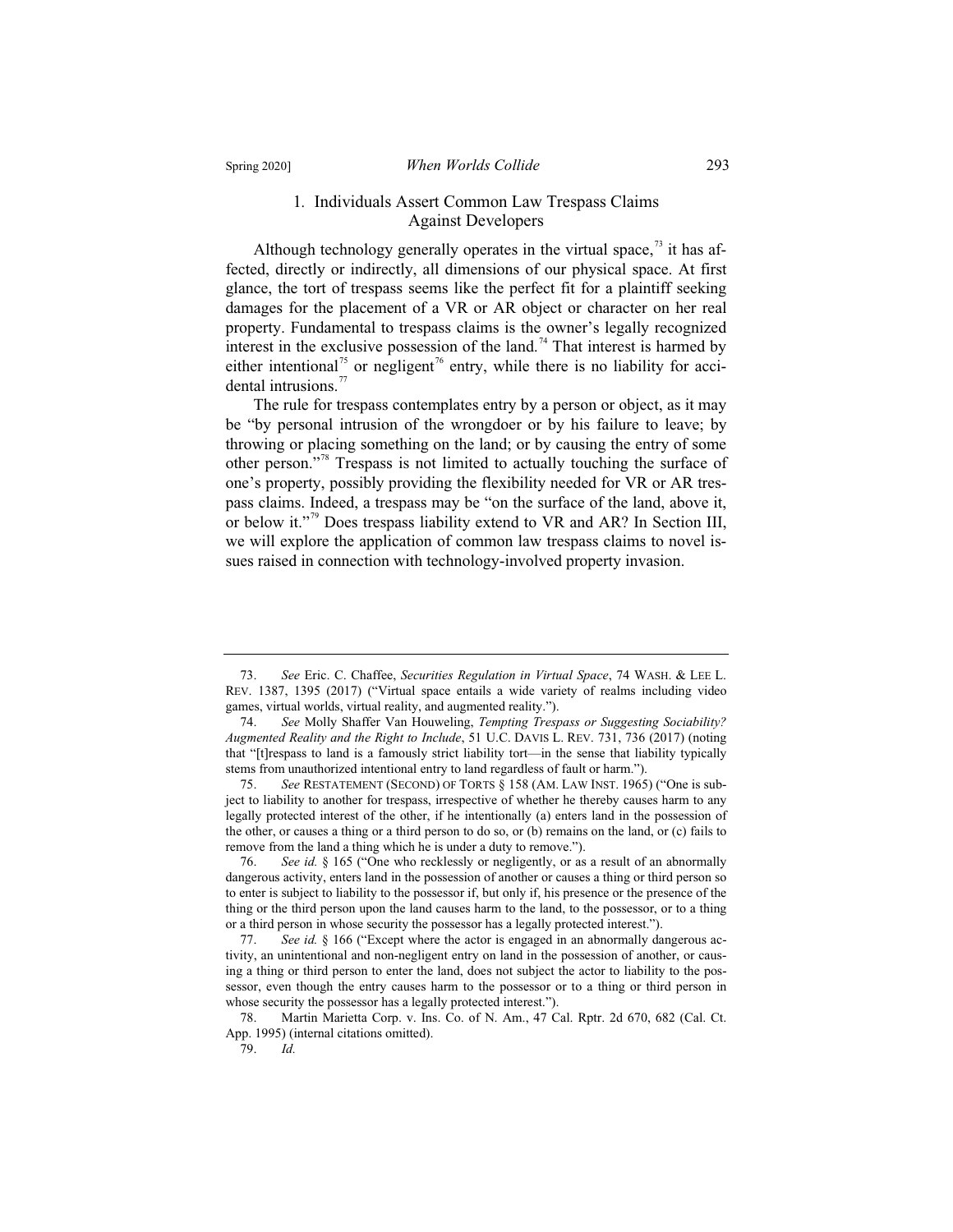#### 2. Individuals Assert Common Law Nuisance Claims Against Developers

The doctrine of nuisance, while centuries old, remains firmly intact and has been creatively and effectively deployed in various factual settings. Fundamental to its application is the notion that an alleged nuisance must be identified as a particular condition at a particular location that a court or a jury may inspect. $\frac{80}{3}$  In Section IV, we will explore the viability of a nuisance claim when the "particular condition" is a virtual object, and the "particular location" is virtual or augmented reality.

#### II. TRESPASS TO PHYSICAL PROPERTY IN AUGMENTED REALITY AND THE INTEGRATION OF THE RELATIVE HARDSHIP DOCTRINE

#### A. *The Tort of Trespass to Land Combines Human Privacy and Property Values*

Fundamental to the law of property is the right to exclude others.<sup>81</sup> Conversely, the right to include others belongs to the property owner, whether by invitation, as in the case of a guest or customer, or in exchange for consideration, as in the case of a lease. Property owners want to control permitted uses on their property in order to reduce liability to, or based upon actions by, those on the property.<sup>82</sup> Trespass-related damages will invariably differ if the trespass is limited to one isolated occurrence versus the constant hoarding of flocks of players to an AR character errantly located in someone's front yard.

#### B. *Balancing the Relative Hardship of the Property Owner and Trespasser*

In the context of trespass, the remedy awarded to the property owner is largely dependent upon whether the trespass was temporary or is permanent, and the reasonableness of the parties' behavior.<sup>83</sup> In fashioning damages, many courts invoke the relative hardship doctrine, also referred to as "bal-

<sup>80.</sup> Vill. of Euclid v. Ambler Realty Co., 272 U.S. 365, 387-88 (1926).

<sup>81.</sup> EDWARD H. RABIN, ROBERTA ROSENTHAL KWALL & JEFFREY L. KWALL, FUNDAMENTALS OF MODERN PROPERTY LAW 2 (5th ed. 2006) ("All theories of property recognize that the right to exclude others is an important attribute of property."); *see also* Samuel Mallick, *Augmenting Property Law: Applying the Right to Exclude in the Augmented Reality Universe*, 19 VAND. J. ENT.&TECH. L. 1057, 1066-68 (2017).

<sup>82.</sup> *See* MILLER STARR REGALIA, MILLER & STARR CAL. REAL EST. § 19:74, Westlaw (database updated May 2017) (explaining the duty of care a property owner owes to trespassers).<br> $83$ 

<sup>83.</sup> *See* Stewart E. Sterk, *Strict Liability and Negligence in Property Theory*, 160 U. PA. L. REV. 2129, 2146 (2012).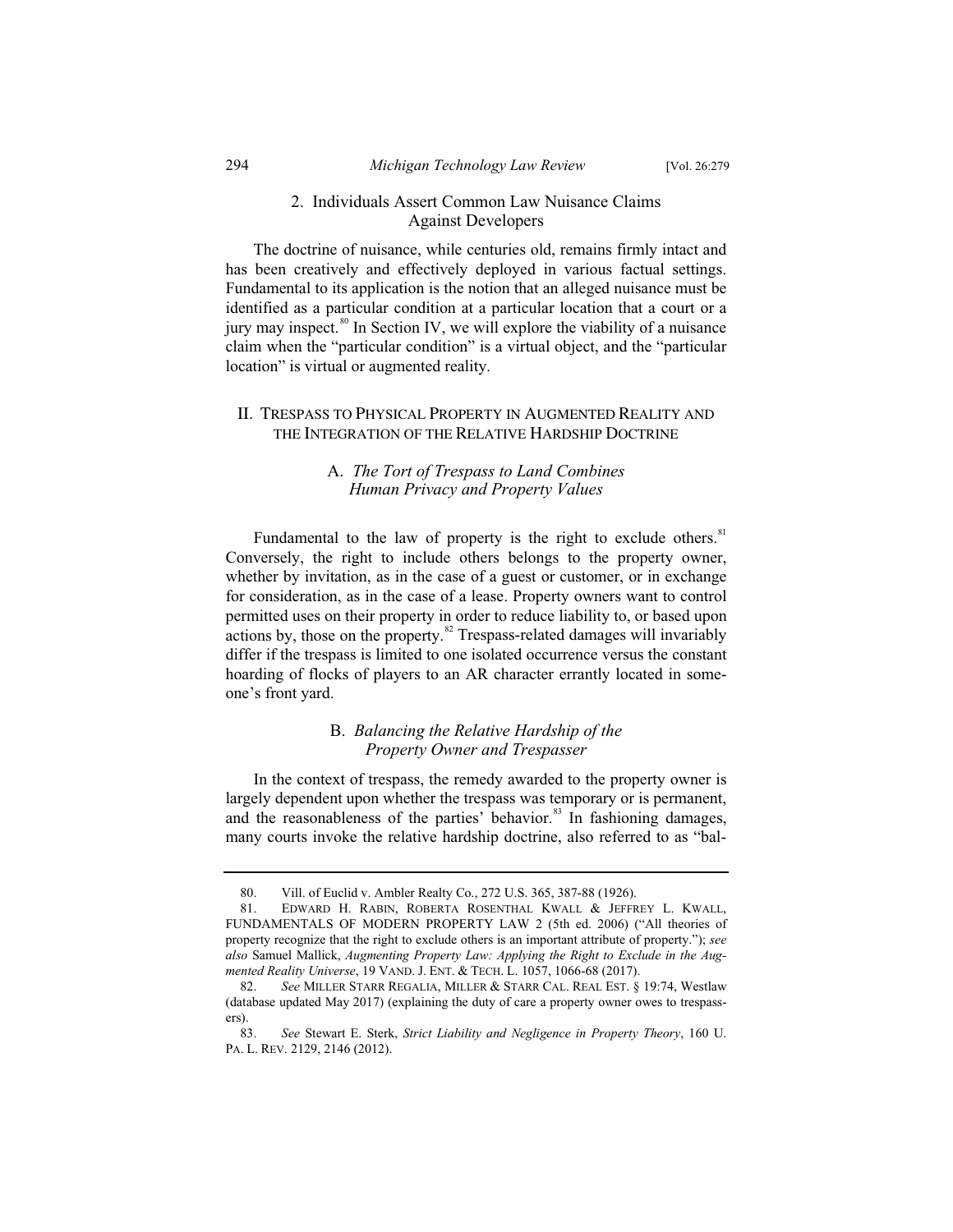ancing of equities," $s<sup>84</sup>$  "balancing of conveniences," $s<sup>85</sup>$  or "comparative injury,"<sup>86</sup> to "weigh the injury that may accrue to one or to the other of the parties, and to the public, by granting or refusing the injunction" to abate the trespass. $87$  The doctrine is applied after a finding that a trespass has occurred to determine damages, which may vary, from requiring removal of the trespassory object and imposition of monetary damages, to requiring an actual transfer of title of the property to the defendant in exchange for payment.<sup>88</sup> For purposes of this paper, we will focus on California law, because many developers and possible defendants, like Niantic, are California domiciled and have faced lawsuits in California courts.

Although trespass itself is a well-recognized concept, there are many types and varieties of trespass. For example, there are over twenty different types of trespass prohibited under California Law.<sup>89</sup> The most common claim is a violation of California Penal Code § 602(m), which defines a trespasser as any person "entering and occupying real property or structures of any kind without the consent of the owner, the owner's agent, or the person in lawful possession."<sup>90</sup> A violation of this statute is a misdemeanor.<sup>9</sup>

In order to find a party liable for civil trespass in California, a plaintiff must prove (a) that plaintiff owned, leased, or occupied the property, (b) defendant intentionally, recklessly, or negligently entered the property, (c) defendant lacked permission to enter the property, or acted in excess of the permission, (d) plaintiff suffered actual harm, and (e) that defendant's entry/conduct was a substantial factor in causing plaintiff's harm.<sup>92</sup>

A plaintiff must only show "annoyance and discomfort" to prove entitlement to damages for the loss of peaceful enjoyment of their property.<sup>93</sup> Applied to AR games, if a player enters the land of another to walk through an Ingress portal, catch Pokémon, catch a dinosaur, or cast a spell, and annoys the homeowners along the way, there could be liability for trespass. Clearly, there is civil and criminal liability for the AR player, and players have been personally ticketed and fined for trespassing.<sup>94</sup> Highlighting the

<sup>84.</sup> Scheble v. Nell, 19 Cal. Rptr. 375, 377 (Cal. Ct. App. 1962).<br>85. WITKIN, SUMMARY 11TH EQUITY § 192 (2018).

<sup>85.</sup> WITKIN, SUMMARY 11TH EQUITY § 192 (2018).<br>86. Sw. Const. Co. v. Liberto, 385 So.2d 633, 636 (A

<sup>86.</sup> Sw. Const. Co. v. Liberto, 385 So.2d 633, 636 (Ala. 1980).

<sup>87.</sup> *Id.* (citing Pritchett v. Wade, 73 So.2d 533 (Ala. 1954)).

<sup>88.</sup> Proctor v. Huntington, 238 P.3d 1117, 1119 (Wash. 2010).<br>89. Cal. Penal Code § 602 (West 2016).

Cal. Penal Code § 602 (West 2016).

<sup>90.</sup> *Id.*

<sup>91.</sup> *Id.*

<sup>92.</sup> *See* Williams v. Santander Bank, No. CV 15-04188, 2015 WL 4484202, at \*7 (C.D. Cal. July 22, 2015) (citing Food & Commercial Workers Union Local 8, 113 Cal. Rptr. 3d 88, 93 (Cal. Ct. App. 2010)).<br>93. Kornoff v. K

Kornoff v. Kingsburg Cotton Oil Co., 45 Cal. 2d 265, 273-75 (Cal. 1955); KIMBERLY A. GAAB & SARA CHURCH REESE, CALIFORNIA PRACTICE GUIDE: CIVIL PROCEDURE BEFORE TRIAL CLAIMS & DEFENSES ¶ 11:914, Westlaw (updated Oct. 2019).

<sup>94.</sup> Beatriz Costa-Lima & Mary Hudetz, *Pokemon Go Players are Trespassing, Risking Arrest or Worse*, DENVER POST (Jul. 14, 2016, 11:14 AM), https://www.denverpost.com/2016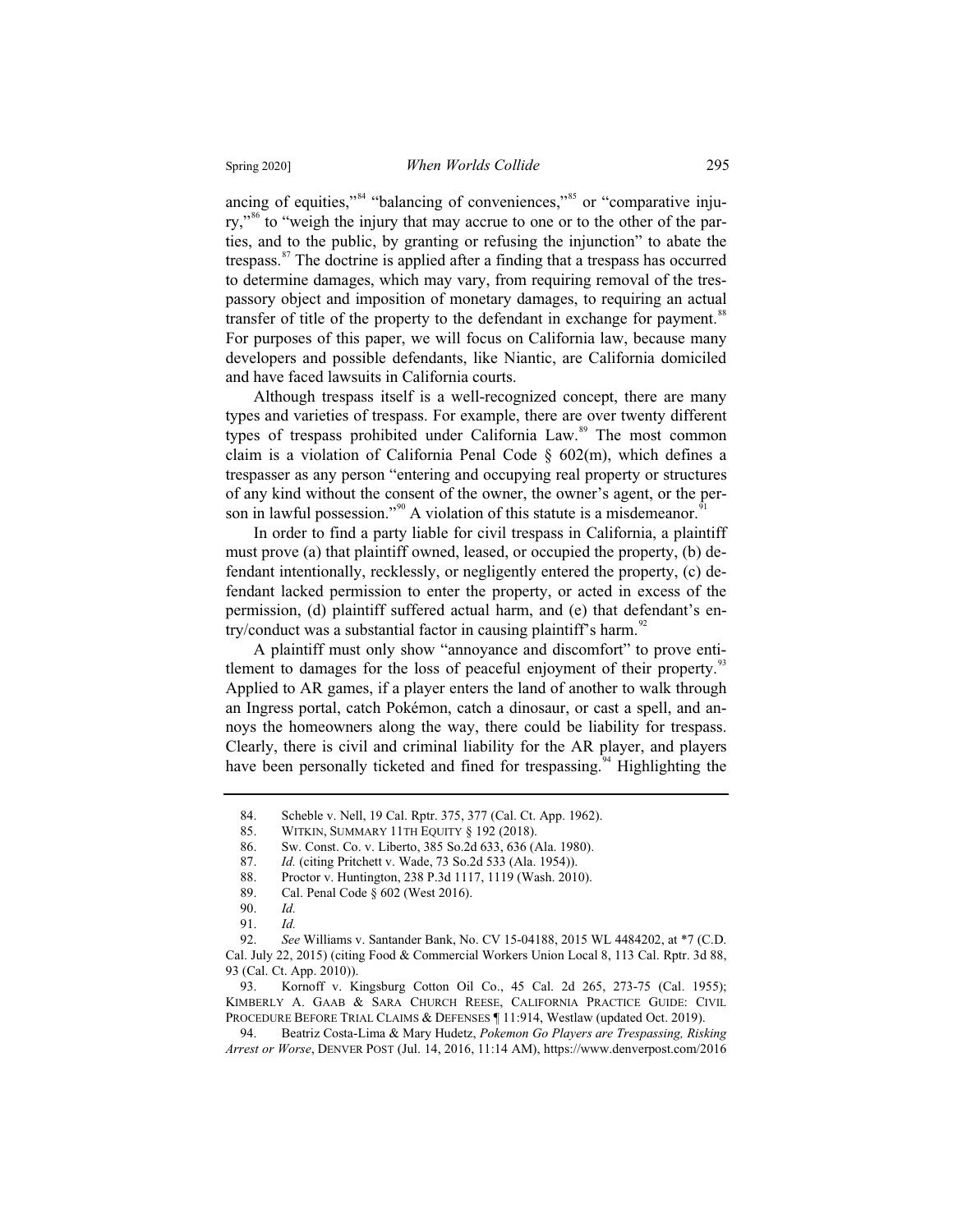issue, the Los Angeles County Sheriff's Department issued a safety advisory to Pokémon Go players after receiving several complaints from private property owners near the famed Santa Monica pier in Santa Monica, California, after players learned that the game's key character, Pikachu, was located there.<sup>35</sup> It warned "[I]f you are not invited, stay out of private property. We can guarantee you won't find Pokémon in a jail."<sup>96</sup> Similarly, in Goochland County, Virginia, the sheriff's department admonished, "Deputies have located numerous individuals on business, church and government properties at all hours of the night, when these places are closed to the public. These actions are considered trespassing and put the individual and deputies in a position of unnecessary risk. Please refrain from going onto property without proper permission or after appropriate times."<sup>97</sup>

California law suggests that intentionally, recklessly, or negligently causing a person to enter another's property may create liability exposure for trespass claims.<sup>98</sup> Could this notion of vicarious trespass subject developers to liability for a player's trespass? The application of the relative hardship doctrine informs our analysis.

#### 1*.* Balancing the Hardships Where the Trespass is Permanent and Physical

Although trespass is most commonly depicted as a temporary or fleeting unauthorized entry, cases have arisen involving the tortious placement of a permanent object on the real property of another. For example, the Washington Supreme Court recently applied the relative hardship doctrine in ordering that plaintiff property owners are entitled only to compensatory damages and must allow a house mistakenly erected on their property to remain.<sup>99</sup> In *Proctor v. Huntington*, defendants unwittingly constructed their home on their neighbor's land.<sup>100</sup> Plaintiffs, who themselves were ignorant

<sup>/07/13/</sup>pokemon-go-players-risking-arrest-trespassing; *see also Pokemon Go App Leads to Trespassing Arrests, Criminal Charges for Players in Utah*, OVERSON LAW, PLLC, https:// www.utahcriminallaw.net/pokemon-app-trespassing-arrests-criminal-charges-players-utah (last visited Mar. 15, 2020) ("Taryn McElfresh, 23, of Cincinnati, was arrested for trespassing after 'climbing [the] fence and entering Paul Brown Stadium to catch Pokémon for points.' David Mastrototaro-Baermude, 20, was arrested by Tampa police after he alone, among a

group of 150 other trespassers, refused to leave Ballast Point Park while it was closed to the public. In a similar incident, police in Manchester Township, Pennsylvania were called in to remove about 20 players from a local park between the hours of 10:00 P.M. and 5:00 A.M.").<br>95. Dylan Stableford, *The "Pokémon Go" Craze is Creating a Headache for Police* 95. Dylan Stableford, *The "Pokémon Go" Craze is Creating a Headache for Police*,

YAHOO NEWS (Jul. 13, 2016), https://www.yahoo.com/news/pokemon-police-dead-bodyrobbery-000000842.html.<br>96. Id.

<sup>96.</sup> *Id.*

<sup>97.</sup> *Id.*

<sup>98.</sup> *See* JUDICIAL COUNCIL OF CALIFORNIA, CIVIL JURY INSTRUCTIONS (2016).<br>99. Proctor v. Huntington. 238 P.3d 1117. 1119 (Wash. 2010).

<sup>99.</sup> Proctor v. Huntington, 238 P.3d 1117, 1119 (Wash. 2010).

<sup>100.</sup> *Id*.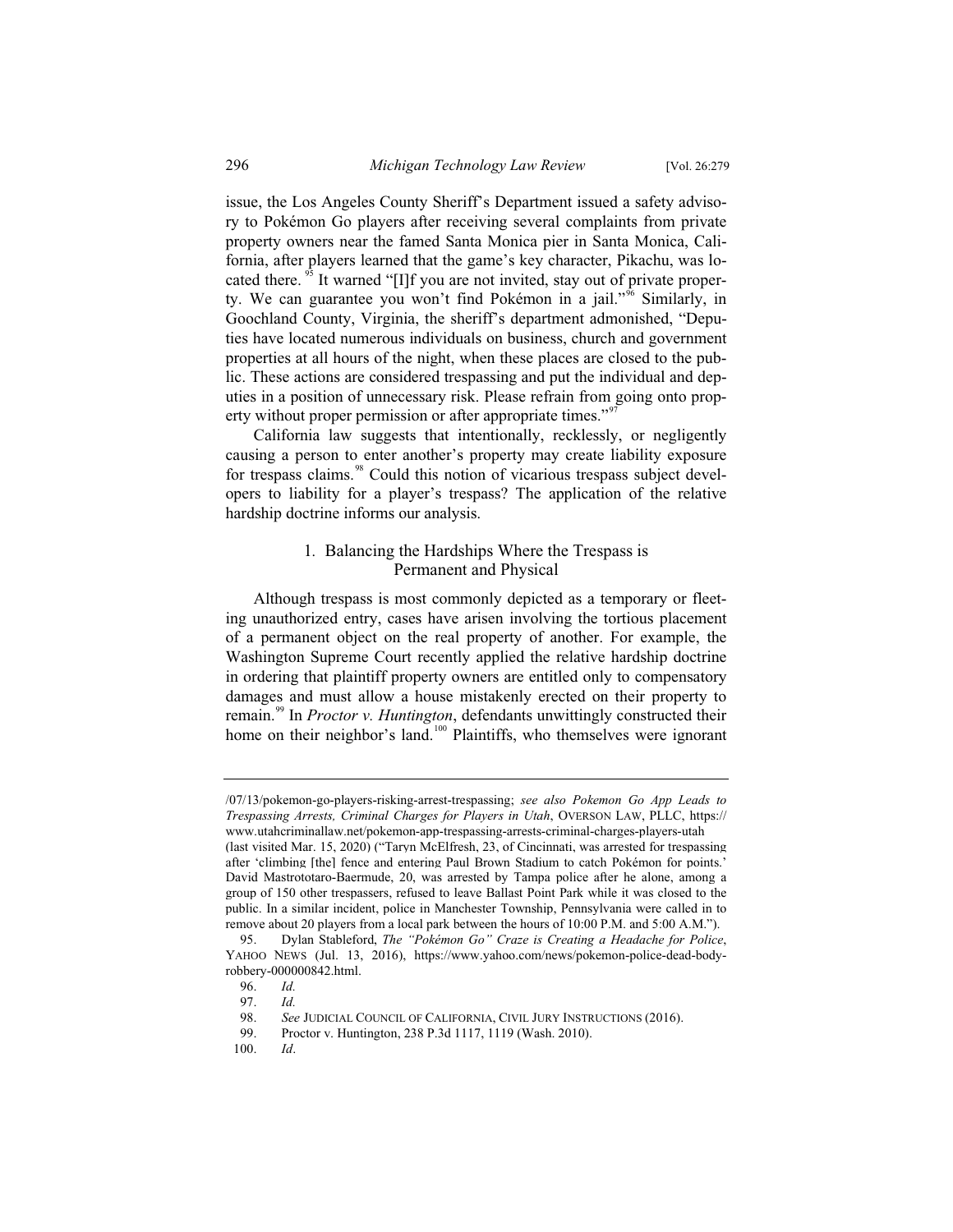concerning where the property boundary lines were at the time of construction, eventually discovered this mistake and sued to eject defendants from their land.<sup>101</sup> The court, after analyzing the relative hardship imposed upon the parties, instead ordered that defendants were permitted to remain on the disputed property, but must compensate plaintiffs for the value of the land.<sup>102</sup> In permitting the home to remain, the court balanced the relative hardship of the parties, noting that the defendants would incur greater hardship if forced to remove the home, which was built with a good faith, albeit incorrect, belief that it was built upon their own land.<sup>103</sup>

#### 2*.* Balancing the Hardships Where the Trespass is Temporary and Physical

Not surprisingly, courts have reached much different results where the trespass was temporary in nature. One particularly noteworthy case straddles both real and augmented reality thresholds. In *Boring v. Google*, a couple complained about the real-world intrusion on their private road by a Google vehicle that photographed their home for Google Streetview and subsequently posted the images captured online. The Borings claimed that Google's trespass over their unpaved and clearly marked "Private Road" constituted an intentional and/or grossly reckless invasion of their privacy.<sup>104</sup> After two years of protracted litigation, all the claims for invasion of privacy, conversion, negligence, and mental distress were dismissed, and the parties were left to litigate the Borings' trespass claim.<sup>105</sup> Ultimately, the Third Circuit Appellate Court held that Borings' allegation that "Google entered upon their property without permission" was sufficient to allege a viable trespass claim.<sup>106</sup> However, given the transient nature of the trespass alleged, and the lack of actual damages incurred, the court noted that the Borings might only be entitled to \$1.00 in nominal damages plus "whatever sense of vindication that might bring."<sup>107</sup> Notably, the Borings' request for punitive damages was denied, distinguishing it from the well-known Wisconsin Supreme Court case, *Jacque v. Steenberg Homes, Inc.*, wherein the Court affirmed an award of \$100,000 in punitive damages for a willful trespass,

<sup>101.</sup> *Id.*

<sup>102.</sup> *Id.*

<sup>103.</sup> *Id.* at 1123. The court noted that the mistake in locating the home was caused by a surveyor who incorrectly drew the property boundaries before defendants' erected their home. The court observed that requiring defendant to remove the home, garage, and water well that was erroneously erected on plaintiff's property "would be oppressive. . . and inequitable." The court ordered plaintiff to sell defendant the acre of land upon which their home was built for fair market value, estimated to be \$25,000 by an expert appraiser.

<sup>104.</sup> *See* Boring v. Google Inc., 362 Fed. Appx. 273, 276 (3d Cir. 2010).

<sup>105.</sup> *Id.* at 281.

<sup>106.</sup> *Id.*

<sup>107.</sup> *Id.*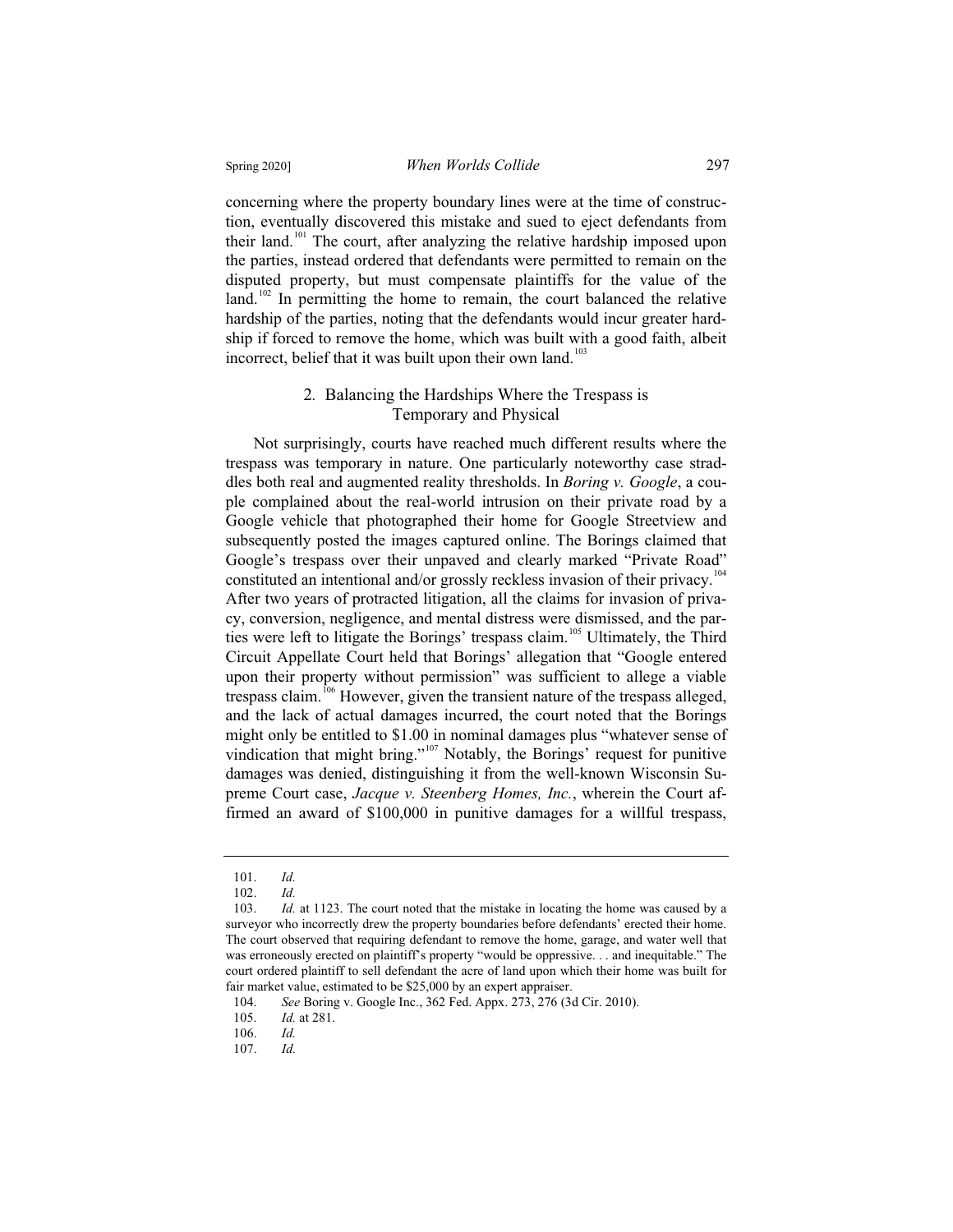even where only \$1.00 in nominal damages were awarded.<sup>108</sup> Clearly, plaintiffs seeking to vindicate their property rights by bringing trespass claims for transient, temporary trespasses can still reign victorious in court. However, unless actual damages or bad faith are proven, their reward will be limited to nominal damages.

#### 3*.* Balancing the Hardships Where the Trespass is Virtual

Establishing liability for real-world trespass against a physical person or thing is relatively straight-forward and supported by well-established legal principles. The novel issue presented by AR games is: when does the overlay of a virtual item on real property constitute a trespass? Moreover, what recourse do property owners have when their properties are inhabited by virtual creatures, visible only with the aid of a technological device, given that an intentional trespass may only result in a nominal damages award? Does the result differ if the placement of the virtual characters encourages actual trespass by players?

There are presently more questions than answers surrounding the augmented reality trespass debate. Is Niantic trespassing by placing its characters on private property without authority? Niantic did not admit liability in connection with the settlement.<sup>109</sup> If trespass is the intrusion onto another's property, then can a virtual character, unseen without the aid of technology, constitute an intrusion? Does the result change if, instead of a character, the overlay is an advertisement or other message cast onto a real physical object, such as a building, that can only be seen while playing the game? Would this advertisement be considered a trespass if the player does not actually enter onto the property? "Part of one's real property ownership package might include the use of that property in augmented space, similar to the rights to the airspace we grant owners of land."<sup>110</sup> Adding virtual space ownership to the bundle of rights possessed by a real-world property owner meaningfully expands the property interests developers would be compelled to examine in a forward-thinking, self-regulatory Value Sensitive Design analysis. Indeed, if the exclusive use and possession of real property in augmented space stays with the real property owner, society now faces, quite literally, a whole new world of liability exposure.

<sup>108.</sup> Jacque v. Steenberg Homes, Inc., 563 N.W.2d 154, 166 (Wis. 1997) (Mobile home seller was held liable for punitive damages where seller, over plaintiff's protest, plowed a path through plaintiff's snow-covered field and subsequently used that path to deliver a mobile home. The Wisconsin Supreme Court held that an award of nominal damages can support a punitive damages award in the case of intentional trespass.)

<sup>109.</sup> Pls.' Mot. Supp. Prelim. Approval Settlement *in re* Pokémon Go Nuisance Litig., No. 3:16-cv-04300, at 13, (Feb. 14, 2019).

<sup>110.</sup> Donald J. Kochan, *Playing with Real Property Inside Augmented Reality: Pokemon Go, Trespass, and Law's Limitations*, 38 WHITTIER L. REV. 70, 87 (2018).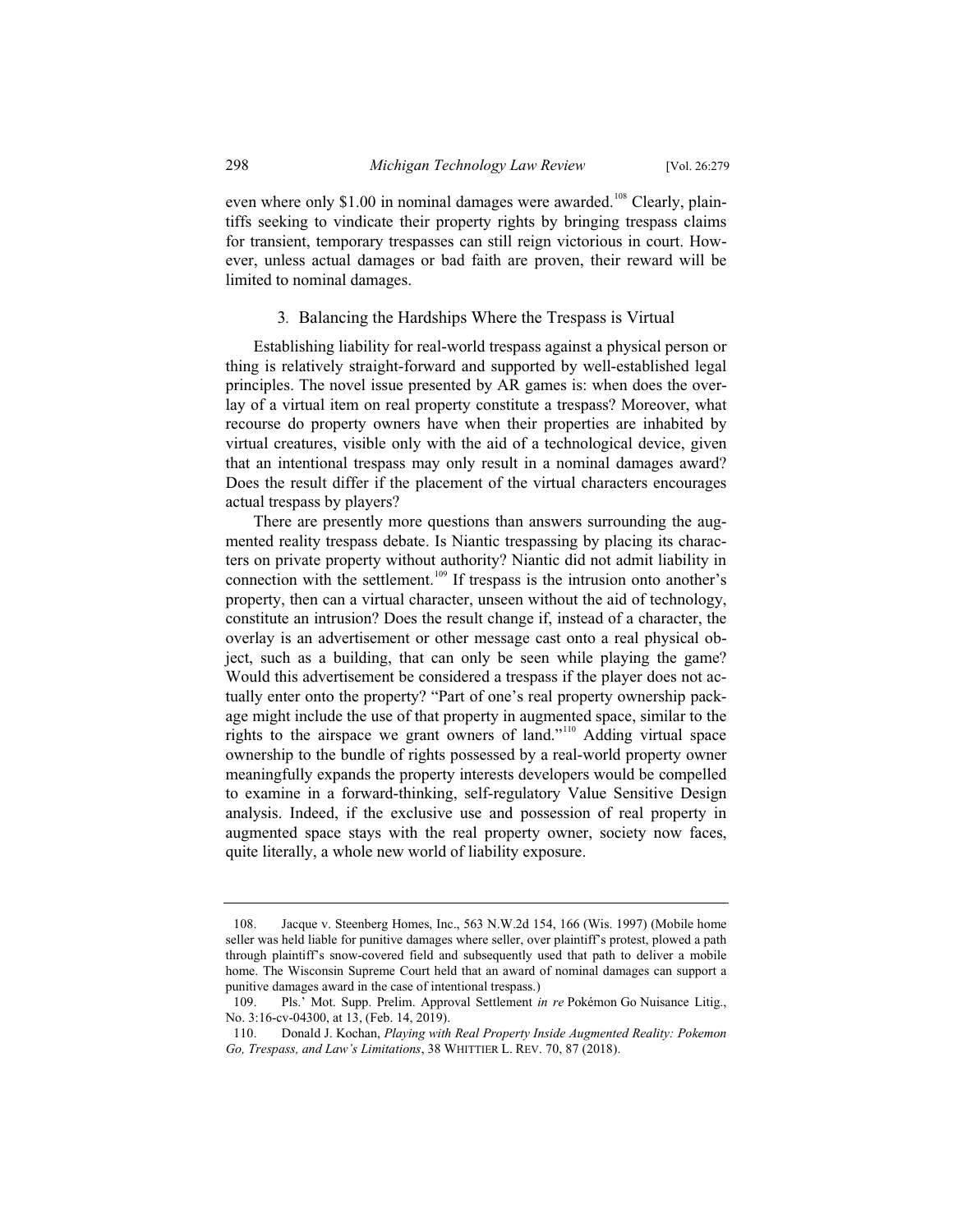#### III. NUISANCE AND AUGMENTED REALITY: UNREASONABLE (VIRTUAL) INTERFERENCE WITH THE USE AND ENJOYMENT OF (REAL) PROPERTY

The Restatement (Second) of Torts defines a private nuisance as "a nontrespassory invasion of another's interest in the private use and enjoyment of land."<sup>111</sup> "Traditional nuisance cases involve noise, odor, traffic, vibrations, and other nearby offensive activity."<sup>112</sup> Already a "thoroughly established" principle in 1902, the Honorable Judge V.C. Pitney explained the role of nuisance to resolve inevitable conflicts that arise at the intersection of quiet enjoyment and commotion attendant to modern life:

The reason why a certain amount of noise is or may be a nuisance is that it is not only disagreeable, but it also wears upon the nervous system, and produces that feeling which we call 'tired.' That the subjection of a human being to a continued hearing of loud noises tends to shorten life, I think, is beyond all doubt. Another reason is that mankind needs rest and sleep, and noise tends to prevent both. But then noise is one of the necessary accompaniments of modern civilization, and men, as social beings, must of necessity subject themselves to whatever annoyance reasonably arises out of all those necessary and useful operations of society which do necessarily produce more or less noise. The ordinary hum of machinery, the noise of vehicles propelled along the public highways, and the like, are examples of this noise. And in considering whether a noise amounts to a nuisance, the question whether or not it is made for a necessary or useful purpose is always taken into consideration. $113$ 

Judge Pitney placed great import on the purpose for which the noise was generated, stating, "a noise which, if made to answer some useful purpose, might be held to be not a nuisance, will, if used for an unlawful or unnecessary purpose, be held to be a nuisance."<sup>114</sup>

To be liable for private nuisance, either one's conduct must be the legal cause of an intentional and unreasonable invasion of another's interest in the use and enjoyment of her land, or if unintentional, the conduct was negligent or reckless, or due to an abnormally dangerous activity.<sup>115</sup> Establishing that the interference was "intentional" is a difficult threshold for property owners to surmount. Liability, if any, may extend to the players and game developers. Moreover, while property owners clearly have viable claims

<sup>111.</sup> RESTATEMENT (SECOND) OF TORTS § 821D (AM. LAW INST. 1965).<br>112. Hilary M. Goldberg et. al., It's a Nuisance: The Future of Frackin

<sup>112.</sup> Hilary M. Goldberg et. al., *It's a Nuisance: The Future of Fracking Litigation in the Wake of* Parr v. Aruba Petroleum, Inc., 33 VA. ENVTL. L.J. 1, 10 (2015).

<sup>113.</sup> Gilbough v. W. Side Amusement Co., 53 A. 289 (N.J. Ch. 1902).

<sup>114.</sup> *Id.*

<sup>115.</sup> RESTATEMENT (SECOND) OF TORTS § 822 (AM. LAW INST. 1965).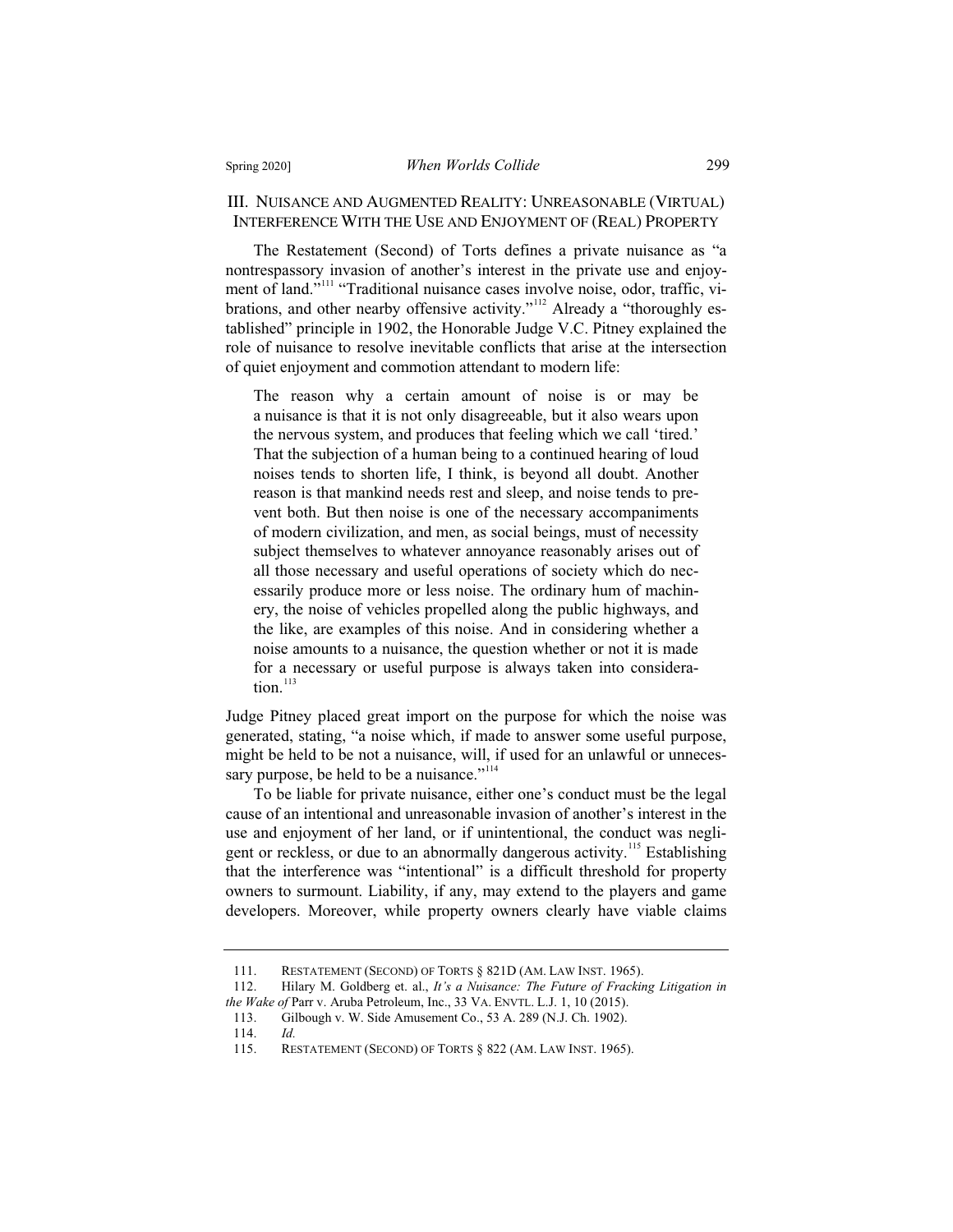against the players who are trespassing and otherwise creating a nuisance, prosecuting individual players is inefficient, ineffective, and expensive. Limiting prosecution to individual players also limits recovery possibilities, given that 32% of players are under eighteen and likely without the financial resources to support a judgment.<sup>116</sup> This may explain why the plaintiffs in *In re Pokémon Go Nuisance Litigation* named only Niantic, the developer, with the power to redesign the game and abate the nuisance, and the pockets from which to pay damages if held liable.<sup>117</sup>

Whether game developers are liable for technology-inspired nuisance claims remains an unresolved question, given that Niantic made no admission of liability in connection with the Pokémon Go settlement. However, the settlement itself is a landmark outcome, having a far-reaching, industrychanging impact given the requirements imposed by the agreement, which include the implementation of strict deadlines for the resolution of complaints for 95% of cases each year and the maintenance of records of such requests.<sup>118</sup> Having set a new standard for reasonable game developer protections, a Value Sensitive Design framework following the Pokémon Go settlement will surely integrate these policies before product release.

Plaintiffs face significant challenges when seeking to hold game developers liable for nuisance based on intentional, negligent, or even reckless behavior. To defend against claims that a nuisance was created by intentional conduct, game developers may argue that their role is limited to the mere placement of characters in an augmented reality overlay, and that they have integrated warnings into the game, advising players not to trespass or otherwise infringe upon the rights of others. To prove nuisance where the conduct was unintentional, a plaintiff must show that the conduct was negligent or reckless. Arguably, creating a game that encourages players to go out into the world to engage in active play creates a foreseeable risk of interference with the rights of others. However, to prevail on a negligence theory, a plaintiff will have to overcome the obstacles to establishing causation. Is the developer the cause-in-fact of the nuisance where the actual disruption was caused by the players? This raises many dynamic issues.

Plaintiffs also face challenges when seeking to hold other potential defendants liable for nuisance. For example, private businesses located near

<sup>116.</sup> Mansoor Iqbal, *Pokémon GO Revenue and Usage Statistics (2020)*, BUS. OF APPS (Mar. 24, 2020), https://www.businessofapps.com/data/pokemon-go-statistics ("60% of Pokémon Go users are aged 18-34 according to one measure; another finds 38% aged 19-34, with a further  $32\%$  aged 18 or younger").

<sup>117.</sup> Class Action Compl. *in re* Pokémon Go Nuisance Litig., No. 3:16-cv-04300 (July 29, 2016).

<sup>118.</sup> Order Approving Class Action Settlement Agreement *in re* Pokémon Go Nuisance Litig., No. 3:16-cv-04300, at 3 (Aug. 30, 2019).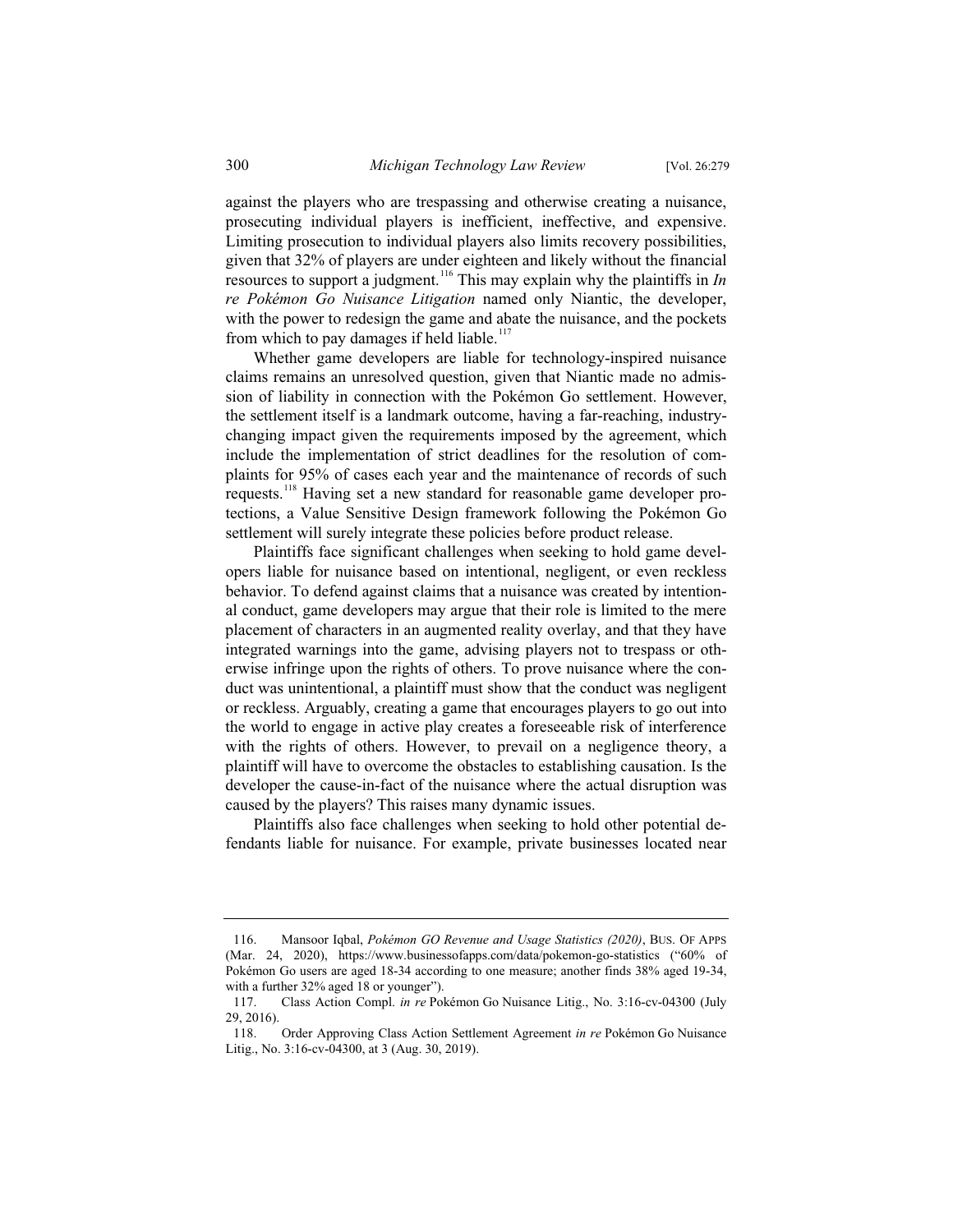#### Spring 2020] *When Worlds Collide* 301

Pokéstops<sup>119</sup> can drop a lure to attract Pokémon for approximately thirty minutes, which will attract players to catch Pokémon on their way to a nearby Gym.<sup>120</sup> Is that business owner liable for nuisance for intentionally luring crowds, possibly interfering with the quiet enjoyment of neighboring properties? It is certainly foreseeable given that the purpose of dropping a lure is to draw a crowd. A plaintiff might also argue that Niantic shares liability with the business owner, because in creating the lures, they have enabled nuisance creating activities, even though the business owner has singularly chosen to employ the feature in a manner that created the nuisance.

In addition to lures, Niantic offers private businesses the opportunity to be a sponsored location, which is another intentional act to attract a crowd and create a nuisance. At the peak of the game's popularity in the summer of 2016, each sponsored McDonald's in Japan attracted 2,000 visitors a day, for which McDonald's paid up to fifty cents (\$0.50) per visit to Niantic, generating up to \$250 million for the developer.<sup>121</sup> Imagine the crowd, congestion, and noise created by 2,000 visitors per day. While McDonald's sought that crowd, the neighboring businesses and area residents did not. They could argue that the use and enjoyment of their land were substantially and unreasonably interfered with by both McDonald's and Niantic. Whether property owners and AR game developers will be held jointly liable for public nuisance is an open issue. Developers thus far have escaped formal liability determinations, although the terms of the Pokémon Go settlement require additional accountability and remedial action.<sup>122</sup>

"Unlike the private nuisance—tied to and designed to vindicate individual ownership interests in land—the 'common' or public nuisance emerged from distinctly different historical origins. The public nuisance doctrine<sup>123</sup> is aimed at the protection and redress of community interests and, at least in theory, embodies a kind of collective ideal of civil life which the courts have vindicated by equitable remedies since the beginning of the 16th

<sup>119.</sup> *See* Hern, *supra* note 40 ("A Pokéstop does not exist: it is a latitude and longitude stored on Niantic's servers, interpreted by the Pokémon Go client which then represents it as a circle hovering over a stylized Google map of the area surrounding the player.").

<sup>120.</sup> Joel Berg & Nicole Chynoweth, *The Reality Is Augmented, the Liability Is Real*, CENT. PA. BUS. J., (Jul. 15, 2016, 5:00 PM), http://www.cpbj.com/article/20160715 /FACEFORWARD13/160719910/the-reality-is-augmented-the-liability-is-real.

<sup>121.</sup> Josh Constine, *Pokémon GO Reveals Sponsors Like McDonald's Pay It Up to \$0.50 Per Visitor*, TECHCRUNCH (May 31, 2017), https://techcrunch.com/2017/05/31 /pokemon-go-sponsorship-price.

<sup>122.</sup> *Cf.* Maynard v. Snapchat, Inc., 816 S.E.2d 77, 79 (Ga. Ct. App. 2018) (wherein Snapchat's motion to dismiss was denied and the company was held accountable).

<sup>123.</sup> RESTATEMENT (SECOND) OF TORTS § 821B(1) (AM. LAW. INST. 1979) (defining a public nuisance as "an unreasonable interference with a right common to the public."). Examples of public nuisances include the "obstruction of a public highway," "maintenance of a pond breeding malarial mosquitoes," and the "shooting of fireworks in the public streets." *Id.* § 821B, cmt. b.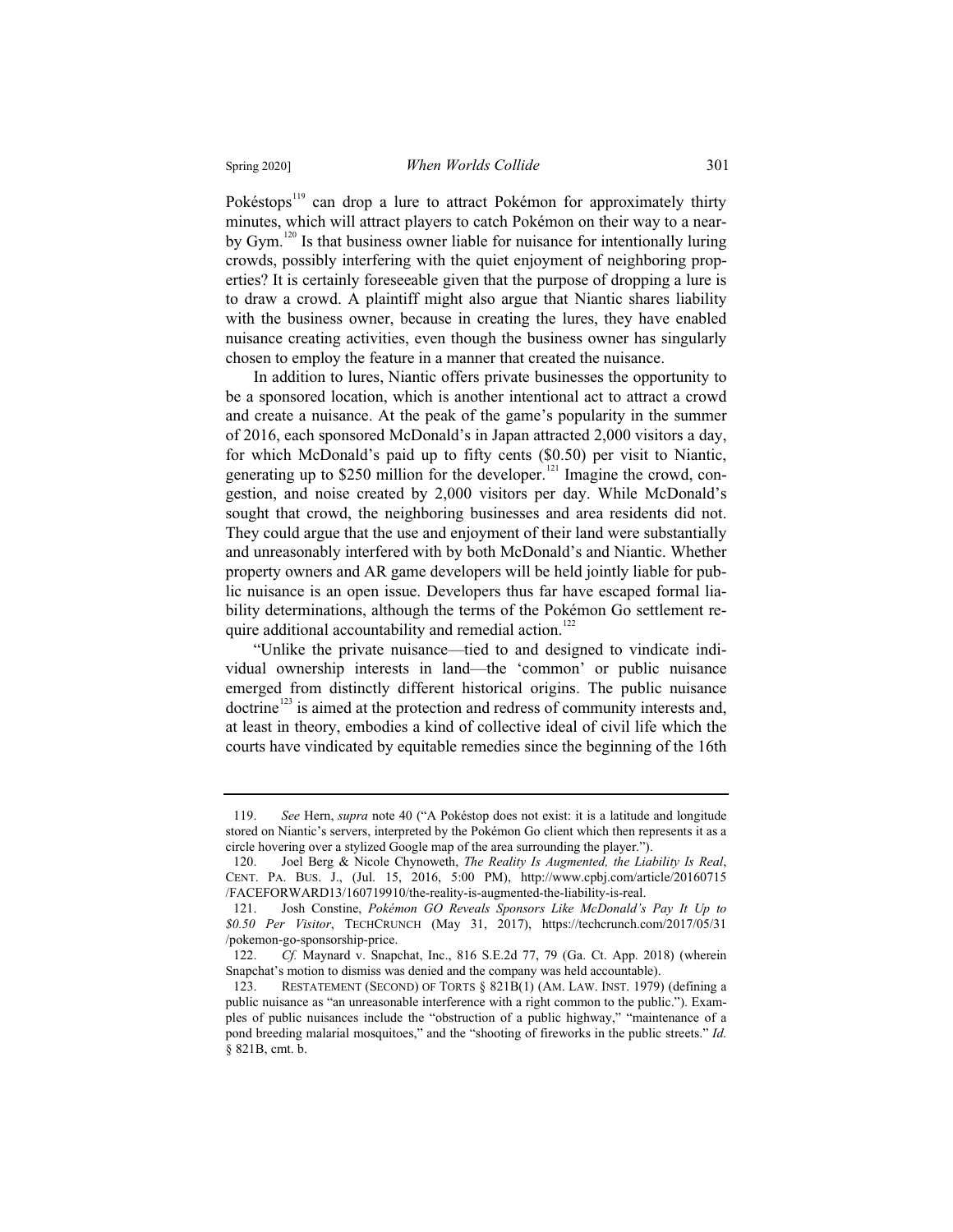century."<sup>124</sup> Traditionally, the application of the public nuisance doctrine has been limited to "conduct . . . performed in a location within the actor's control."<sup>125</sup> However, parties have made recent attempts to expand the doctrine of public nuisance to impose liability on corporate actors for public consequences, many with indirect or unestablished causal connections, such as climate change, water pollution, and opioid addiction.<sup>126</sup>

Model jury instructions provide guidance when evaluating a defendant's potential liability for public nuisance. To prove a case for public nuisance in California, for example, a jury must reach the following conclusions:

- 1. That Defendant, by acting or failing to act, created a condition that:
	-
	-
	- was harmful to health; or<br>• was indecent or offensive to the senses; or<br>• was an obstruction to the free use of property, so as to interfere with the comfortable enjoyment of life or property;
	- or<br>unlawfully obstructed the free passage or use, in the customary manner, of any navigable lake, or river, bay, stream, canal, or basin, or any public park, square, street, or highway; or
	- was a fire hazard/other potentially dangerous condition to Plaintiff's property;
- 2. That the condition affected a substantial number of people at the same time;
- 3. That an ordinary person would be reasonably annoyed or disturbed by the condition;
- 4. That the seriousness of the harm outweighs the social utility of [name of defendant]'s conduct;
- 5. That Plaintiff did not consent to Defendant's conduct;
- 6. That Plaintiff suffered harm that was different from the type of harm suffered by the general public; and

<sup>124.</sup> People ex rel. Gallo v. Acuna, 929 P.2d 596 (Cal. 1997).

<sup>125.</sup> *In re* Lead Paint Litig., 924 A.2d 484, 499 (N.J. 2007).

<sup>126.</sup> *See, e.g.*, City of Long Beach v. Monsanto Co., No. 2:16-cv-03493, 2018 U.S. Dist. LEXIS 220968, at \*2 (C.D. Cal. Aug. 21, 2018) (public nuisance action seeking to hold manufacturers of polychlorinated biphenyls responsible for contamination of public waterways); Compl. Cty. of Mariposa v. Amerisourcebergen Drug Corp., No. 1:18- cv-00626 (E.D. Cal. May 7, 2018) (public nuisance action seeking to hold manufacturers and distributors of pain medication responsible for opioid addiction); State v. BP P.L.C., Nos. 3:17-CV-06011 & 3:17-CV-06012, 2018 WL 1064293, at \*1 (N.D. Cal. Oct. 20, 2017) (public-nuisance action seeking to hold fossil-fuel companies responsible for sea-level rise associated with climate change); Compl. N.Y. v. Purdue Pharma LP et al., No. 400016/2018, at 8 (N.Y. Sup. Ct. Aug. 14, 2018) (public nuisance, unjust enrichment and deceptive advertising seeking to hold manufacturer liable for opioid crisis).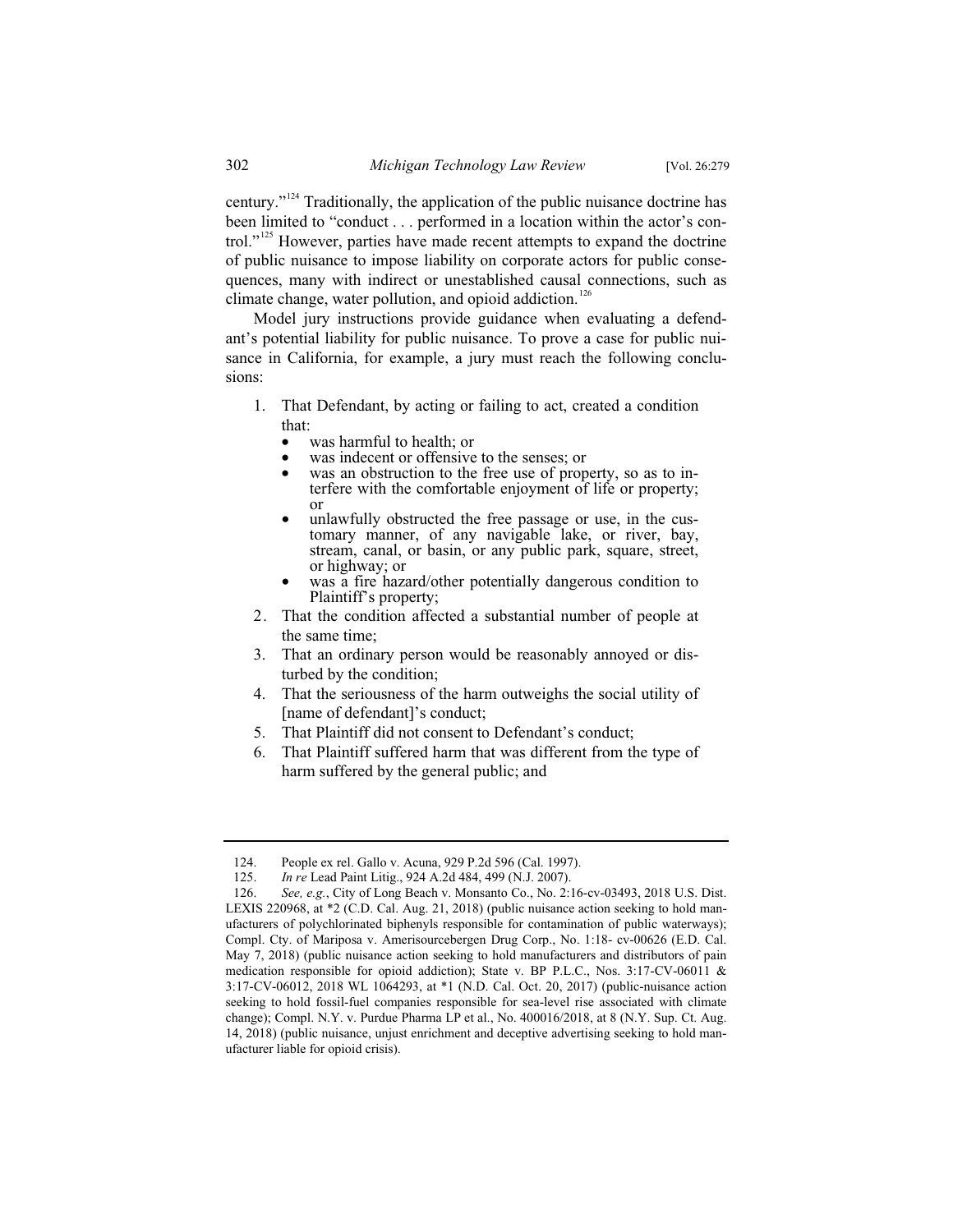7. That Defendant's conduct was a substantial factor in causing Plaintiff's harm.<sup>127</sup>

Recently, and controversially, some courts have extended the public nuisance doctrine to impose liability upon defendants without establishing causation. This extension serves as evidence that the well-established legal doctrine of nuisance is not immune from evolution alongside changing technology and attendant injuries. For example, in *The People of California v. ConAgra Grocery Products Company, et al.*, the State of California brought a lawsuit against five companies involved in the manufacture and sale of lead-based paint at a time when lead-based paint was legal.<sup>128</sup> The trial court held that three of the defendants were liable for a public nuisance, ordering them to pay \$1.15 billion in damages to an abatement fund.<sup>129</sup> This order was reversed on appeal on November 14, 2017, with the Appellate Court limiting the Plaintiff's recovery to "the amount necessary to cover the cost of remediating pre-1951 homes" which resulted in a severely diminished recovery for plaintiffs.<sup>130</sup> A divided Supreme Court of California denied the defendants' petition for review.<sup>131</sup> Defendants then appealed to the United States Supreme Court, insisting that it is "imperative that [the United States Supreme Court] intervene now, before an extreme causation-andreliance-free form of "public nuisance" liability becomes the weapon of choice in the ongoing tort wars."<sup>132</sup> On October 15, 2018, the Supreme Court denied the petition leaving the Appellate Court's public nuisance ruling intact.

#### IV. LEGISLATIVE APPROACHES TO COMBATTING NUISANCE AND TRESPASS ISSUES GENERATED BY AR INTERACTIVE GAMES

The impact of AR games on the community is far-reaching, with parties on both sides presenting new and novel arguments to advance and defend against classic nuisance and trespass claims. Legislation has not evolved as quickly as technology, so communities and municipalities face extraordinary challenges when left to rely on common law tort theories and voluntary self-regulation by technology companies. For example, according to the Niantic Safety FAQs, the Pokéstops and Gyms should be "located at public-

<sup>127.</sup> JUDICIAL COUNCIL OF CALIFORNIA, CIVIL JURY INSTRUCTIONS, CACI No. 2020  $(2016).$ <br>128.

People v. ConAgra Grocery Prod. Co., 227 Cal. Rptr. 3d 499, 598 (Ct. App. 2017), *review denied*, 2018 Cal. LEXIS 1277 (Cal. Feb. 14, 2018), *cert. denied*, 139 S. Ct. 377 (Cal. 2018), *cert. denied*, 139 S. Ct. 378 (2018).

<sup>129.</sup> *Id*.

<sup>130.</sup> *Id*.

<sup>131.</sup> *Id.*

Pet. Writ Cert. ConAgra Grocery Prod. Co. & NL Indus. v. People of California, at 3, (July 16, 2018).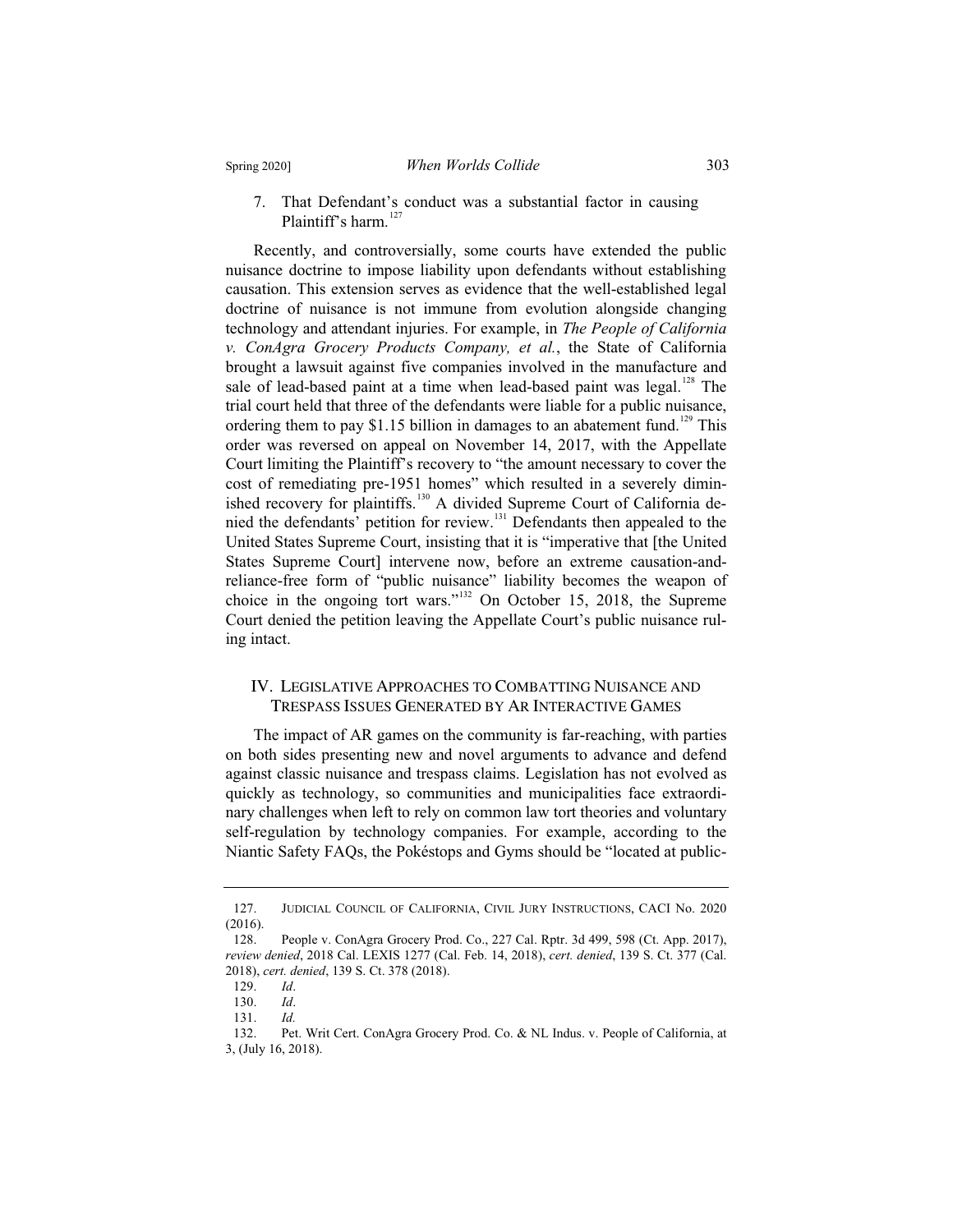ly-accessible locations, such as historical sites, public works of art, interesting architecture, and unique local businesses."<sup>133</sup> Before the Pokémon settlement, if someone objected to the location of a Pokéstop or Gym, they had to request that Niantic modify or remove it by completing a form that requires the latitude and longitude, owner verification for removals on private property (non-residential), and images. $134$  The settlement has replaced this onerous task with a less daunting procedure. Understandably, in an industry where Niantic had to face a lawsuit before implementing a logical, consumer-friendly reporting process, there is hesitance to rely on the AR game developers to self-regulate.<sup>135</sup> Moreover, as discussed below, where lawmakers have attempted to take the lead, they have been thwarted by constitutional challenges to proposed regulations.

Industry self-regulation has thus far proven ineffective, and the efficacy of the request for exclusion process prescribed by the Pokémon Go settlement is yet to be seen. The hope is that it addresses widespread concerns, such as those raised by the 2016 placement of Pokéstops at the Loyola Dunes on the north side of Chicago, which enjoy both state and federal protection.<sup>136</sup> Although the park benefitted from the increased traffic and revenue resulting from the game, it suffered from increased littering, vandalism, and even instances of wildlife destruction.<sup>137</sup> Several hundred requests for removal of the Pokéstops fell on deaf ears until Illinois State Representative Kelly Cassidy introduced the Video Game Protection Act, nicknamed "Pidgey's Law" after a common Pokémon.<sup>138</sup> The legislation would give a game developer up to four business days to remove an unwanted locationspecific game element if such removal is requested by the location owner, and failure to comply would result in a \$100 per day fine until the location is removed.<sup>139</sup> Consistent with the tenets of self-regulatory Value Sensitive Design, Cassidy's bill would require "the developer of a location-based video game [to] remove . . . an ecologically sensitive site or location . . . on private property, or site or location otherwise deemed dangerous by the real property owner, manager, or custodian."<sup>140</sup> While environmentalists supported the bill, tech companies put pressure on lawmakers to vote against it. On April 21, 2017, six organizations representing tech industries sent an opposition letter to Cassidy and the Chairman of the Illinois Judicial Civil

<sup>133.</sup> *See Pokémon Go Safety FAQs*, NIANTIC, https://niantic.helpshift.com/a/pokemongo/?p=web&s=safety-and-security&f=safety-faqs&l=en (last visited Mar. 10, 2018).

<sup>134.</sup> *See Request Modification or Removal of a PokéStop or Gym*, POKÉMON GO, https://pokemongolive.com/en/report-location (last visited Mar. 10, 2019).

<sup>135.</sup> *See* Welinder, *supra* note 5, at 193-95; Selinger, *supra* note 5.

<sup>136.</sup> Ruppenthal, *supra* note 66.

<sup>137.</sup> *Id.*

<sup>138.</sup> *Id.*

H.B. 2459, 100<sup>th</sup> Gen. Assemb., Reg. Sess. (Ill. 2018).

<sup>140.</sup> *Id.*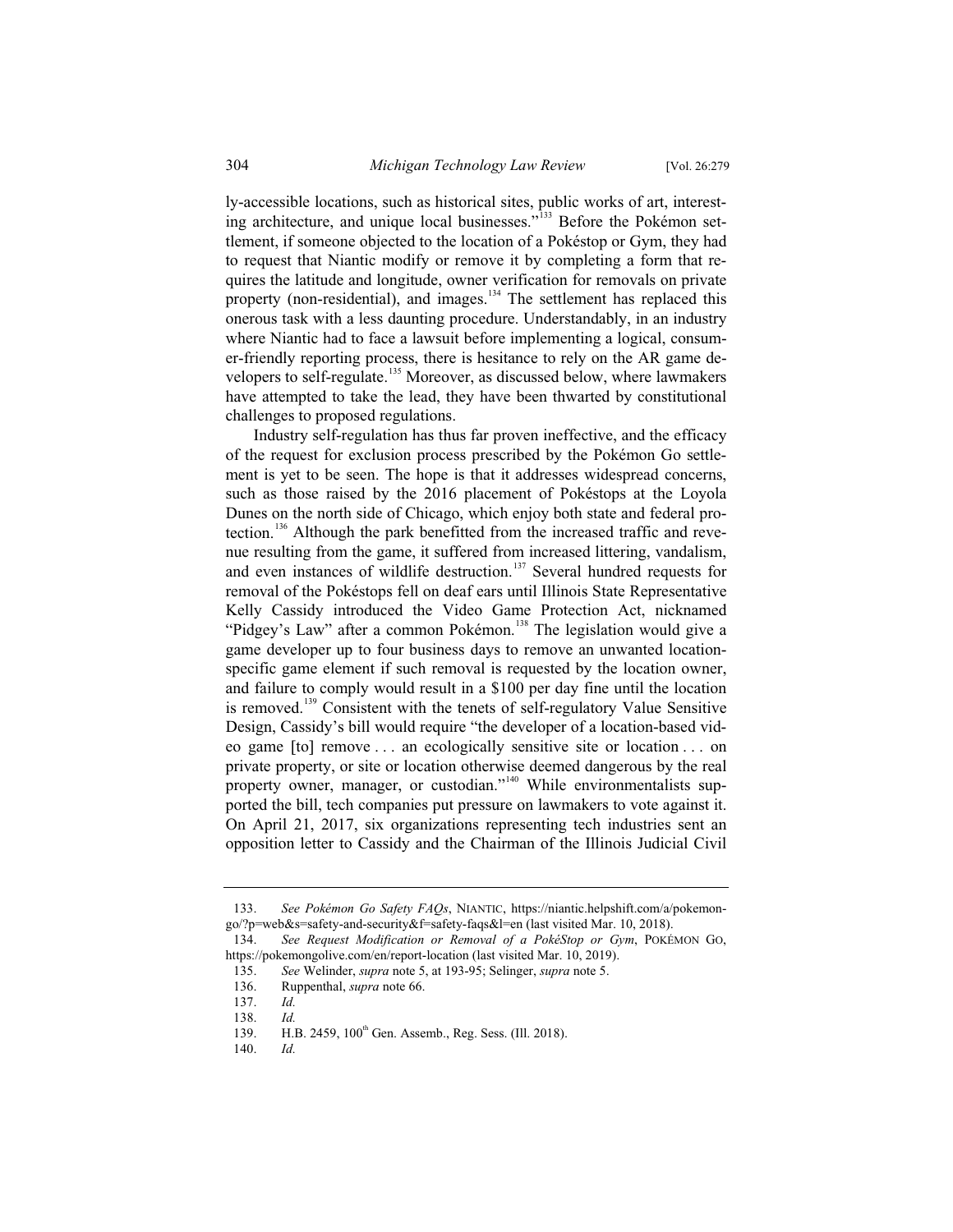Committee, arguing that the bill "would impose unnecessary, impracticable, and constitutionally suspect obligations on application developers  $\dots$ ."<sup>141</sup> The authors of the opposition letter argued that the "First Amendment restricts the state's ability to regulate artistic expression and truthful speech – both elements of any "[l]ocation-based video game"– and that "Illinois residents and visitors have a First Amendment right to obtain truthful information and entertainment relating to public places including 'historically significant sites.'"<sup>142</sup> Although the bill did not pass,<sup>143</sup> Niantic ultimately responded to the community's concerns by removing the Pokéstops from the Loyola Dunes.<sup>144</sup>

The Milwaukee County Parks Department similarly failed in its attempt to hold Niantic responsible for thousands of dollars in damages to a city park caused by Pokémon trainers, who left empty beer cans, trash piles, and overflowing toilets.<sup>145</sup> Nearby residents complained of traffic congestion, late-night noise, and unauthorized vendors.<sup>146</sup> Unable to recover damages in court, the Milwaukee County Board passed an ordinance requiring creators of location-based augmented reality games to obtain permits before using Milwaukee parks in its games.<sup>147</sup> However, Candy Lab, the maker of *Texas Rope 'Em*,<sup>148</sup> another augmented reality game, sued the county for violation of its First Amendment rights, and successfully sought an injunction, pending trial, arguing that the required Special Event Permit was not appropriate for an augmented reality game since there are no start and end times or need for portable restrooms and garbage collection.<sup>149</sup> Milwaukee County argued "*Texas Rope 'Em* is not entitled to First Amendment protection because it does not convey any messages or ideas. Unlike books, movies, music, plays, and video games – mediums of expression that typically enjoy First Amendment protection – *Texas Rope 'Em* has no plot, no storylines, no characters and no dialogue."<sup>150</sup> However, Justice Scalia declared that "video

<sup>141.</sup> State Privacy and Security Coalition, *Re: Illinois HB 2459, the Location-based Video Games Protection Act*, NETCHOICE (Apr. 21, 2017), https://netchoice.org/wpcontent/uploads/SPSC-and-Assns-Letter-Illinois-HB-2459-Location-Based-Games-Privacy-FINAL.pdf.

<sup>142.</sup> *Id.*

<sup>143.</sup> Ruppenthal, *supra* note 66138.

<sup>144.</sup> *Id*.

<sup>145.</sup> Stefanie Fogel, *AR Games Like 'Pokémon Go' Need a Permit in Milwaukee*, ENGADGET (Feb. 6, 2017), https://www.engadget.com/2017/02/06/pokemon-go-milwaukee. 146. *Id*.

<sup>147.</sup> *Id.*

<sup>148.</sup> Defs.' Mem. Law Supp. Its Rule 12(b)(6) Mot. Dismiss Pl.'s Compl. Candy Lab, Inc. v. Milwaukee Cty., No. 17-CV-00569, at 4 (May 31, 2017).<br>149. Mallory Locklear, *First Amendment Suit Halts* 

<sup>149.</sup> Mallory Locklear, *First Amendment Suit Halts Anti-"Pokémon Go" Law*, ENGADGET (Jul. 21, 2017), https://www.engadget.com/2017/07/21/first-amendment-suithalts-anti-pokemon-go-law.

<sup>150.</sup> *Id.*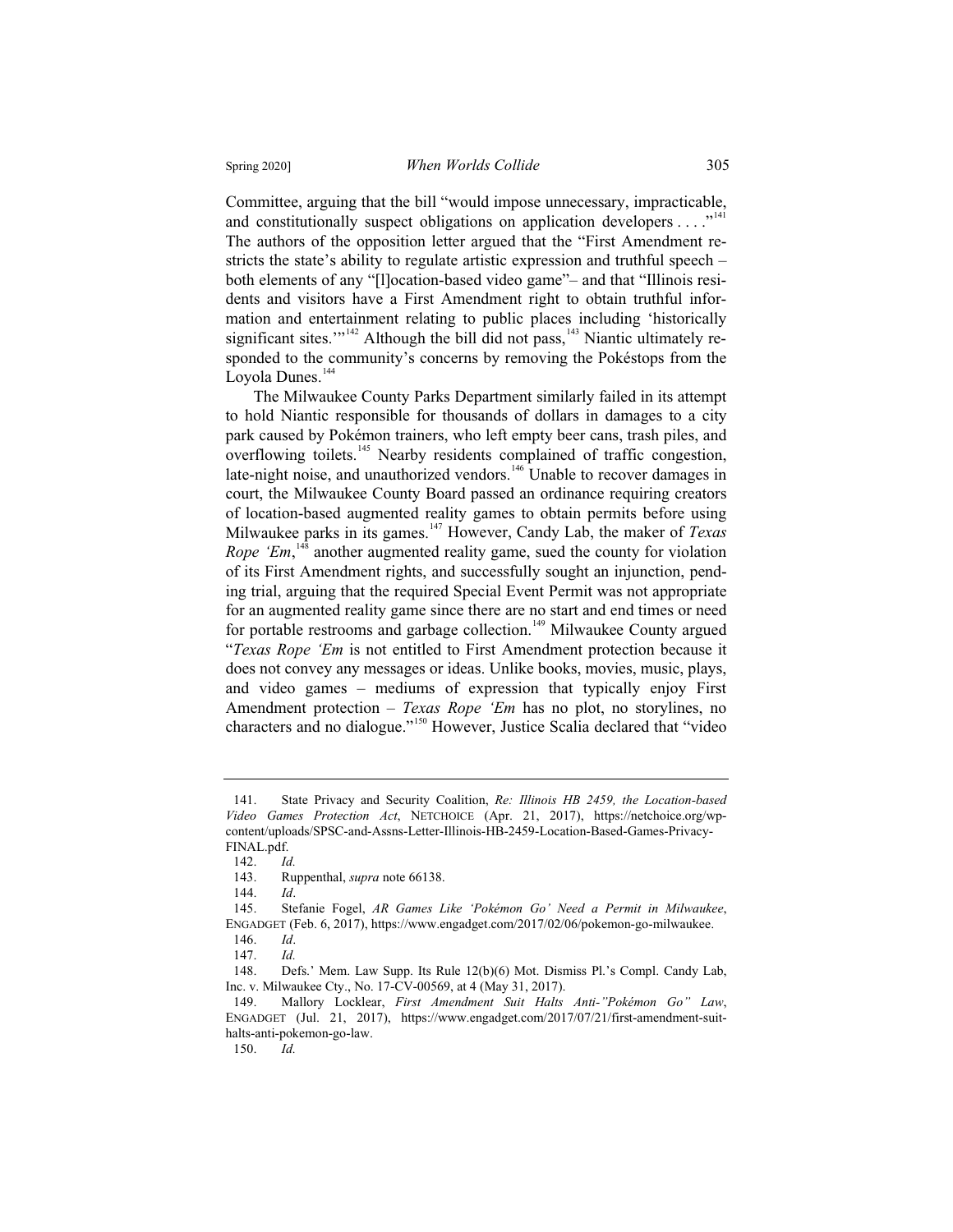games qualify for First Amendment protection,"<sup>151</sup> enhancing the critical import of the integration of socially responsible Value Sensitive Design into technology development.

In addition to municipal legislative actions, law enforcement and the military have attempted to take the bull by the horns, both domestically and internationally. For example, at the Joint Base Lewis-McChord military base near Tacoma, Washington, the military advised: "DO NOT chase Pokémon into controlled or restricted areas, office buildings, or homes on base."<sup>152</sup> The warning followed an incident at an Indonesian military base where a jogger unintentionally wandered onto the base while chasing Pokémon. The 27-year-old game player was briefly detained by West Java police before being released.<sup>153</sup> In another instance, Lindsay Houghton, staff sergeant of the Combined Forces Special Enforcement Unit of British Columbia admonished the public, stating, "We've heard stories of Pokémon gyms and PokéStops being inappropriate not only here in Canada but around the world."<sup>154</sup> Houghton was referring to a Gym that was located outside a clubhouse in Coquitlam for Hells Angels, a notorious motorcycle gang, some of whose members have been or are engaged in criminal activity.<sup>155</sup> Houghton continued, "We think it's highly inappropriate that this game would include a location that attracts all ages – including children – to the location of a gang that is not only as well known as the Hells Angels is, but includes people who are involved in the highest levels of organized crime, including violent crime."<sup>156</sup> While even the most progressive, comprehensive Value Sensitive Design practice would be unable to identify and locate every dangerous gang's hangout and refrain from placing a character nearby, it would ideally provide for a swift removal mechanism to cure such issues as they arise.

In the tiny village of Bressolles, France, Mayor Fabrice Beauvois sought to require technology developers to seek permission, or a permit, before geo-locating characters within village limits.<sup>157</sup> The mayor asserted that

<sup>151.</sup> Brown v. Entm't Merch. Ass'n., 564 U.S. 786, 790 (2011).<br>152 Military Base Issues "Pokemon GO" Warning FOX 1

<sup>152.</sup> *Military Base Issues "Pokemon GO" Warning*, FOX NEWS (July 19, 2016), http://www.foxnews.com/tech/2016/07/19/military-base-issues-pokemon-go-warning.html (issuing a warning on Facebook).

<sup>153.</sup> *Id.*

<sup>154.</sup> *Pokemon Go "Gym" Outside Hells Angels Clubhouse in Coquitlam Draw Warning*, GLOBAL NEWS (July 25, 2016, 5:52 PM), https://globalnews.ca/news/2846577/pokemongo-gym-outside-hells-angels-clubhouse-in-coquitlam-draws-warning.

<sup>155.</sup> *Id.*

<sup>156.</sup> Kim Bolan, *Hells Angels Clubhouse in Coquitlam a Surprise Pokemon Go Gym Location*, VANCOUVER SUN (Sept. 27, 2016), https://vancouversun.com/news/local-news /hells-angels-clubhouse-in-coquitlam-a-surprise-pokemon-go-gym-location.

<sup>157.</sup> David Lumb, *French Mayor Bans "Pokémon Go" in His Town*, ENGADGET (Aug. 17, 2016), https://www.engadget.com/2016/08/17/french-mayor-bans-pokemon-go-in-histown.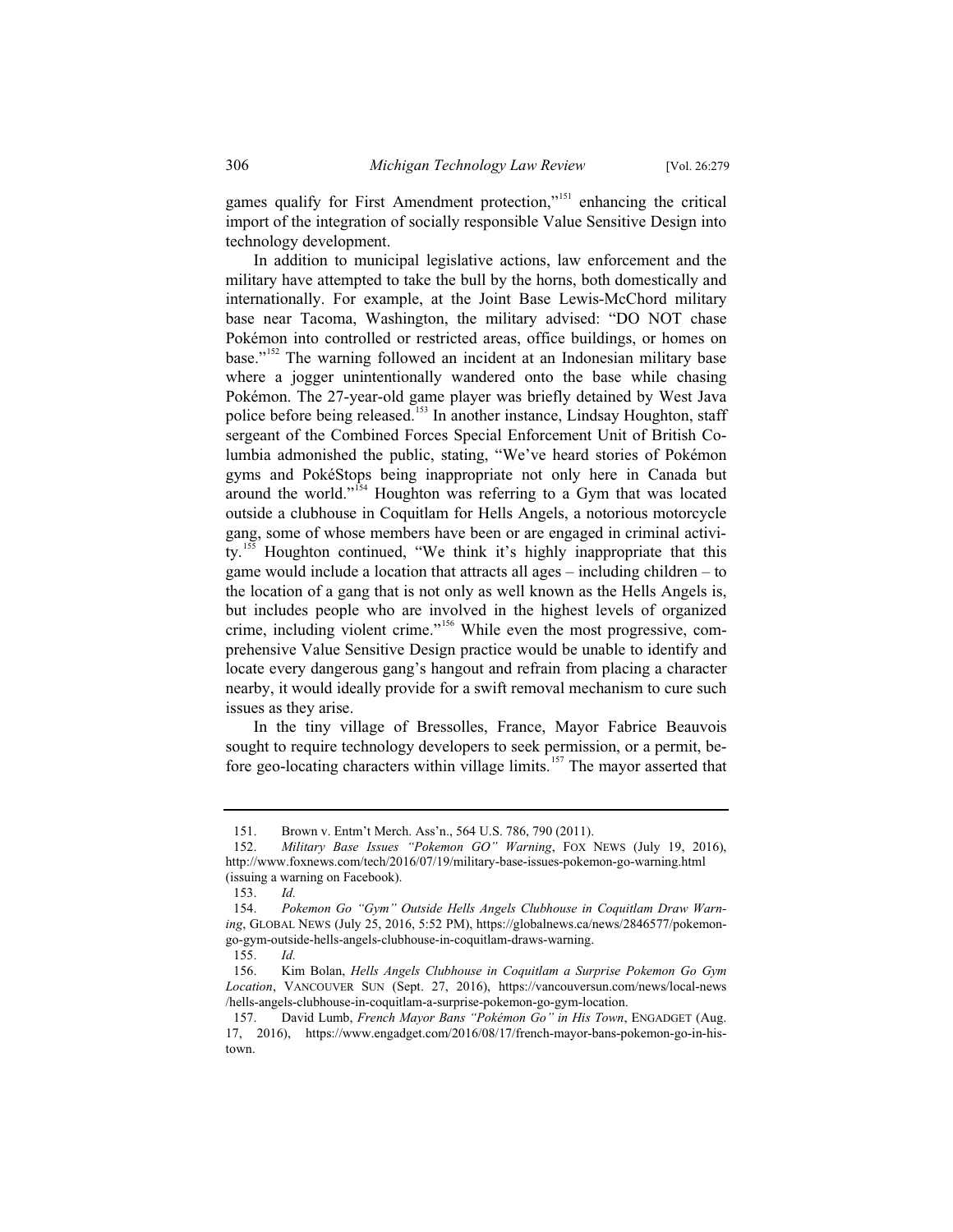the game's virtual world is no different than any café owner in the real world who would want to open in a French town.<sup>158</sup> Just as the café owner would first seek permission from the mayor, Niantic should have asked first before imposing its virtual world on his village.<sup>159</sup> After incidents in Bressolles, Mayor Beauvois believed that the game needed to be banned to ensure safety and order in the village. $160$ 

While a common approach has been to ban, prohibit, or restrict participation in AR gaming, $161$  others have taken the opposite approach to combat issues arising from uninvited players. In 2016, the University of Nebraska invited Pokémon trainers into Memorial Stadium for an afternoon of Pokémon hunting, designing a safe opportunity for the public to play the game, while also preventing trespass issues and damage to University property.<sup>162</sup> This event was created in direct response to "a good number" of incidents wherein people snuck into the stadium, including during a band camp.<sup>163</sup> The Nebraska Huskers tweeted, "Guys, you don't need to jump the fence to catch Pokemon at the stadium. We'll let you in on Thursday."<sup>164</sup> While a total of 3,708 trainers accepted that invitation,  $165$  this type of solution is temporary and appropriate for only a select few property owners.

#### V. THE APPLICATION OF VALUE SENSITIVE DESIGN TO PREEMPT TORTIOUS CONDUCT AND CLAIMS

#### A*. The Role of Value Sensitive Design in AR Interactive Games*

Scholars have long argued that the Internet and technology could be designed in a way that would protect fundamental human values.<sup>166</sup> "A deep body of social science and technology research from outside the law has demonstrated the ways in which values become embedded in technology, such that the use of that technology becomes an expression of that value."<sup>167</sup> Legal scholars such as Professors Deirdre Mulligan and Kenneth Bamberger

<sup>158.</sup> *Id.*

<sup>159.</sup> *Id.*

<sup>160.</sup> *Id.*

<sup>161.</sup> Class Action Compl. *in re* Pokémon Go Nuisance Litig., No. 3:16-cv-04300 (July 29, 2016).

<sup>162.</sup> Zach Pluhacek, *Memorial Stadium Opening for Pokémon Go Players*, LINCOLN J. STAR (July 12, 2016), https://journalstar.com/news/local/memorial-stadium-opening-for-pokmon-go-players/article\_82831b8b-c161-55f2-8116-40136b2ffc3c.html.

<sup>163.</sup> *Id.*

<sup>164.</sup> Nebraska Huskers (@huskers), TWITTER (July 12, 2016, 4:31 PM), https:// twitter.com/Huskers/status/752963574683742208.

<sup>165.</sup> *Id.*

<sup>166.</sup> *See* LAWRENCE LESSIG, CODE: VERSION 2.0 121-25 (2006).

<sup>167.</sup> Deirdre K. Mulligan & Kenneth A. Bamberger, *Saving Governance-by-Design*, 106 CAL. L. REV. 697, 708–09 (2018).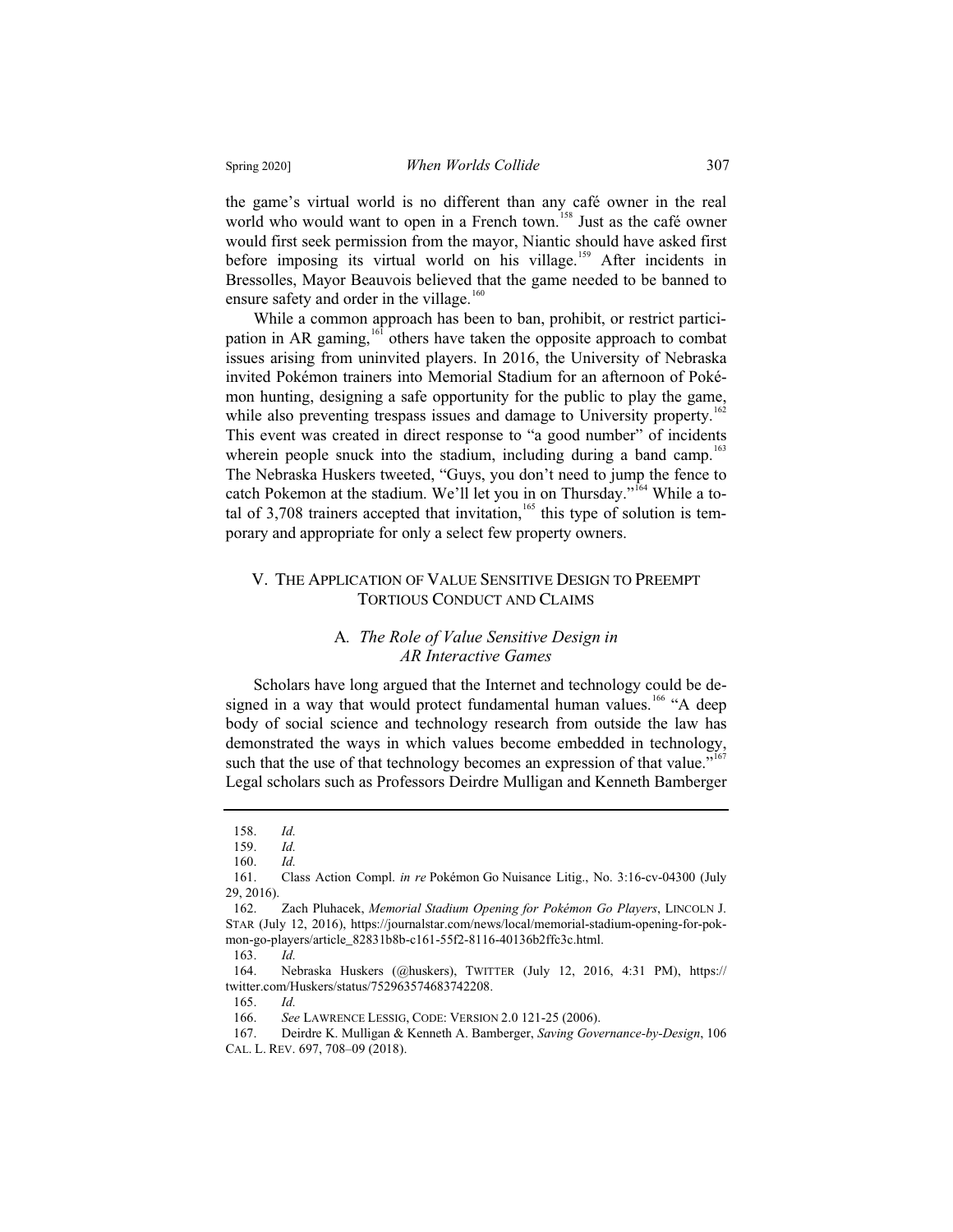have built upon this research, stating, "[g]overning through technology has proven irresistibly seductive. Everything from the Internet backbone to consumer devices employs technological design to regulate behavior purposefully by promoting values such as privacy, security, intellectual property protection, innovation, and freedom of expression."<sup>168</sup> Furthermore, "recent battles over the values embedded in technology design [make] the case that we are entering an era of policymaking by 'design war."<sup>169</sup>

#### B*. Value Sensitive Design and "Reasonable" Interference - Is "Don't Be Evil" Enough?*

Creators of the virtual world have the ability to model and manipulate the virtual layer cast upon real property. The fact that the developers of AR games like Ingress and Pokémon Go can and have removed virtual characters from real property, albeit following vigorous protest or legal action, is evidence of that. In a time of slow-moving regulation, industry selfregulation is a seductive option. However, the efficacy of self-regulation is questionable as companies are permitted to shift their priorities and policies so long as they are within the confines of existing law, largely without government oversight.

One such example of a quiet shift is in the case of Google, which until recently defined its code of conduct with the phrase " $[d]$ on't be evil."<sup>170</sup> The previous version of the Google Code of Conduct stated:

"Don't be evil." Googlers generally apply those words to how we serve our users. But "Don't be evil" is much more than that. Yes, it's about providing our users unbiased access to information, focusing on their needs and giving them the best products and services that we can. But it's also about doing the right thing more generally – following the law, acting honorably, and treating coworkers with courtesy and respect.

The Google Code of Conduct is one of the ways we put "Don't be evil" into practice. It's built around the recognition that everything we do in connection with our work at Google will be, and should be, measured against the highest possible standards of ethical business conduct. We set the bar that high for practical as well as aspirational reasons: Our commitment to the highest standards helps us hire great people, build great products, and attract loyal users. Trust and mutual respect among employees and users are the foundation

<sup>168.</sup> *Id.* at 697.

<sup>169.</sup> *Id.* at 698.

<sup>170.</sup> Kate Conger, *Google Removes "Don't Be Evil" Clause from Its Code of Conduct*, GIZMODO (May 18, 2018, 5:31 PM), https://gizmodo.com/google-removes-nearly-allmentions-of-dont-be-evil-from-1826153393.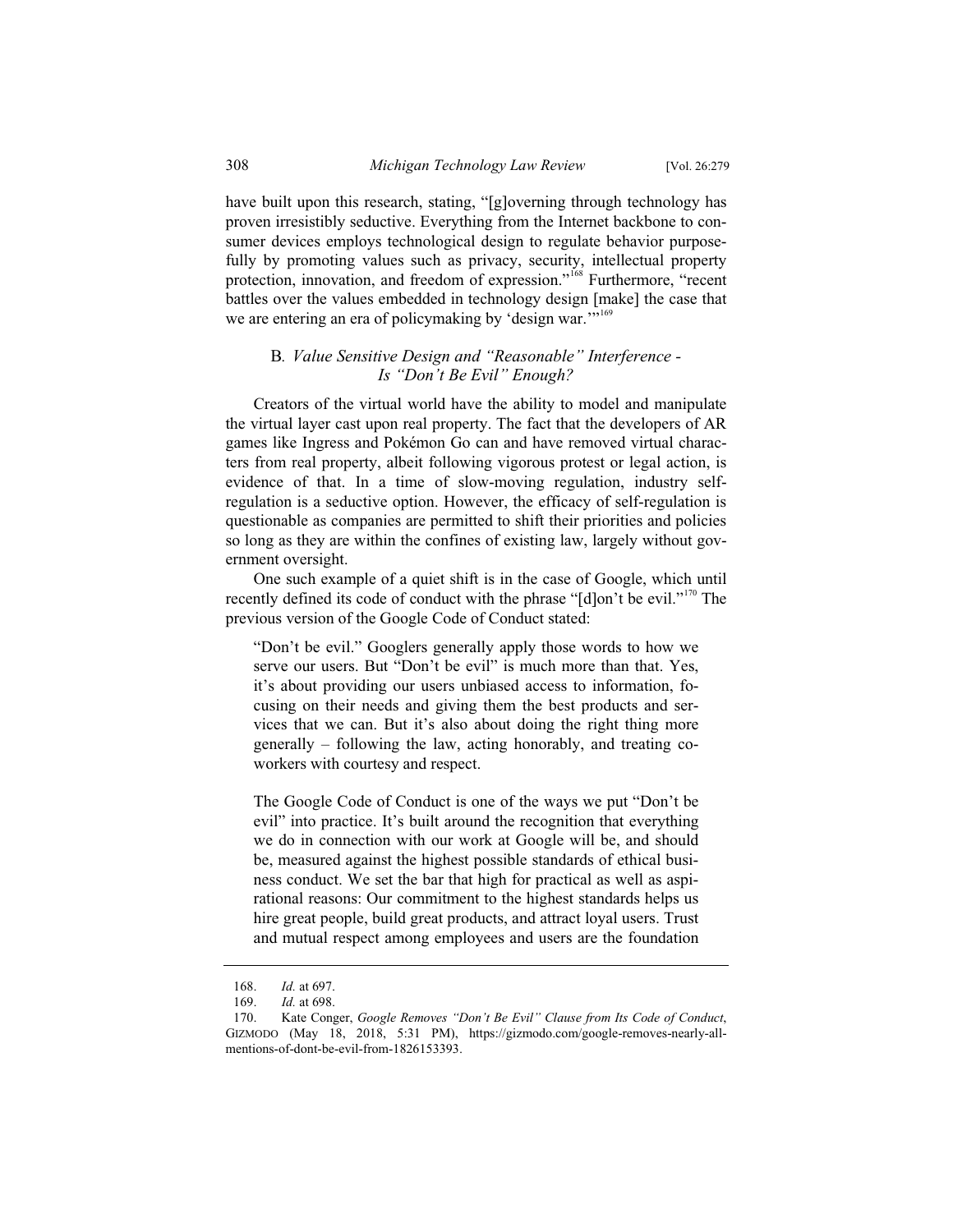of our success, and they are something we need to earn every day.<sup>171</sup>

This portion of the Code of Conduct was quietly replaced with the following:

The Google Code of Conduct is one of the ways we put Google's values into practice. It's built around the recognition that everything we do in connection with our work at Google will be, and should be, measured against the highest possible standards of ethical business conduct. We set the bar that high for practical as well as aspirational reasons: Our commitment to the highest standards helps us hire great people, build great products, and attract loyal users. Respect for our users, for the opportunity, and for each other are foundational to our success, and are something we need to support every day.<sup>172</sup>

Notably absent is the previously prominent, introductory ethos, "Don't be evil," though that phrase does appear later in the document, in commentary form. $173$ 

From company ethos to consumer warnings, companies have numerous avenues to project goodwill while deflecting liability. For example, Niantic attempts to limit its liability with a cautionary warning in its Terms of Service, last updated May 15, 2019:

TO THE EXTENT PERMITTED UNDER APPLICABLE LAW, NEITHER NIANTIC NOR ANY OTHER PARTY INVOLVED IN CREATING, PRODUCING, OR DELIVERING THE SERVICES OR CONTENT WILL BE LIABLE TO YOU FOR ANY INDIRECT, INCIDENTAL, SPECIAL, PUNITIVE, EXEMPLARY, OR CONSEQUENTIAL DAMAGES, INCLUDING ... FROM ANY COMMUNICATIONS, INTERACTIONS, OR MEETINGS WITH OTHER USERS OF THE SERVICES OR PERSONS WITH WHOM YOU COMMUNICATE OR INTERACT AS A RESULT OF YOUR USE OF THE SERVICES, WHETHER BASED ON WARRANTY, CONTRACT, TORT (INCLUDING NEGLIGENCE), PRODUCT LIABILITY, OR ANY OTHER LEGAL THEORY, AND WHETHER OR NOT NIANTIC HAS

<sup>171.</sup> *Google Code of Conduct*, ALPHABET (Apr. 21, 2018), https://web.archive.org/web /20180421105327/https://abc.xyz/investor/other/google-code-of-conduct.html (last visited Mar. 10, 2019).

<sup>172.</sup> *Google Code of Conduct*, ALPHABET (July 31, 2018), https://abc.xyz/investor/other /google-code-of-conduct.

<sup>173.</sup> *Id*.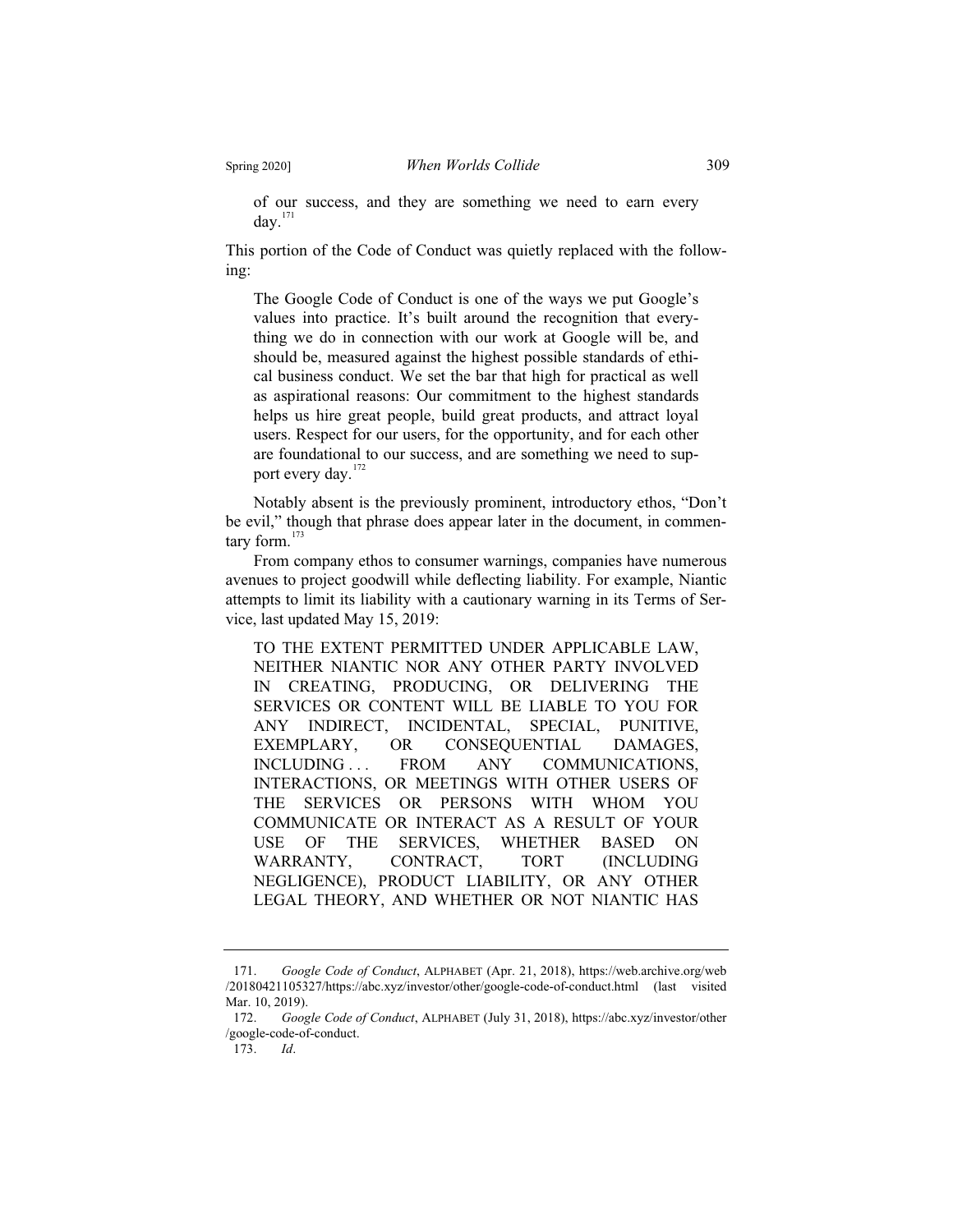BEEN ADVISED OF THE POSSIBILITY OF SUCH DAMAGES. . . .

THE EXCLUSIONS AND LIMITATIONS OF DAMAGES SET FORTH ABOVE ARE FUNDAMENTAL ELEMENTS OF THE BASIS OF THE BARGAIN BETWEEN NIANTIC AND YOU.<sup>174</sup>

In addition, the following warnings appear in the game itself:

- 1. Do not play Pokémon Go while driving.
- 2. Do not enter dangerous areas while playing Pokémon Go.

3. Remember to be alert at all times. Stay aware of your surround-

ings.

4. Do not trespass while playing Pokémon Go.<sup>175</sup>

The argument that a technology developer should not be held liable for foreseeable misuse is not novel. In the 2004 case *Williams v. Cingular Wireless*, the plaintiff sued Cingular for negligence after a Cingular customer caused a traffic accident while allegedly using his phone.<sup>176</sup> The Indiana court said that holding cell phone companies liable for such crashes "would effectively require the companies to stop selling cellular phones entirely because the companies have no way of preventing customers from using the phones while driving."<sup>177</sup> Moreover, the cell phone functioned as intended, and the accident was not caused by any defect within the product.<sup>178</sup> Unfortunately, *Williams v. Cingular Wireless* offers little in the way of precedential value because the cellular company had no control over where customers would take and use the product, which is at the heart of AR trespass and nuisance cases. In the case of AR, developers affirmatively place characters and game elements at specific locations, so there is an increased level of control between the developer and the physical environment within which the product is used, or misused.<sup>179</sup> The Pokémon Go settlement recognizes this control and provides property owners with a remedy to remove Pokéstops and Gyms located on or near their property.<sup>180</sup>

<sup>174.</sup> *Niantic Terms of Service*, NIANTIC, https://www.nianticlabs.com/terms/en (last visited Mar. 15, 2019).

<sup>175.</sup> Breanne L. Heldman, *Pokemon Go Adds New Safety Warnings*, ENT. WKLY. (July 31, 2016, 12:00 PM), https://ew.com/article/2016/07/31/pokemon-go-new-safety-warnings (noting that new warnings were included in a game update on July 31, 2016).

<sup>176.</sup> Williams v. Cingular Wireless, 809 N.E. 2d 473, 479 (Ind. Ct. App. 2004).

<sup>177.</sup> *Id.*

<sup>178.</sup> *Id.* at 477.

<sup>179.</sup> *See generally In re* Lead Paint Litig., 924 A.2d 484, 499 (N.J. 2007) (public nuisance has always been limited "to conduct[] performed in a location within the actor's control. . ."); Vill. of Euclid v. Ambler Realty Co., 272 U.S. 365, 387-88 (1926) (nuisance must be tied to a particular condition at a particular location that a court or jury can inspect).

<sup>180.</sup> Order Approving Class Action Settlement Agreement *in re* Pokémon Go Nuisance Litig., No. 3:16-cv-04300, at 7 (Aug. 30, 2019).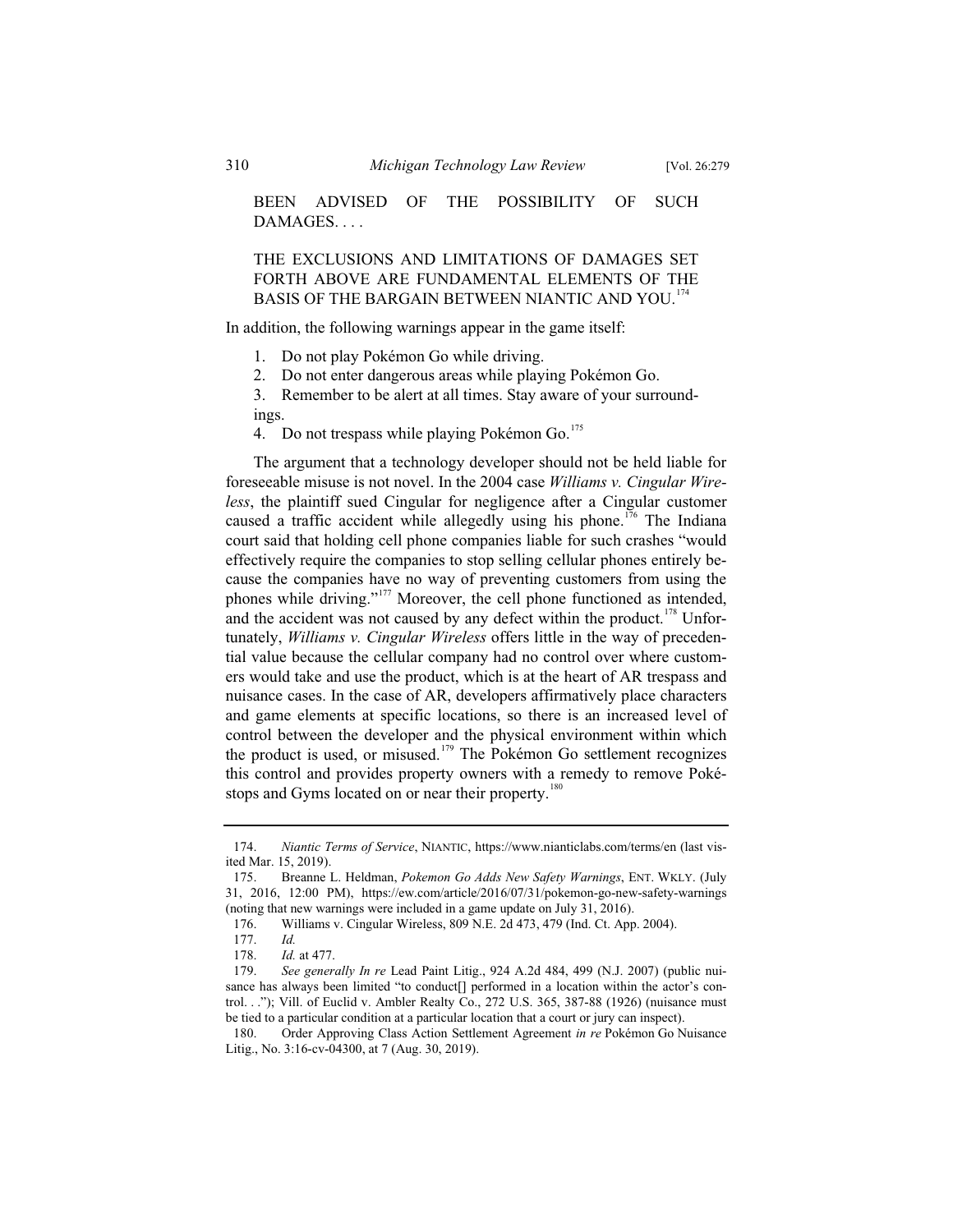Underlying much of the debate concerning developer liability for player conduct is this question: at what point, if any, will VR or AR be held accountable for human behavior, and to what extent? Will technology soon be so deeply embedded that the legal obligations we owe to each other are diminished? Will this liability always be joint and several between the technology developer and the human tortfeasor? Or, at some point, will technology be so invasive, so compelling, that it achieves a level of mind control, relieving the human actor from liability? Will this new technology be treated more like a mind-altering drug, such that the supplier is also held liable? Or like a gun, which has largely held developers immune from challenge?<sup>181</sup>

#### C*. Evaluating Developer Liability Through Analogous Cases*

Technology is developing so quickly that it is difficult to foresee all of the problems that could arise. Some scholars have opined that ". . .it is not difficult to imagine circumstances in which an AR experience designer is held jointly liable for the trespass (and any resulting damage) because the AR experience led users to onto the private property."<sup>182</sup> Until such case law develops, it is instructive to consider analogous cases.

Tracing jurisprudence from the time of paper maps to Snapchat, we first explore the case of Captain Wahlund, an experienced international pilot who, on August 31, 1975, was flying his private plane from Charleston, West Virginia to Danbury, Connecticut using navigational charts produced and sold by Jeppesen &  $Co$ .<sup>183</sup> These charts indicated that the Martinsburg, West Virginia airport was equipped with an instrument landing system  $("ILS")$ .<sup>184</sup> Despite the light rain, fog, and wind, a safe landing could be made by someone with Wahlund's experience using an ILS. Unfortunately, the Jeppesen maps were wrong, and the airport lacked an ILS. The plane crashed, killing all three occupants.<sup>185</sup> The administratix of Wahlund's estate prevailed on claims for negligence, breach of implied and express warranties, and strict product liability for a \$1.5 million judgment.<sup>186</sup> On appeal, Jeppesen argued the charts were products rather than services to defeat the strict products liability claim. The court found that by "selling the charts, Jeppesen undertook a special responsibility, as seller, to ensure that consumers will not be injured by the use of the charts; Jeppesen is entitled –

<sup>181.</sup> Melissa Chan *Just About Everyone But The Gun Makers Gets Sued After a Mass Shooting*, TIME (Aug. 20, 2019), https://time.com/5653066/mass-shooting-lawsuits.

<sup>182.</sup> BRIAN D. WASSOM, AUGMENTED REALITY LAW, PRIVACY, AND ETHICS: LAW, SOCIETY, AND EMERGING AR Technologies 169-70 (2015).

<sup>183.</sup> Saloomey v. Jeppesen & Co., 707 F.2d 671 (2d Cir. 1993).

<sup>184.</sup> *Id.*

<sup>185.</sup> *Id.*

<sup>186.</sup> *Id.*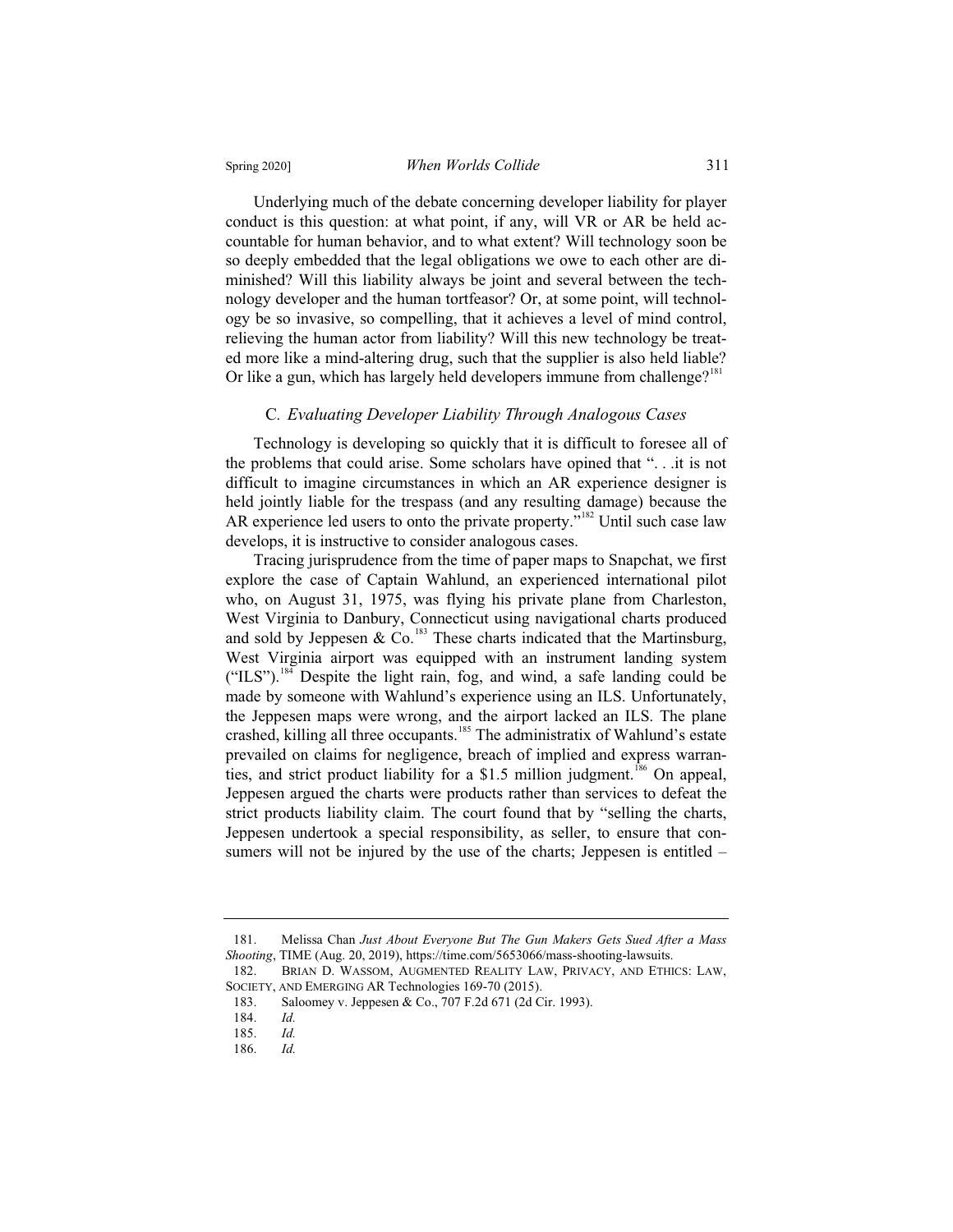and encouraged – to treat the burden of accidental injury as a cost of production to be covered by liability insurance."<sup>187</sup>

In another Jeppesen maps case, Jeppesen created charts that synthesized graphic representations of complex data provided by the Federal Aviation Administration.<sup>188</sup> While the words and figures in the chart were correct, the scale was off, resulting in another crash that killed everyone on board.<sup>189</sup> In holding Jeppesen liable, the court noted that "it was reliance on this graphic portrayal that Jeppesen invited."<sup>190</sup> The graphic "radically departed" from usual graphics in other Jeppesen charts and the conflict between the graphic and the words rendered the chart unreasonably dangerous and therefore defective. $191$ 

The Jeppesen cases were product liability cases, wherein the injured party's conduct at a particular location was guided by the defendant's maps and information, and the defendant was held liable for the resultant foreseeable outcome. This logic may be extended to AR gaming, wherein player conduct is guided, and indeed incented, by the developer's geo-located game elements. Along these lines, vicarious liability for trespass and nuisance is comprehensible. Developers, however, will distinguish the Jeppesen cases because Jeppesen owed a direct duty to its customer, the injured party, as the manufacturer of the defective product that caused the injury. In the case of AR incented nuisance and trespass claims, the injured party is not in privity with the developer creating a more tenuous connection.

Injuries, lawsuits, and the resultant common law evolution have transitioned from paper maps to smartphone applications. One such lawsuit involves the popular Snapchat app, and its speed filter, which measures the speed at which the phone and its user are traveling and allows them to snap a picture to record the speed.<sup>192</sup> A witness involved in a speed filter-related accident described her experience:

I looked up and noticed that we seemed to be accelerating. I looked in the front, and saw Christal McGee holding her phone. The screen had a speed on it, which was about 80 m.p.h. and climbing. I asked Christal if her phone was keeping up with the speed of the car. Christal said it was. I told her I was pregnant and asked her to slow down. Christal responded and said she was just trying to get the car to 100 m.p.h. to post it on Snapchat. She said "I'm about to post it."

<sup>187.</sup> *Id.* at 677 (citing RESTATEMENT (SECOND) OF TORTS § 402A cmt. c (AM. LAW INST. 1965)).<br>188. Ae

Aetna Cas. & Sur. Co. v. Jeppesen & Co., 642 F.2d 339 (9th Cir. 1981).

<sup>189.</sup> *Id.*

<sup>190.</sup> *Id.* at 342.

<sup>191.</sup> *Id.*

<sup>192.</sup> Maynard v. Snapchat, Inc., 816 S.E. 2d 77 (Ga. Ct. App. 2018).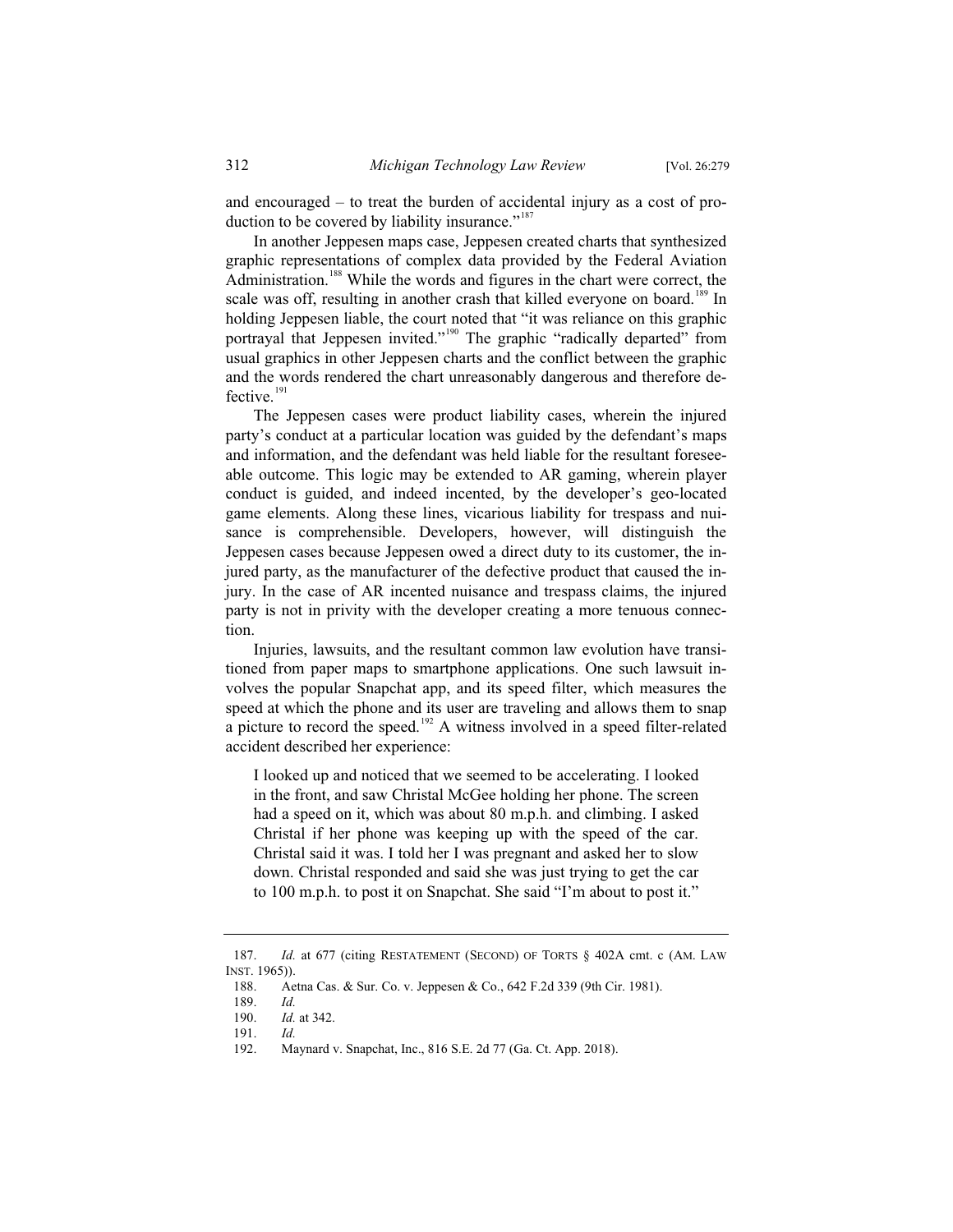I began pleading with Christal to slow down. I saw the speed on the phone hit 113 m.p.h. before she let off the gas. Just after I saw the speed of 113 m.p.h., a car pulled out of an apartment complex, and I screamed. $193$ 

The car that pulled out of the apartment complex was driven by Wentworth and Karen Maynard, who were struck by Ms. McGee's speeding car, causing Wentworth permanent brain damage.<sup>194</sup> The Maynards sued both Snapchat and McGee arguing that Snapchat knew users could "use its service in a manner that might distract them from obeying traffic or safety laws."<sup>195</sup> Still, the judge ruled that the Communications Decency Act<sup>196</sup> (the "CDA") provides Snapchat with complete immunity for its allegedly negligent actions.<sup>197</sup> Under the CDA, the trial court reasoned, service providers are immune from liability for information posted by a third-party user, like Ms. McGee.<sup>198</sup> "Ultimately, the use of the CDA is to 'protect internet service providers for the *display* of content created by someone else."<sup>199</sup> However, on appeal, the court distinguished this case from predecessor cases $^{200}$ because the Maynards were not trying to hold Snapchat liable for something a third party user published on its platform, but rather for the very design of its filter.<sup>201</sup> As the court noted, "the Maynards seek to hold Snapchat liable for its own conduct, principally for the creation of the speed filter and its failure to warn users that the speed filter could encourage speeding and unsafe driving practices. Accordingly, we hold that CDA immunity does not apply because there was no third-party user content published." $2^{202}$ 

The Snapchat lawsuit has been widely reported as yet another example of "a growing problem largely attributed to people who can't put down their

<sup>193.</sup> *Id.* at 79.

<sup>194.</sup> *Id.*

<sup>195.</sup> *Id.*

<sup>196.</sup> Communications Decency Act, 47 U.S.C. § 230 (2018).<br>197. Maynard, 816 S.E. 2d at 78.

Maynard, 816 S.E. 2d at 78.

<sup>198.</sup> *Id.* at 79 ("No provider . . . of an interactive computer service shall be treated as the publisher or speaker of any information provided by another information content provider[.]") (quoting 47 U.S.C.  $\S 230(c)(1)$ ) ("The CDA was enacted by Congress to provide 'federal immunity to any cause of action that would make service providers liable for information originating with a third-party user of the service.'") (quoting Zeran v. America Online, Inc., 129 F.3d 327, 330  $(4<sup>th</sup> Cir. 1997)$ ).

<sup>199.</sup> Maynard, 816 S.E. 2d at 79 (citing Jones v. Dirty World Entm't Recordings LLC, 755 F.3d 398, 406 (6th Cir. 2014)).

Maynard, 816 S.E. 2d at 80-81 (distinguishing from Jane Doe No. 1 v. Backpage.com, LLC, 817 F.3d 12, 19 (1st Cir. 2016), Fields v. Twitter, 217 F.Supp.3d 1116 (N.D. Cal. 2016), and Barnes v. Yahoo!, Inc., 570 F.3d 1096, 1101 (9th Cir. 2009)).

Maynard, 816 S.E. 2d at 80.

<sup>202.</sup> *Id.* at 81.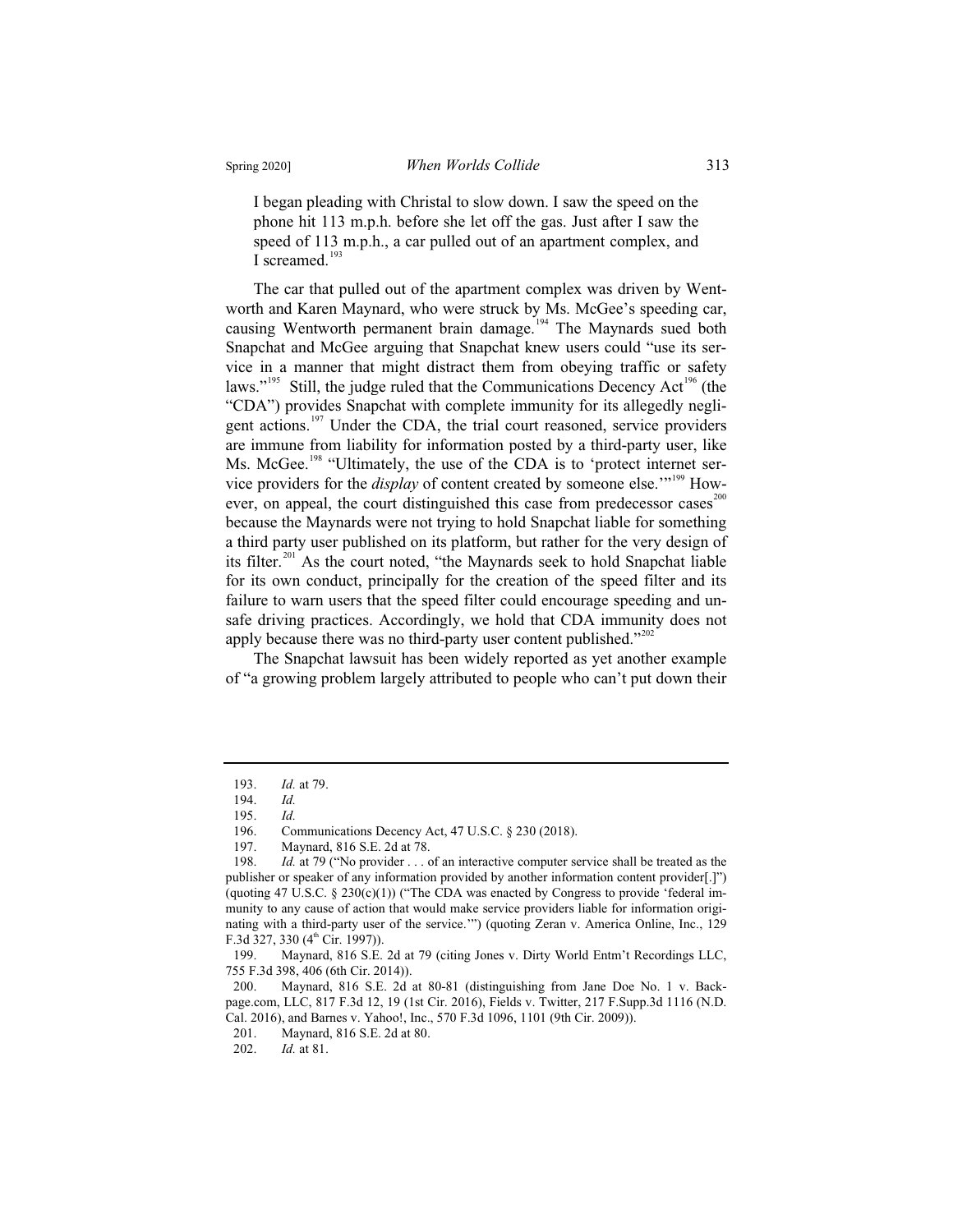electronic devices while they're behind the wheel."<sup>203</sup> As noted by Jason Levine, executive director of the Center of Auto Safety, "It's incredibly important and instructive that we're seeing a court of appeals take seriously the impact of technology that's designed for the purpose of entertainment, and how it can have a public safety impact."<sup>204</sup> Others, even in the face of foreseeable, tragic outcomes, insist that full liability remains with the user, noting that "Snapchat is a tool, and it can be used for good or for bad."<sup>205</sup>

The application of self-regulatory Value Sensitive Design would require developers to consider public safety and proactively integrate protective mechanisms, beyond mere warnings when their products create or encourage a foreseeable risk of harm to the user or community. For example, when designing a filter to capture high-speeds, developers would be prudent to conduct a thorough risk and liability analysis and embed features that discourage or prohibit usage while driving, such as an artificial intelligence based algorithm to determine whether or not the user is likely to be behind the wheel.<sup>206</sup> Developers are enjoying massive financial success given the popularity of these products. One could argue that this success, to an extent, is at the expense of property owners and communities and that this expense should be repaid.

#### **CONCLUSION**

"Pokémon Go . . . not only takes users out into the real world, but it brings real world issues into the gaming world,"<sup>207</sup> requiring that we either address or adapt to its impact. As we learned from the remedies fashioned in the *In re Pokémon Go Nuisance Litigation* settlement, Niantic can remove virtual characters from real property.<sup>208</sup> As we wait for the industry to respond to the impact of the settlement, it will be interesting to note whether

<sup>203.</sup> Katie Rogers, *Snapchat at 107 M.P.H.? Lawsuit Blames Teenager (and Snapchat)*, N.Y. TIMES (May 3, 2016), https://www.nytimes.com/2016/05/04/us/snapchat-speedingteenager-crash-lawsuit.html.

<sup>204.</sup> Martina Barash & Steven Sellers, *Snapchat Crash Case May Spell Liability for App Maker*, BLOOMBERG L. (June 7, 2018, 5:44 PM), https://news.bloomberglaw.com/productliability-and-toxics-law/snapchat-crash-case-may-spell-liability-for-app-maker-2?context= article-related.<br> $205 \frac{Id}{d}$ 

<sup>205.</sup> *Id.*

<sup>206.</sup> Notably, Uber has filed a patent application describing a system that will detect a user's drunken behavior by tracking "how someone typically uses the Uber app: how quickly they type (and with how many typo), how precisely they click on buttons, their walking speed, and the way their phone is typically held or dropped on any given day." Shoshana Wodinsky, *Uber Wants to Patent a System That Knows When You're Drunk*, VERGE (June 8, 2018), https://www.theverge.com/2018/6/8/17441554/uber-drunk-passenger-ai.

<sup>207.</sup> Adam B. Thimmesch, *Professor Thimmesch Discusses the Legal Issues Raised by Pokémon Go*, NEB. C. OF L. (July 14, 2016), https://law.unl.edu/node/879.

<sup>208.</sup> *See* Order Approving Class Action Settlement Agreement *in re* Pokémon Go Nuisance Litig., No. 3:16-cv-04300, at 7 (Aug. 30, 2019).